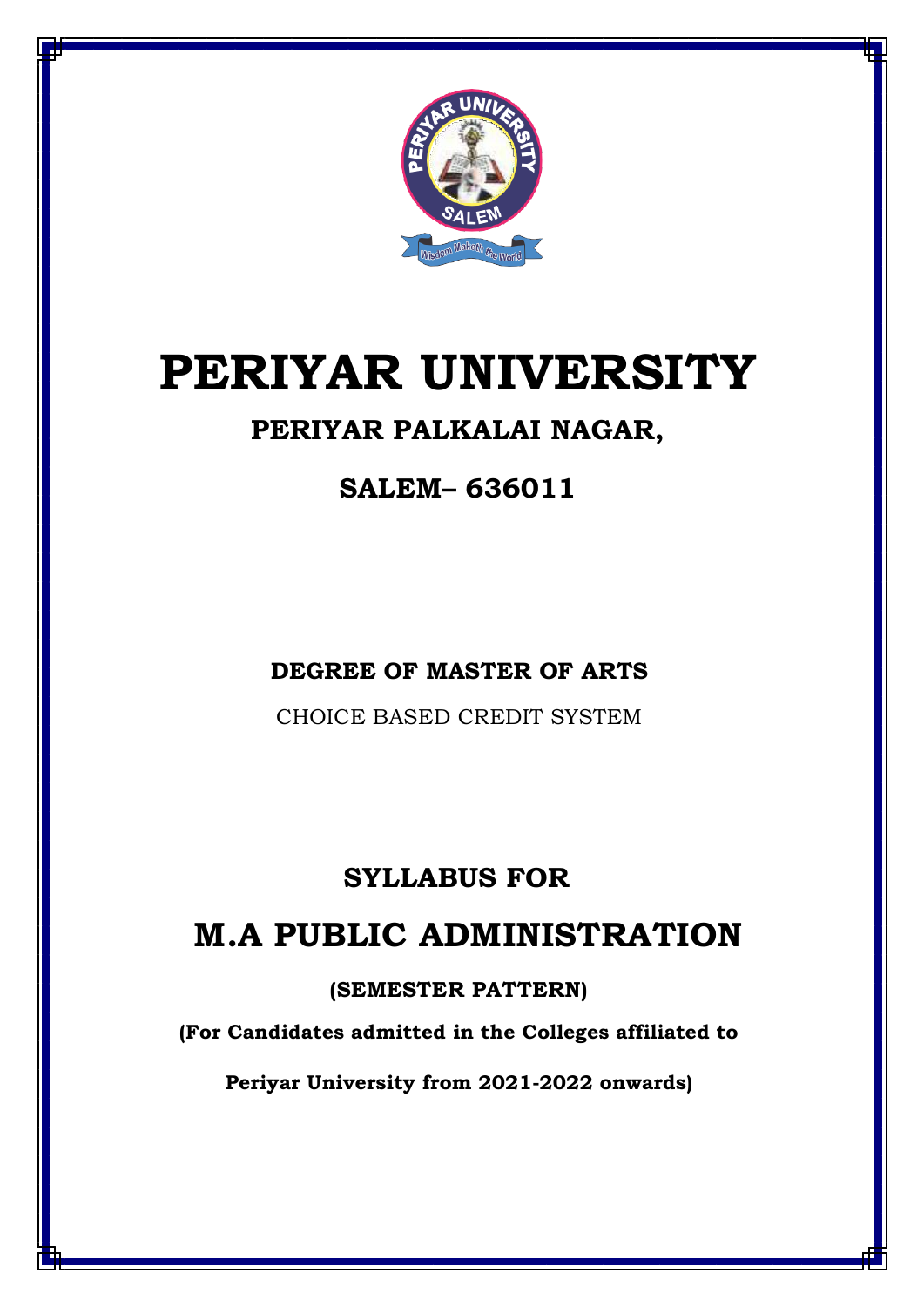### **MEMBERS OF THE BOARD**

### **CHAIRMAN**

### **Mr. P. PRAKASH**

Assistant Professor & Head, Dept. of Public Administration, Thiruvalluvar Government Arts College, Rasipuram -637401. Namakkal Dt. Ph: 9952444944 E – Mail: professorprakashp@gmail.com

### **MEMBERS**

### **Dr. P. GURUSAMY**

Assistant Professor, Dept. of Public Administration, Thiruvalluvar Government Arts College, Rasipuram -637401. Namakkal Dt. Ph: 7010384377

### **Dr. S. JAYAKUMAR,**

Assistant Professor, Dept. of Political Science, Thiruvalluvar Government Arts College, Rasipuram -637401. Namakkal Dt. Ph: 9444012529

### **EXTERNAL MEMBERS**

### **Dr. R. MATHAIYAN,**

Professor, Department of Politics & Public Administration IDE,University of Madras, Chepauk, Chennai-600 005. Ph: 9444256817

### **Dr. S. ABDUL SALAM**

Associate Professor & Head, Dept. of Public Administration Presidency College (Autonomous) Chennai – 600 005, Ph: 9994288864

### **Dr. S. KASIM NASHEER**

Assistant Professor, Department of Public Administration Government Arts College (Autonomous), Coimbatore-641018 Ph: 9443455220

### **INDUSTRIAL PERSON**

### **Mr. M. SABARI**

The New Indian Express, No.188, Mangalam, Omalur Main Road, Four Roads, Salem - 636009 Mobile: 8695004280

### **ALUMNI**

### **Mr. K. RAVIKUMAR**

Guest Lecturer, Dept. of Public Administration, Thiruvalluvar Govt. Arts College Mobile: 7010138759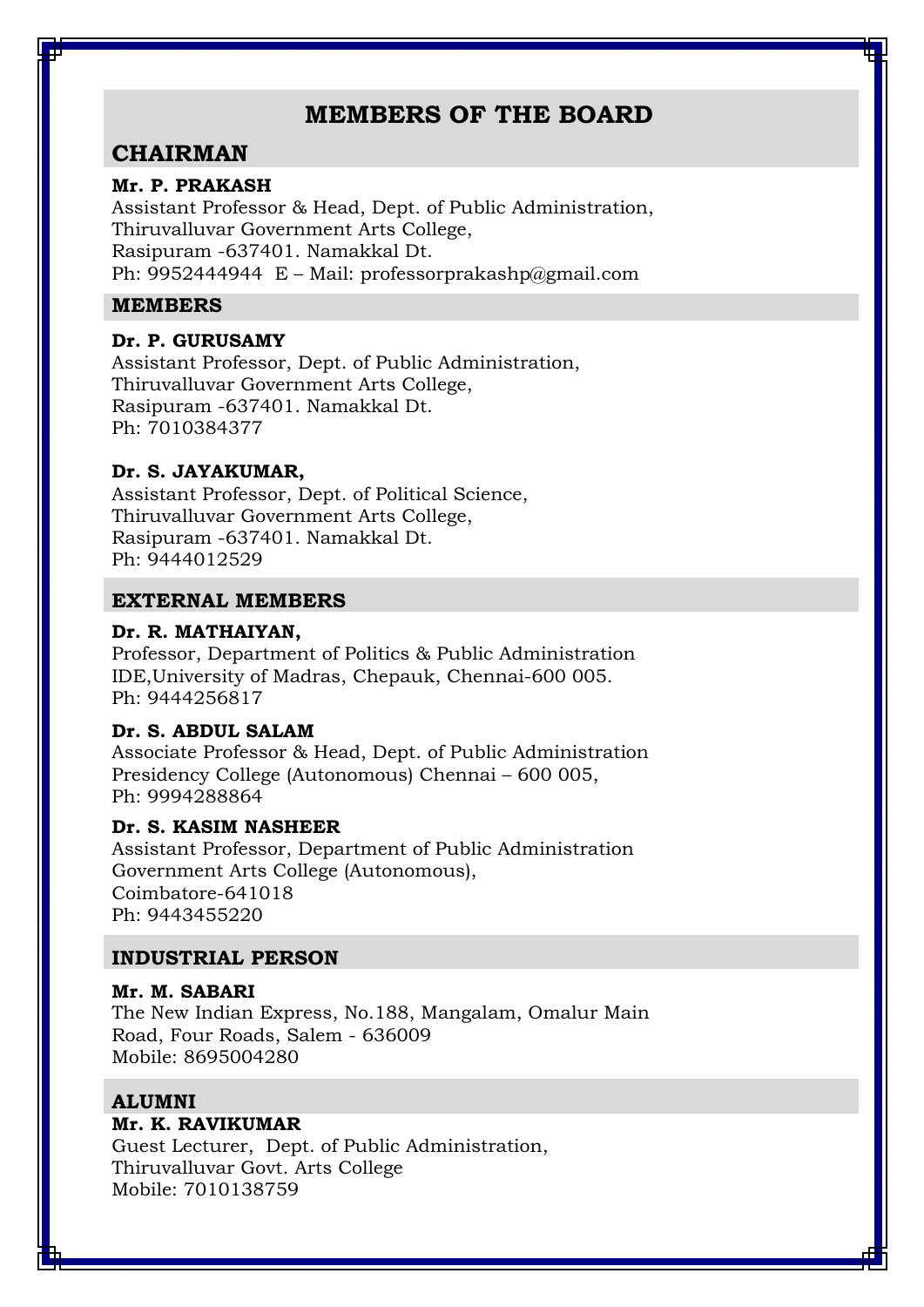### **REGULATIONS**

### **1. COURSE OBJECTIVES**

M.A Public Administration is designed to interest of the students who are involved to study about the field of Public Administration. The students will learn and acquire knowledge in with Indian and western administrative system, administrative theories and thinkers, egovernance and administration of public enterprises in India. It is way to move towards future research in this subject.

### **2. COURSE VISION AND MISSION**

M.A Public Administration is offered to meet current situational demands of civil service aspirants, national and state level eligibility test aspirants for those interested in teaching field and to create awareness on society. The programme aims to creating equality in education by providing opportunity to rural students whom higher education in unreachable.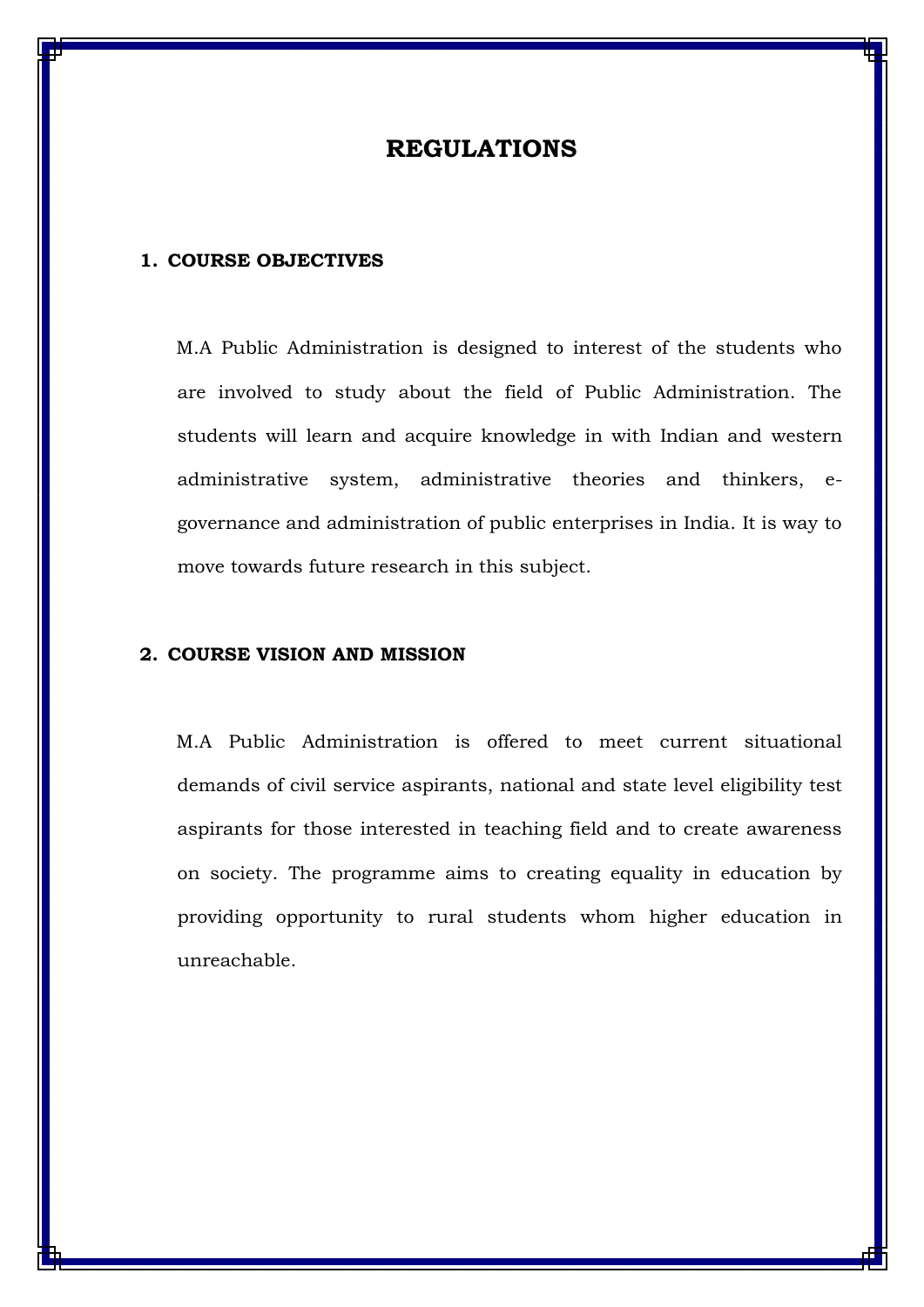### **3. CONDITIONS FOR ADMISSION**

A candidate who passed any Bachelor degree of this university or any bachelor degree of any other university accepted by the syndicate as equivalent thereto, subject to such conditions as maybe prescribed therefore are permitted to appear and qualify or the M.A Degree examination of this university after a course of study of two academic years in four semesters.

### **4. ELIGIBILITY FOR THE AWARD OF DEGREE**

A candidate shall be eligible for the award of the degree only if he/she undergone the prescribed course of study in the Department of Public Administration of the University for a period of not less than two academic years, passed the examination of all the four semesters prescribed by earning minimum 50% of marks and fulfilled such conditions as have been prescribed thereafter.

### **5. DURATION OF THE COURSE**

The course consists of two academic years divided into four semesters under Choice Based Credit System with a total of 90 credits.

#### **6. COURSE OF STUDY AND SCHEME OF EXAMINATION**

The course of study shall comprise instruction in the following subjects according to the syllabus and books prescribed from time to time.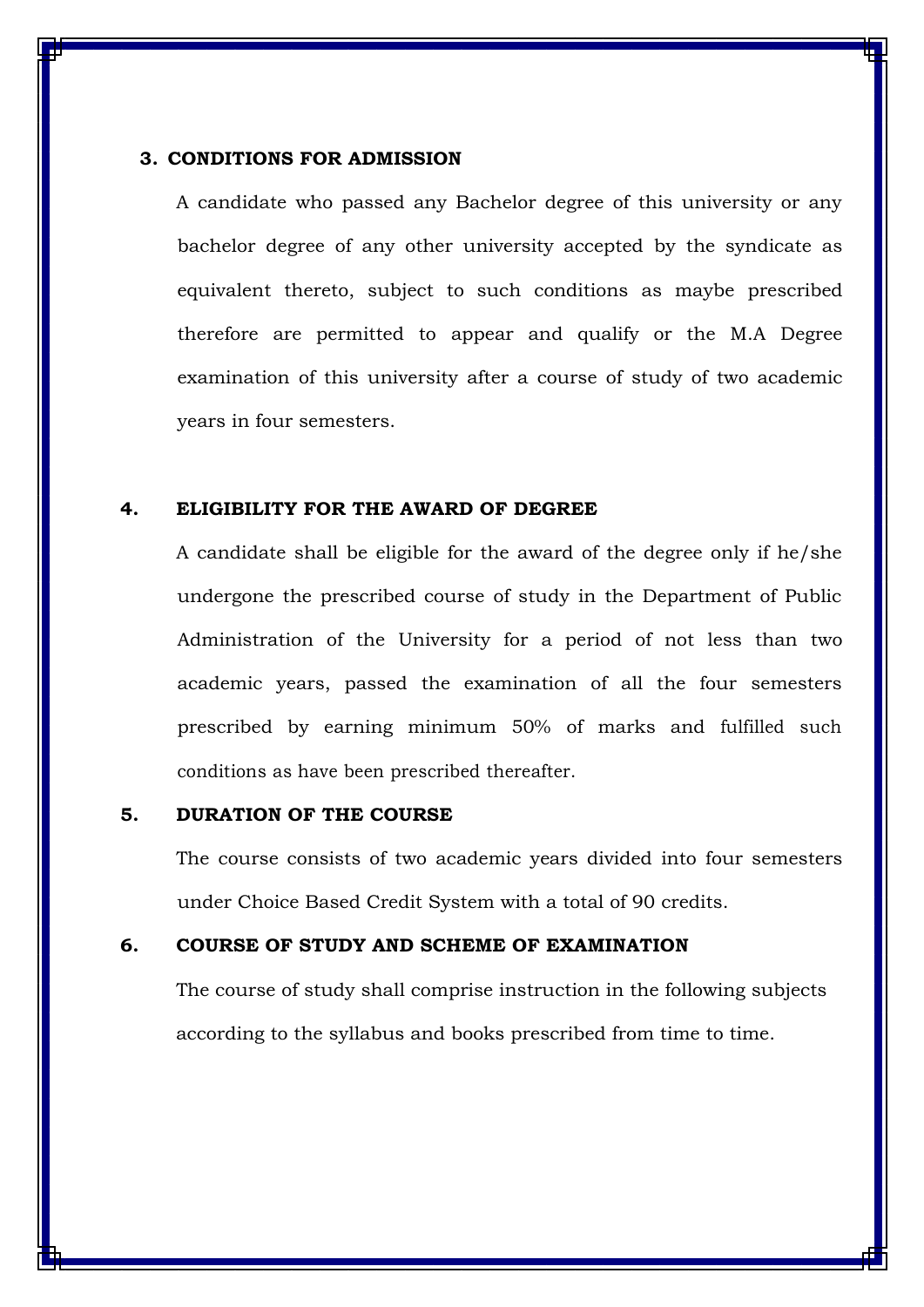| P.<br>No             | Paper<br>Code       | <b>Title of the Course</b>                          | <b>Theory</b><br><b>Hours</b> | <b>Credits</b> | <b>CIA</b><br>internal | <b>ESC</b><br>Exam | <b>Total</b> |
|----------------------|---------------------|-----------------------------------------------------|-------------------------------|----------------|------------------------|--------------------|--------------|
|                      | <b>SEMESTER - I</b> |                                                     |                               |                |                        |                    |              |
| $\mathbf{1}$         | Core - I            | Administrative Theory                               | 6                             | 5              | 25                     | 75                 | 100          |
| $\overline{2}$       | $Core - II$         | Principles of<br>Management                         | 6                             | 5              | 25                     | 75                 | 100          |
| 3                    | $Core - III$        | Modern Administrative<br>System                     | 6                             | 4              | 25                     | 75                 | 100          |
| $\overline{4}$       | Core - IV           | Indian Administration                               | 6                             | 4              | 25                     | 75                 | 100          |
| 5                    | Elective - I        | Foreign Political<br>Thinkers                       | 6                             | 4              | 25                     | 75                 | 100          |
| <b>SEMESTER - II</b> |                     |                                                     |                               |                |                        |                    |              |
| 6                    | Core-V              | Administrative Thinkers                             | 5                             | 5              | 25                     | 75                 | 100          |
| $\overline{7}$       | Core-VI             | <b>Public Policy Analysis</b>                       | 5                             | 5              | 25                     | 75                 | 100          |
| 8                    | Core-VII            | Financial Administration                            | 5                             | 5              | 25                     | 75                 | 100          |
| 9                    | Elective-II         | Police Administration                               | 5                             | 5              | 25                     | 75                 | 100          |
| 10                   | Common<br>Paper     | Human Rights in India                               | 5                             |                | 25                     | 75                 | 100          |
| 11                   | ${\rm EDC}$         | Extra Disciplinary<br>course (others<br>department) | 5.                            | 4              | $25\,$                 | 75                 | 100          |
|                      | Add on<br>Course    | Internship                                          |                               |                |                        |                    |              |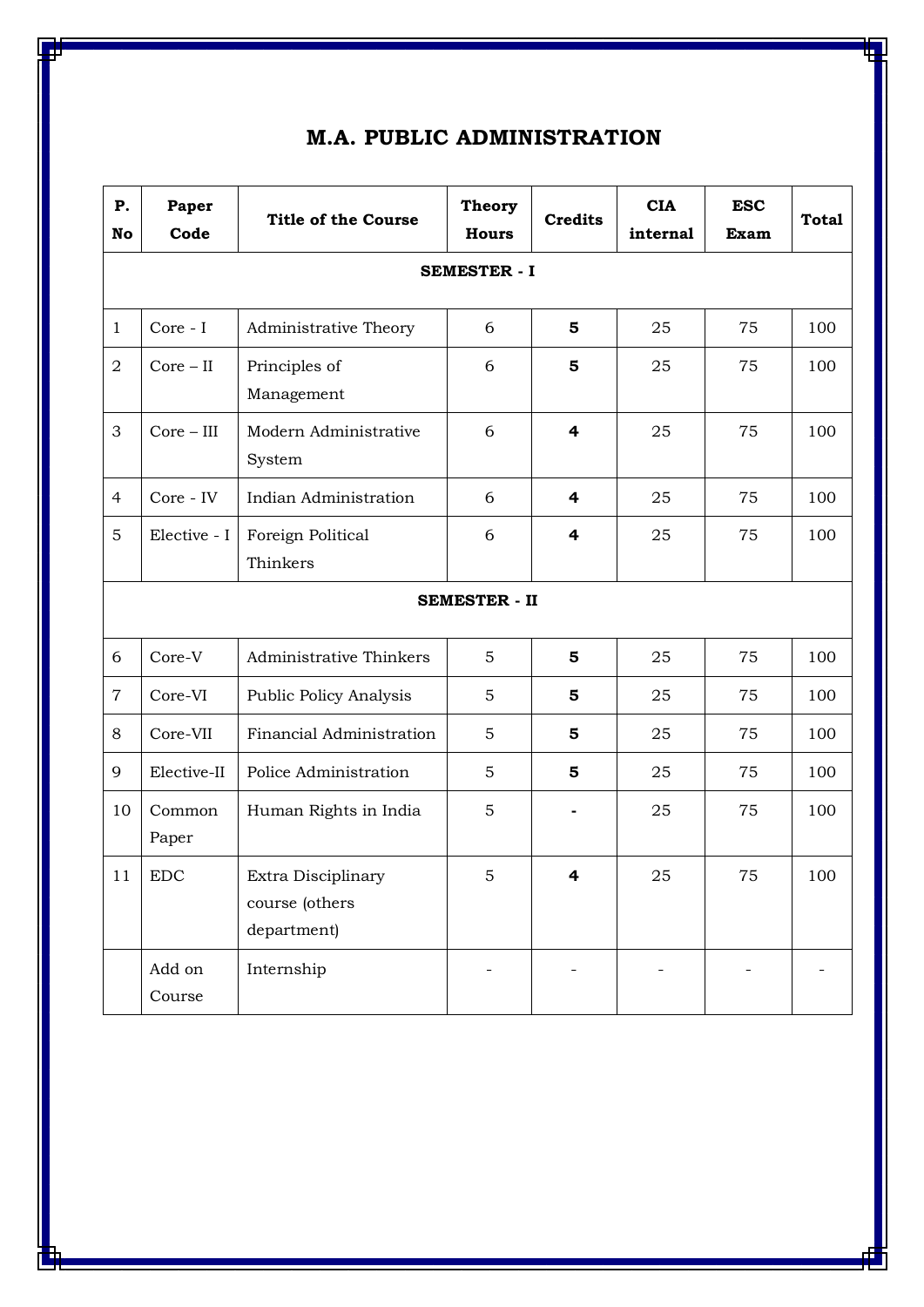| P.<br>No             | Paper<br>Code         | <b>Title of the Course</b>                 | <b>Theory</b><br><b>Hours</b> | <b>Credits</b> | <b>CIA</b><br>internal | <b>ESC</b><br>Exam | <b>Total</b> |
|----------------------|-----------------------|--------------------------------------------|-------------------------------|----------------|------------------------|--------------------|--------------|
|                      | <b>SEMESTER - III</b> |                                            |                               |                |                        |                    |              |
| 12                   | Core-VIII             | Development<br>Administration in India     | 5                             | 5              | 25                     | 75                 | 100          |
| 13                   | Core-IX               | Research Methodology                       | 5                             | 5              | 25                     | 75                 | 100          |
| 14                   | $Core-X$              | General Studies for<br>Public Service Exam | 5                             | 4              | 25                     | 75                 | 100          |
| 15                   | Core - XI             | Administration of Public<br>Enterprises    | 5                             | 4              | 25                     | 75                 | 100          |
| 16                   | Core - XII            | Environmental<br>Administration            | 5                             | 4              | 25                     | 75                 | 100          |
| 17                   | Elective-<br>III      | Media Management                           | 5                             | 4              | 25                     | 75                 | 100          |
| <b>SEMESTER - IV</b> |                       |                                            |                               |                |                        |                    |              |
| 18                   | Core-XIII             | Human Resource<br>Management               | 6                             | 5              | 25                     | 75                 | 100          |
| 19                   | Core-XIV              | Administrative Law                         | 6                             | 4              | 25                     | 75                 | 100          |
| 20                   | Core-XV               | Social Welfare<br>Administration           | 6                             | 4              | 25                     | 75                 | 100          |
| 21                   | $Core - XVI$          | Project                                    | 12                            | 5              | 25                     | 75                 | 100          |
|                      |                       | <b>TOTAL CREDITS</b>                       | 120                           | 90             |                        |                    |              |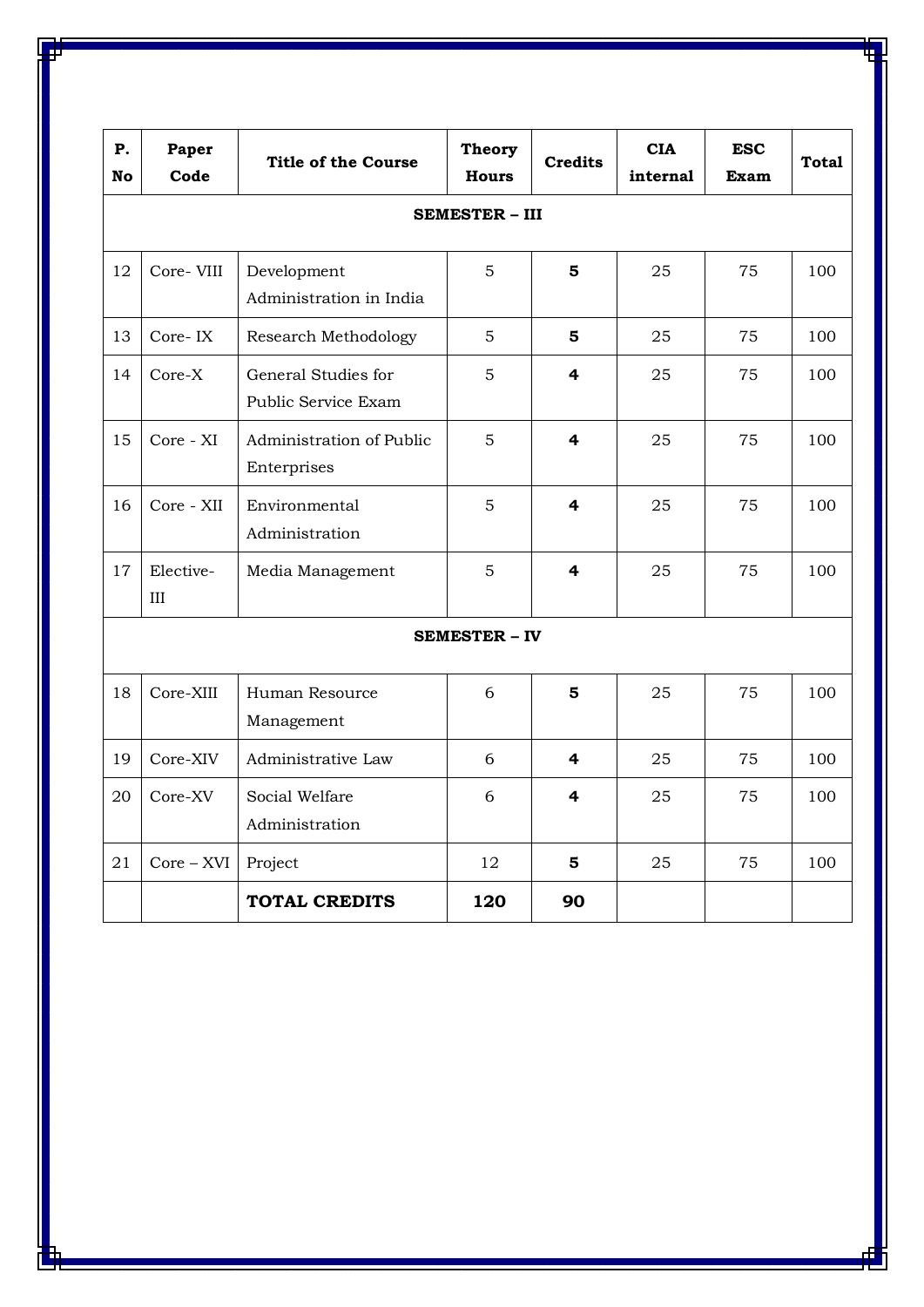### **7. COURSE OF STUDY AND SCHEME OF EXAMINATION**

### **COURSES**

A Master degree programme consists of a number of courses. The term course issued to indicate a logical part of subject matter of the programme. The details of credit are as follows:-

| Core & Project              |        | <b>70 Credits</b> |
|-----------------------------|--------|-------------------|
| Elective & EDC - $12 + 4 =$ | $\sim$ | <b>16 Credits</b> |
| <b>Human Rights</b>         |        | 2 Credits         |
| <b>Add on Course</b>        |        | 2 Credits         |
| <b>Total</b>                |        | <b>90 Credits</b> |
| <b>Grand Total</b>          |        | <b>90 Credits</b> |

### **EXAMINATIONS**

The Examinations shall be 3 hours to each paper at the end of each last semester. The examination consists of internal assessment (IA) Semester Examinations (SE).

### **Internal Marks for Theory Paper**

| <b>Attendance</b> | - 5 Marks     |  |  |
|-------------------|---------------|--|--|
| Test              | 10 Marks      |  |  |
| Seminar           | 5 Marks       |  |  |
| Assignment        | 5 Marks       |  |  |
| <b>Total</b>      | $= 25$ Marks. |  |  |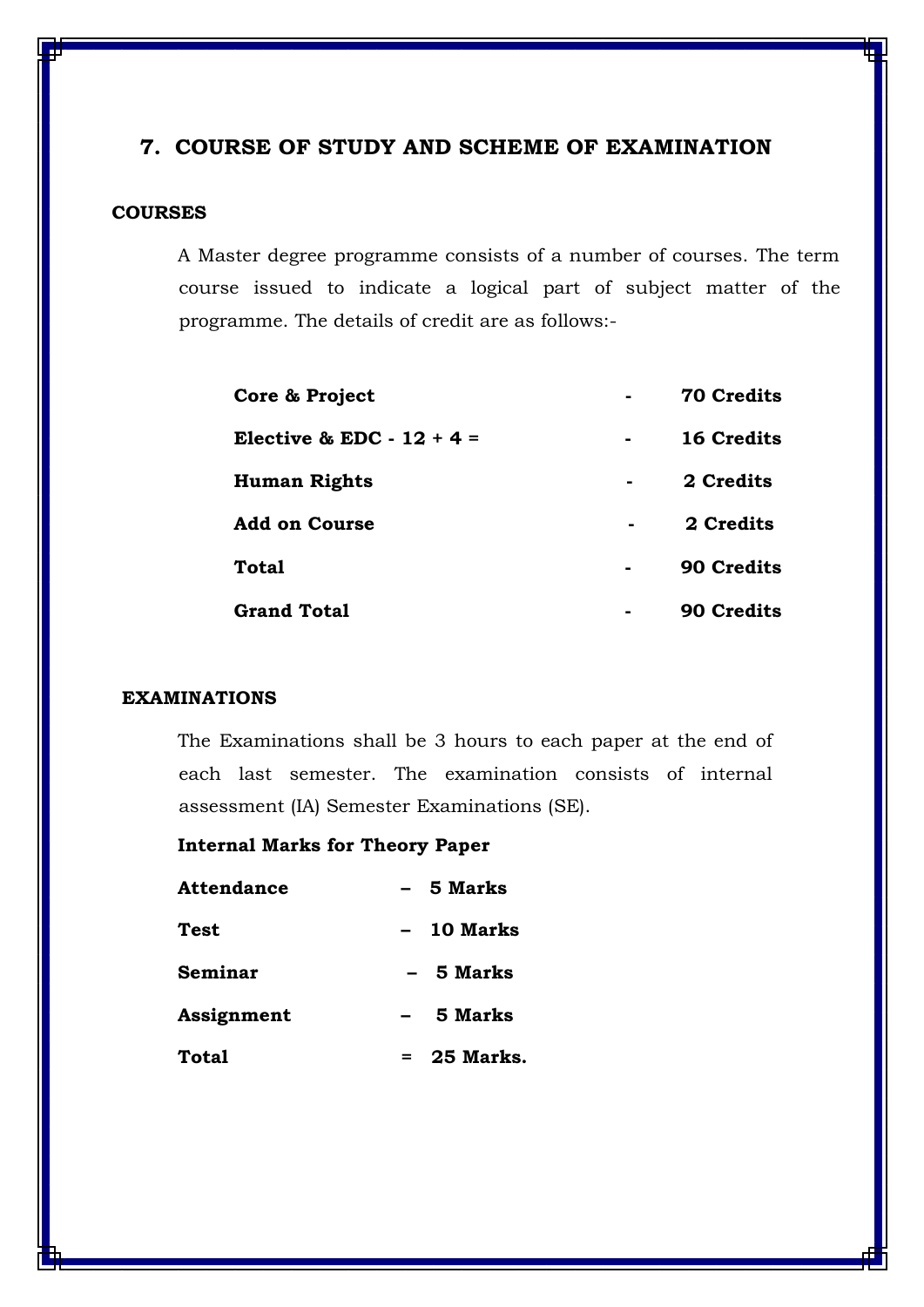### **8. REQUIREMENT FOR PROCEEDING TO SUBSEQUENT SEMESTER**

- 1. Candidates shall register their names for the First Semester Examination after the admission in the PG Courses.
- 2. Candidates shall be permitted to proceed from the First Semester up to Final Semester irrespective of their failure in any of the Semester Examinations subject to the condition that the candidates should register for all arrear subjects of earlier semesters along with current (subsequent) semester subjects.
- 3. Candidates shall be eligible to go to subsequent semester, only if they earn sufficient attendance as prescribed by the syndicate of the Periyar University from time to time.
- 4. Provided in the case of candidate earning less than 75% of attendance in anyone of the semesters due to any extraordinary circumstances such as medical grounds, such candidates who shall produce Medical Certificate issued by the Authorized Medical Attendant (AMA),duly certified, shall be permitted to proceed to the next semester and to complete the course of study.
- 5. Such candidate shall have to repeat the missed semester by re-joining after completion of final semester of the course, after paying the fee for the break of study as prescribed by the Periyar University from time to time.

### **9. PASSING MINIMUM**

A candidate shall be declared to have passed in each paper wherever prescribed if he/ she obtains NOT LESS THAN 50% OF MARKS of semester examination and internal assessment in each paper minimum of 38 marks out of 75 in semester examinations and a minimum of 12 marks out of 25 in the internal assessment. For the project work and Viva – Voce, a candidate should secure 50% the marks for pass.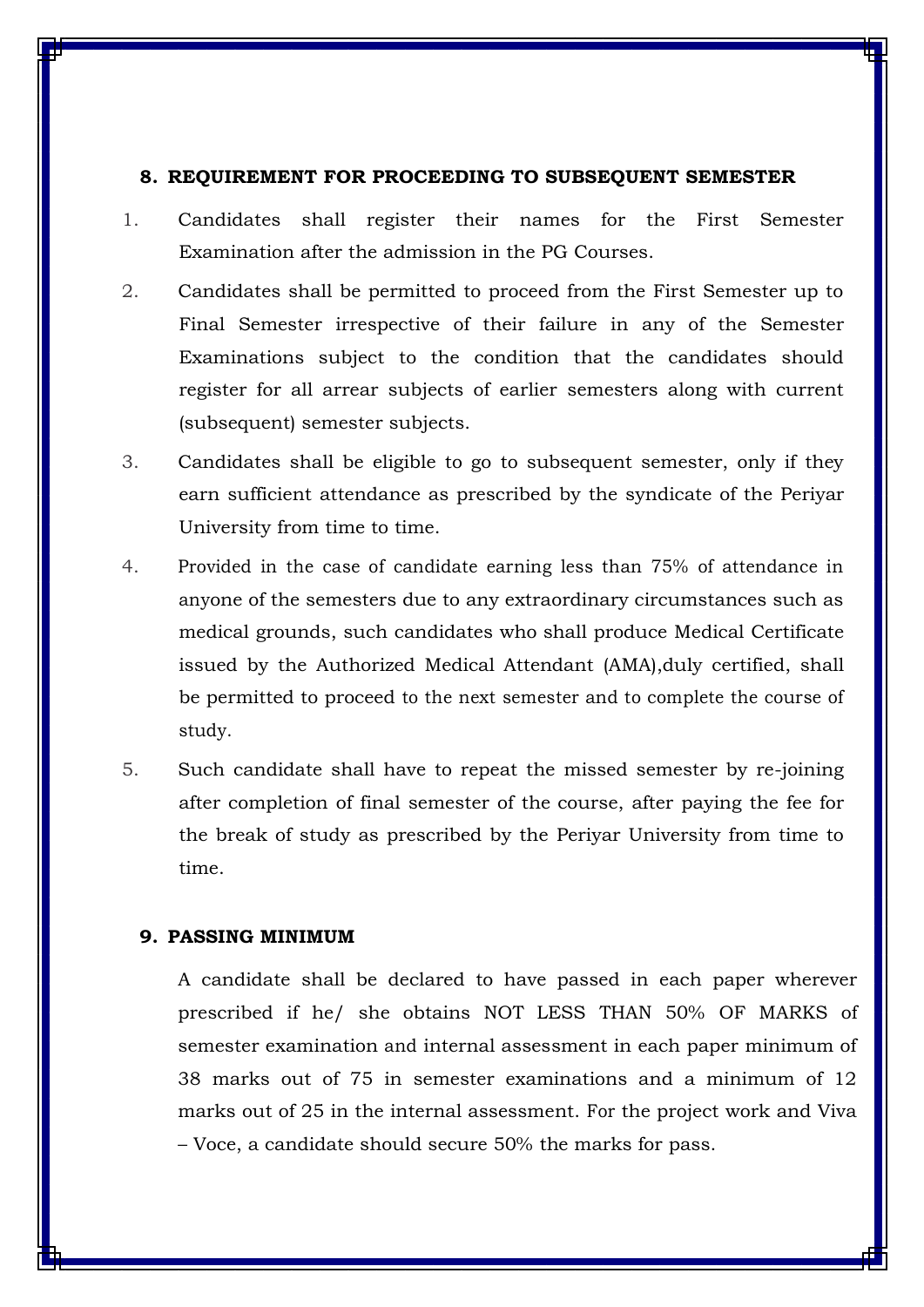The candidate should compulsorily attend the viva – voce to secure pass in the paper. A Candidate who didn't obtain the required minimum marks for a pass in a course or in a project report shall be required to appear and pass the same at a subsequent appearance.

### **10. CLASSIFICATION OF SUCCESSFUL CANDIDATE**

Candidateswhoobtained75%ofthemarksinaggregateshallbedeemedtohave passed the examination in **FIRST CLASS WITH DISTINCTION** provided they passed all the examinations prescribed for the course in the first appearance.

Candidates who secured not less than 60% of aggregate marks in the whole examination shall be declared to have passed the examination with **FIRST CLASS**. All other successful candidates shall be declared to have passed with **SECOND CLASS**.

### **11. RANKING**

Candidate who passed all the examinations prescribed for the course in the FIRST ATTEMPT ONLY is eligible for Classification / Ranking / Distinction.

#### **12. PATTERNOFQUESTIONPAPER**

Time: 3 Hours Maximum Marks: 75

### **SECTION A (1 X 15 = 15)**

Multiple Choice Questions

### **SECTION B (2 X 5 = 10)**

Answer any two Questions (5 Questions from each Unit)

Each Answer should not exceed 300 words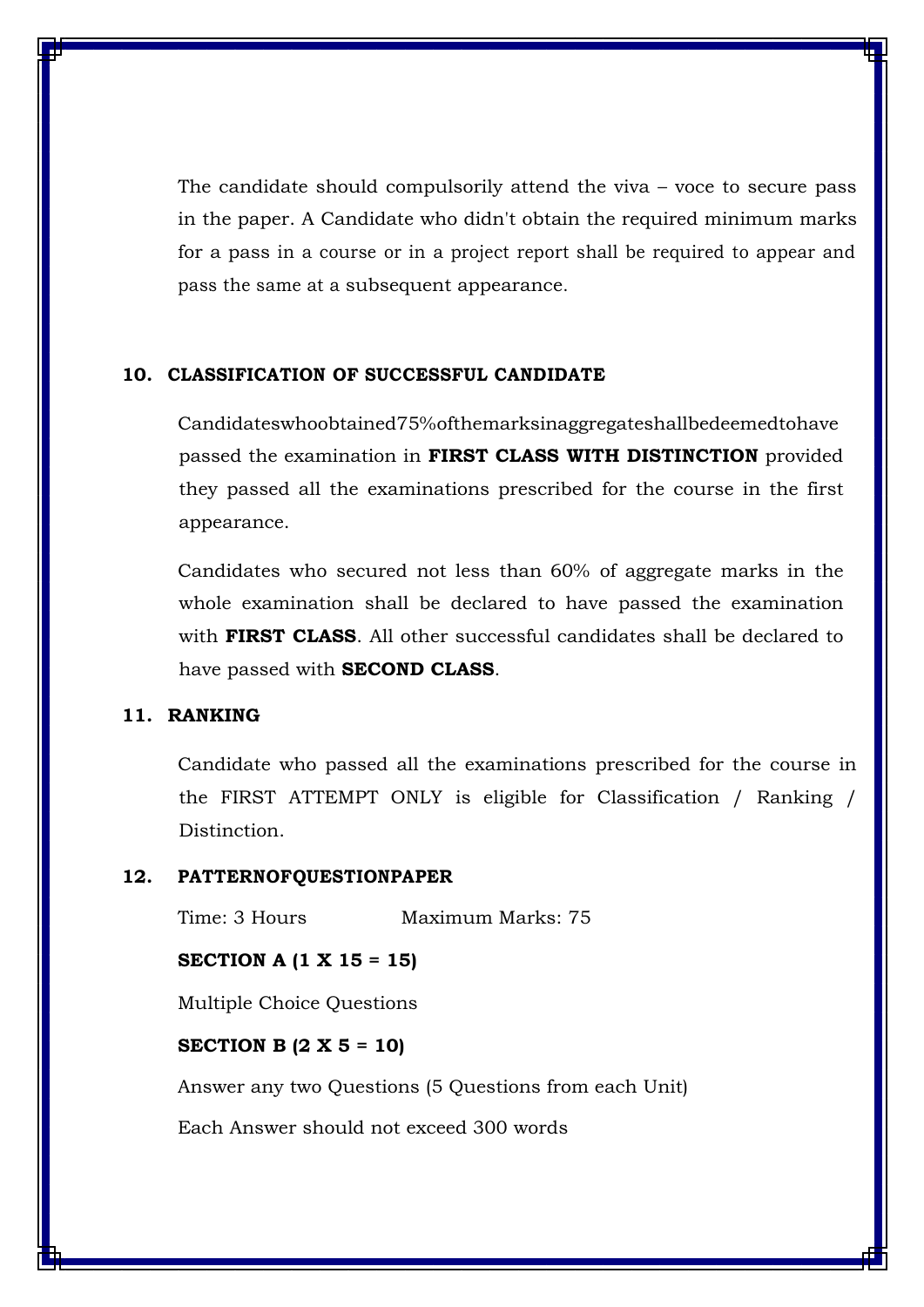### **SECTION C (5X 10 = 50)**

Answer ALL Questions (Each Questions are either or pattern) Each Answer should not exceed 1500 words

| <b>FOR PROJECT MARKS</b> | $= 200$ |
|--------------------------|---------|
| VIVA – VOCE MARKS        | $= 150$ |
| <b>INTERNAL MARKS</b>    | $= 50$  |

### **13. ELIGIBLE PROFESSOR'S FOR PAPER VALUATION, QUESTION PAPERS SETTING & VIVA – VOCE PURPOSES**

As Per UGC Norms, one who have appointed and working in the Dept. of Public Administration faculties are only eligible to take the above all process.

### **14. QUALIFICATION OF PROFESSOR'S**

M.APUBLICADMINISTRATION

M.PHIL–PUBLICADMINISTRATION UGC–NET/SETINPUBLICADMINISTRATION (OR)

Ph.D - PUBLICADMINISTRATION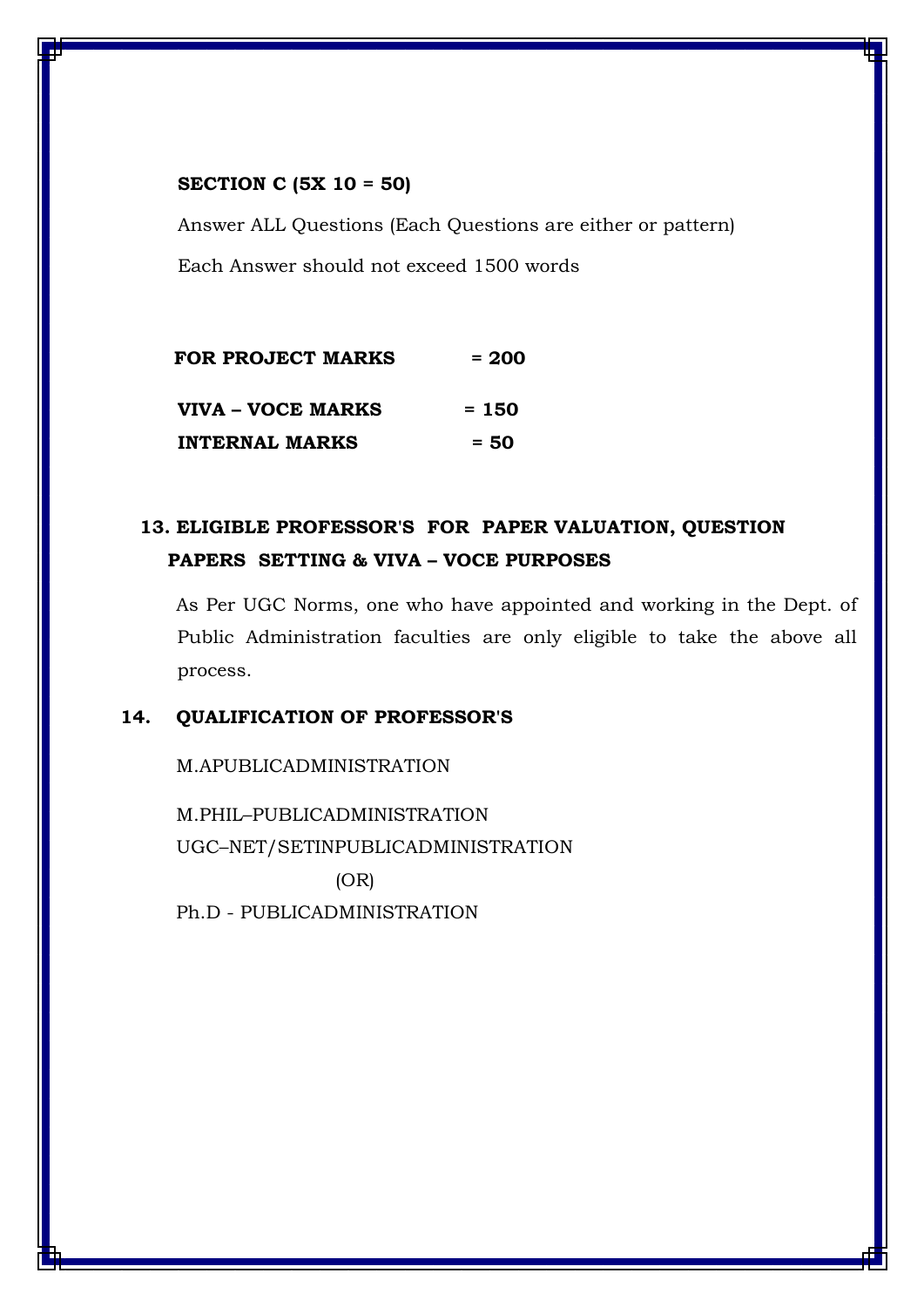### **SEMESTER I**

### **ADMINISITRATIVE THEORY**

### **COURSE OBJECTIVES:**

#### **While studying students shall be able**

- *To define the Meaning, Nature, Scope and Significance and evolution of Public Administration*
- *To study about the organization, various theories on administration in an organisation*
- *To explain the Principles of Organization, structure of Organization and administrative control mechanism of administration*

### **COURSE OUTCOMES:**

### **After completion the course students will be able**

- *To get depth knowledge of Public Administration and theoretical aspects*
- *To receive good information about organisation and its administrative process*
- *To understand about the structure of administration and Lokpal and Lokayukta*

### **UNIT - I: INTRODUCTION**

Meaning, Nature, Scope and Significance of Public Administration-Evolution of Public Administration- Public Administration Versus Private Administration- Public Administration and Its Relation with other disciplines - Public Administration is an Art or Science - Approaches to the study of Public Administration.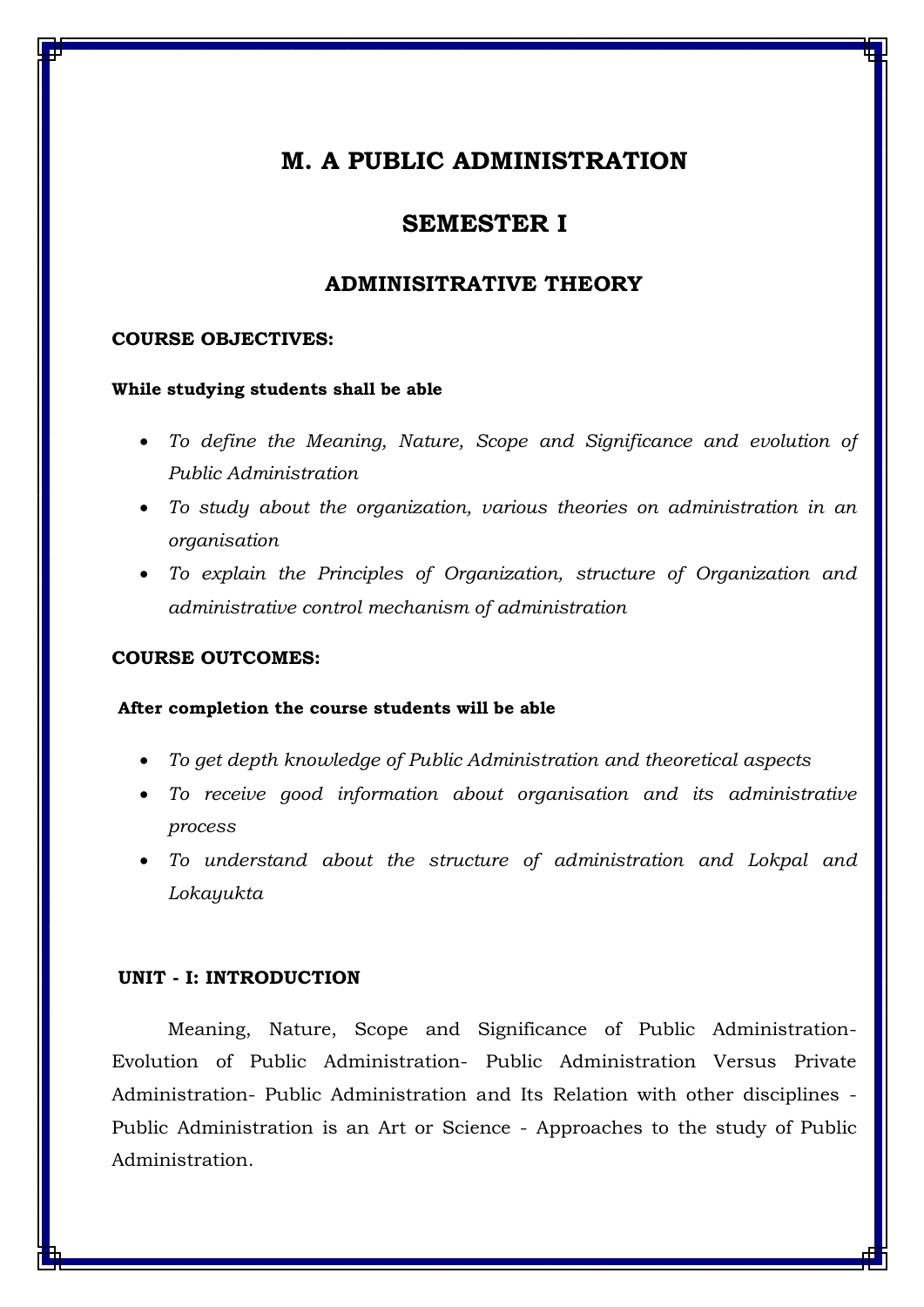### **UNIT-II: THEORIES OF ADMINISTRATION**

Classical theory - Scientific management theory- Human relations theory - Theory of Bureaucracy- New Public Administration.

### **UNIT- III: PRINCIPLES OF ORGANIZATION**

Principles of Organization- Hierarchy - Span of Control- Unity of Command - Delegation- Centralization and Decentralization- Line and Staff and Auxiliary Agencies.

#### **UNIT- IV: STRUCTURE OF ADMINISTRATION**

Chief Executive- Types of Chief Executives- Departmental Organizations - Public Corporations- Independent Regulatory Commissions-Boards.

### **UNIT- V: ADMINISTRATIVE CONTROL MECHANISM**

Accountability and Responsibility- Forms of Administrative Control-External and Internal Control- Redressal of Grievances- Lok Pal- Lok Ayukta-Civil Service Reforms.

- 1. Bhartacharya, Mohit., (2002) New Horizons Public Administration.
- 2. Geol, S.L. (2002) Advanced Public Administration, New Delhi: Deep and Deep.
- 3. Jena, Saroj Kumar.; (2001) Fundamentals of Public Administration, New Delhi: Anmol Publications (P) Ltd.
- 4. Maheswari, Sri Ram, (1999) Administrative Theory: An Introduction, New Delhi: Macmillan India Ltd.
- 5. RaimannPattanayak, (2002) Modem Public Administration, New Delhi Anmol Publications (P) Ltd.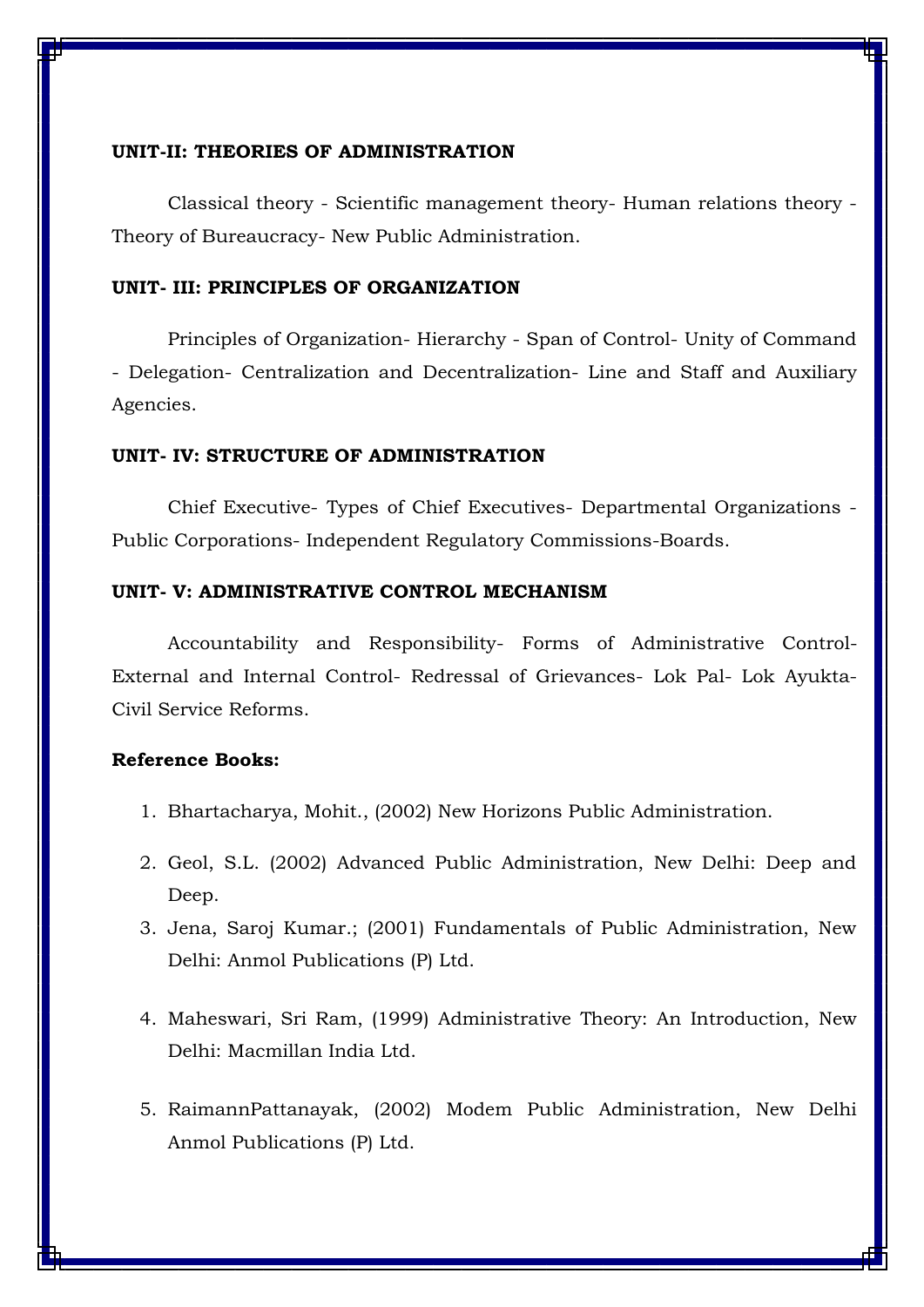### **PRINCIPLES OF MANAGEMENT**

### **COURSE OBJECTIVES:**

### **While studying students shall be able**

- *To explain the Meaning, Nature, Scope of Principles of Management*
- *To describe the management process of planning, organising, supervising controlling in an organisation*
- *To details about the management techniques are involving in management*

### **COURSE OUTCOMES:**

### **After completion the course students will be able to**

- *Understanding the term and meaning of management*
- *Analyse the techniques and style in involved in management*
- *Predicted the functions of MBO and MIS*

### **UNIT – I: INTRODUCTION**

Meaning, Nature, Scope and Significance of Management – Schools of Management Thought.

### **UNIT – II: MANAGEMENT TECHNIQUES**

Principles of Management - Modern Management Techniques – Levels of Management.

### **UNIT III: MANAGEMENT PROCESS**

Planning - Policy Making – Decision Making – Co-Ordination – Communication – Leadership and Control.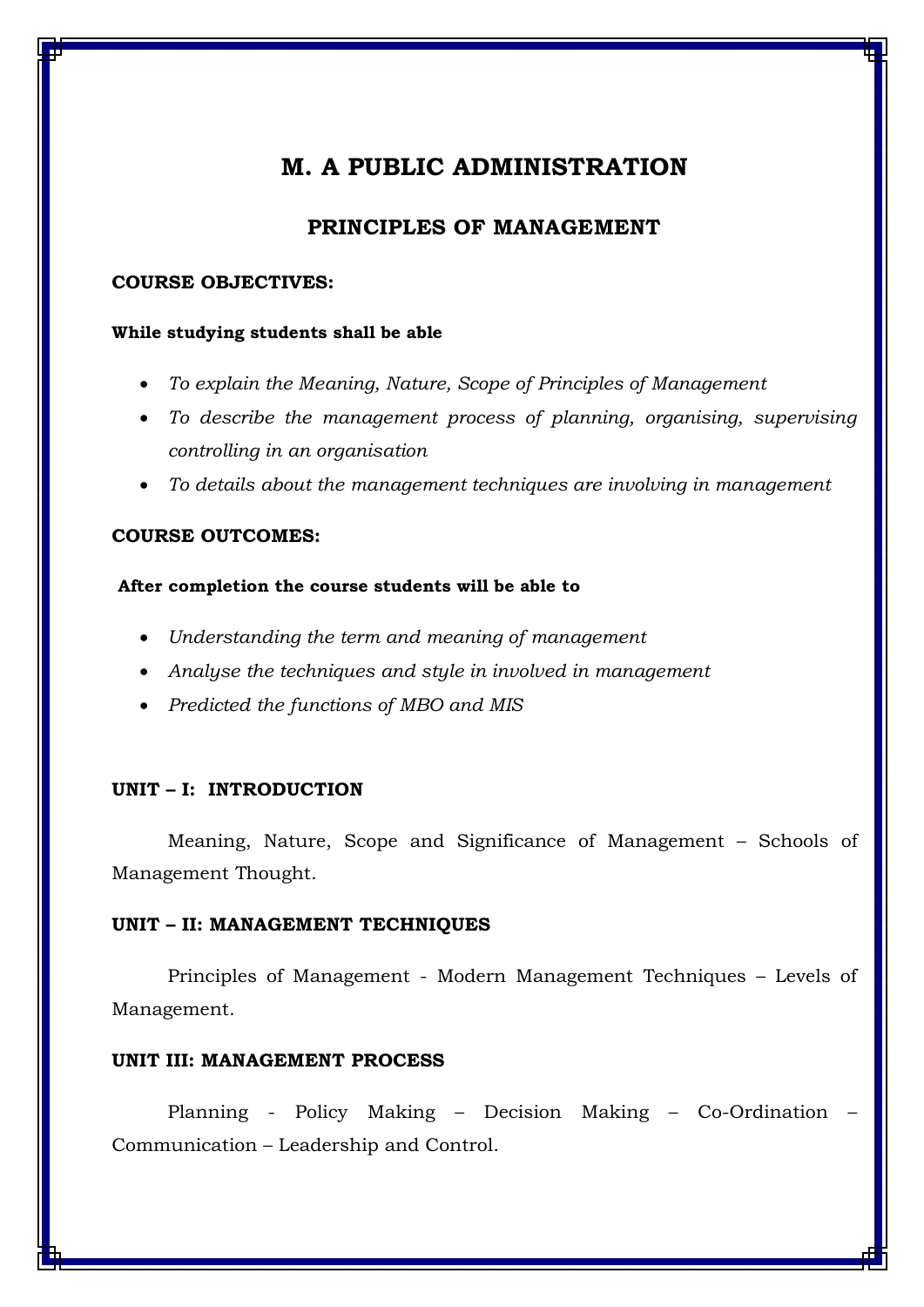### **UNIT IV: ANALYSIS OF MANAGEMENT**

Analyze the Management - Management by Objectives – Management Information systems.

### **UNIT V: STYLES OF MANAGEMENT**

Participative Management – Team Management - Self – Management.

- 1. BHUSHAN, Y.K. (2002) Fundamentals of Business Organization and Management, New Delhi : Sultan Chand and Sons.
- 2. Prasad, L.M., Principles and Practice of Management, New Delhi: Sultan Chand and Sons.
- 3. Tripathi, P.C., Principles of Management, New Delhi: McGraw Hill Education in India, 6th edition, 2020
- 4. Chippy Mohan, Principles of Management, Dhruvah Lekhani Publications, January 2020.
- 5. Mishra & Gupta, Principles of Management, Agra : SBPD Publishing House, January 2018.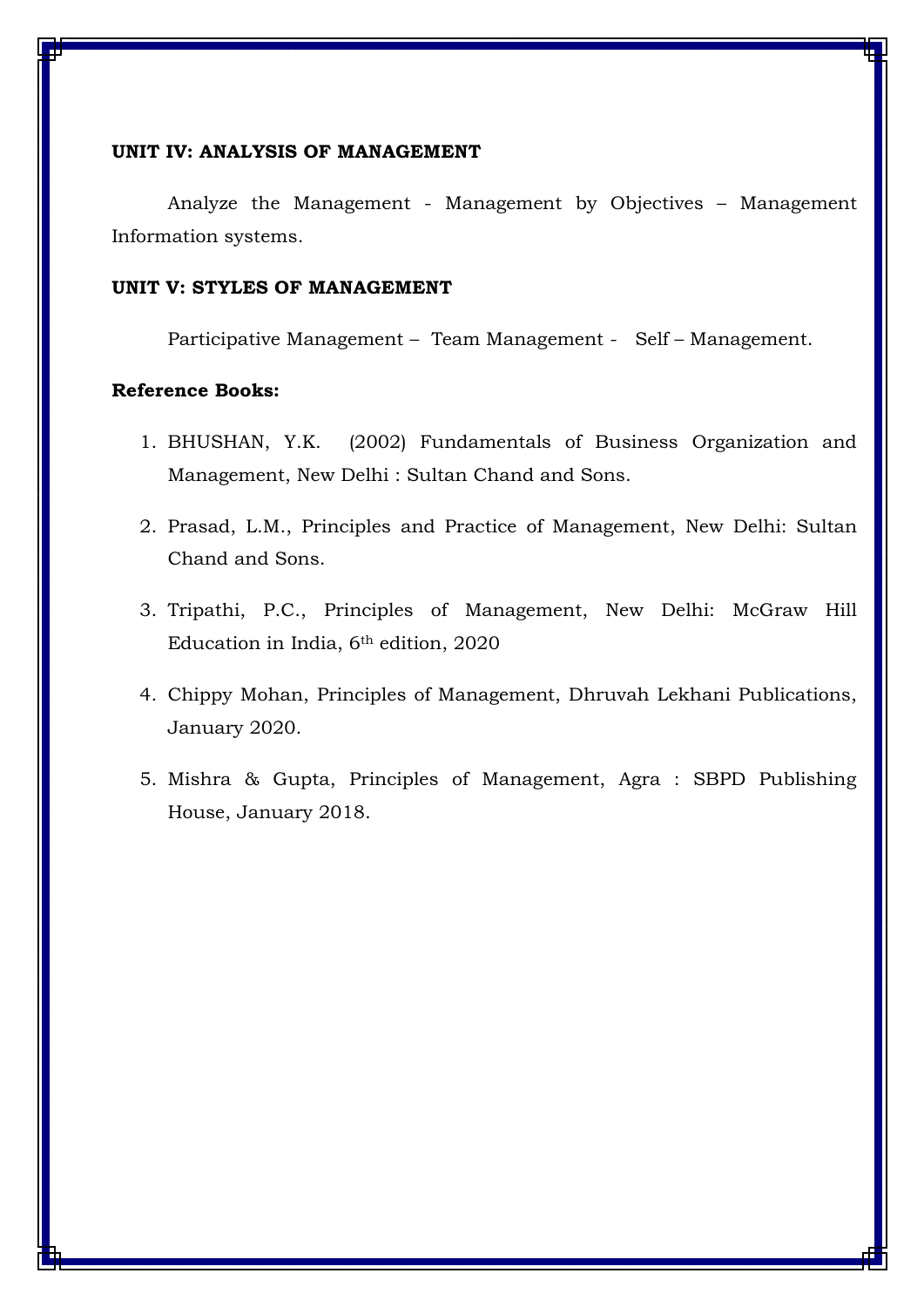### **MODERN ADMINISTRATIVE SYSTEM**

### **COURSE OBJECTIVES:**

### **While studying students shall be able**

- To find the concept of modern administration and classification of *constitution*
- *To express the salient features, executive and judicial system in U.K, U.S.A, France and Swiss*
- *To establish the political parties nature and their role in administrative process*

### **COURSE OUTCOMES:**

### **After completion the course students will be able**

- *To learn the powers and functions of the these four countries executives in administration*
- *To understand the concept rule of law, shadow cabinet, kitchen cabinet and separation powers in countries*
- *To acquire effective information about local government nature and functions in U.K, U.S.A, France and Swiss*

### **UNIT I: INTRODUCTION**

Concept of Modern Administration – Meaning and Classification of Constitution – Parliamentary System – Presidential System

### **UNIT II : ADMINISTRATIVE SYSTEM OF U.K**

Salient Features of British Administrative System- Executive – Legislature – Judicial Branches – Power and Functions – British Civil Service – Rule of Law – Party System and Pressure Groups.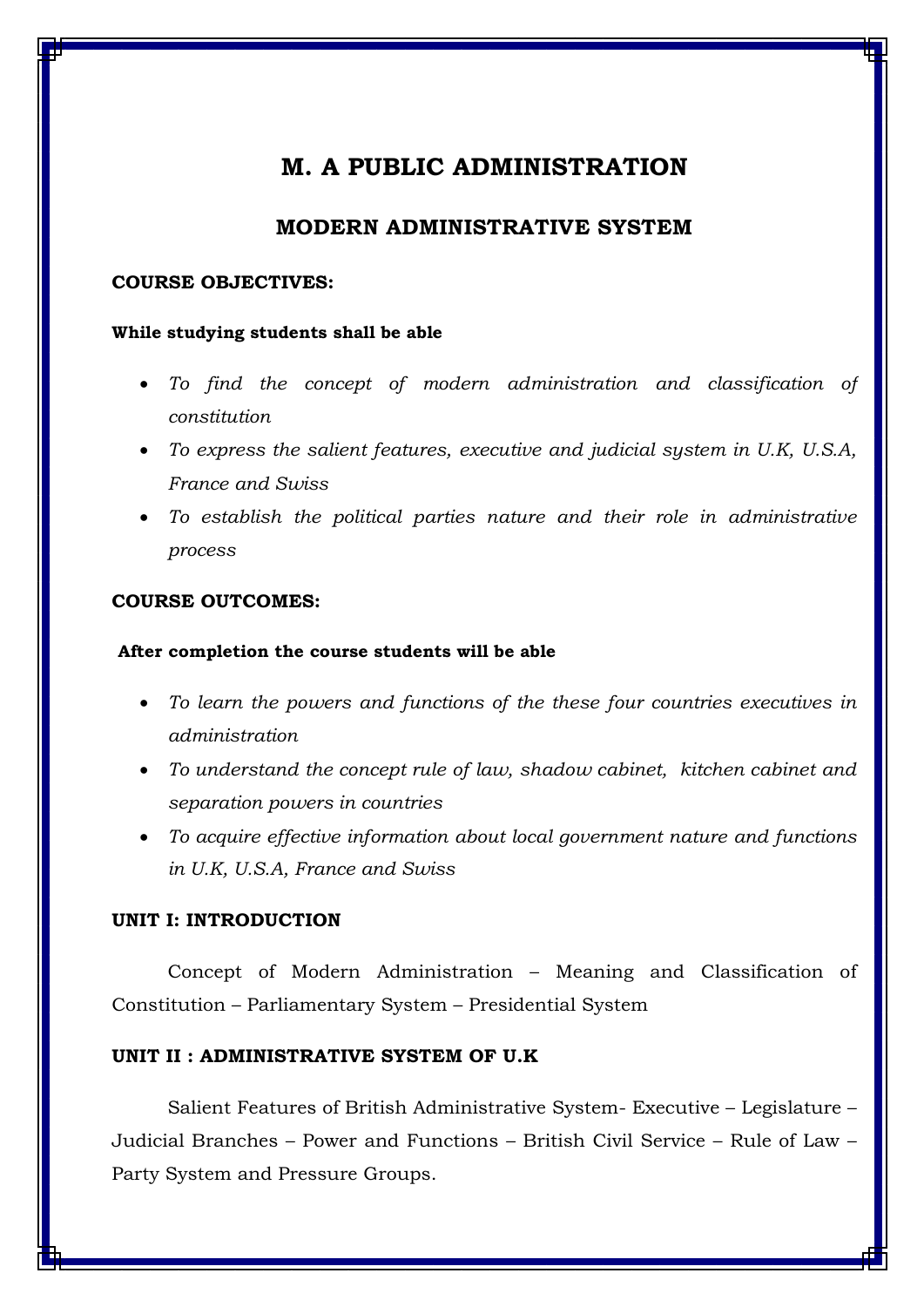### **UNIT III: ADMINISTRATIVE SYSTEM OF U.S.A**

Salient Features of American Administrative System- Executive – Legislature – Judicial Branches – Power and Functions – Separation of Power – Judicial Review.

### **UNIT IV: ADMINISTRATIVE SYSTEM OF FRANCE**

Salient Features of France Administrative System- Executive – Legislature – Judicial Branches – Power and Functions – Administrative Law – Political Party and Public Service.

### **UNIT V: ADMINISTRATIVE SYSTEM OF SWISS**

Salient Features of Switzerland Administrative System- Executive – Legislature – Judicial Branches – Power and Functions – Political Party and Public Service.

- 1. R.Hague and Harrop, Comparative government and Politics: An Introduction 5thedn., New York Palgrave, 2000
- 2. U.N.Gupta, Select World Constitution, New Delhi, Atlantic, 2009
- 3. Vishnoo Bhagawan and Vidhya Bjushan, World Constitutions, New Sterling Publishers Pvt. Ltd.
- 4. Dahiya Sewa Singh & Ravindra Singh, Comparative Public Administration, Sterling Publishers Pvt. Ltd.
- 5. Gajanan R.P & Anoop Sharma., Comparative Public Administration, Delhi : Cresent Publishing Corporations.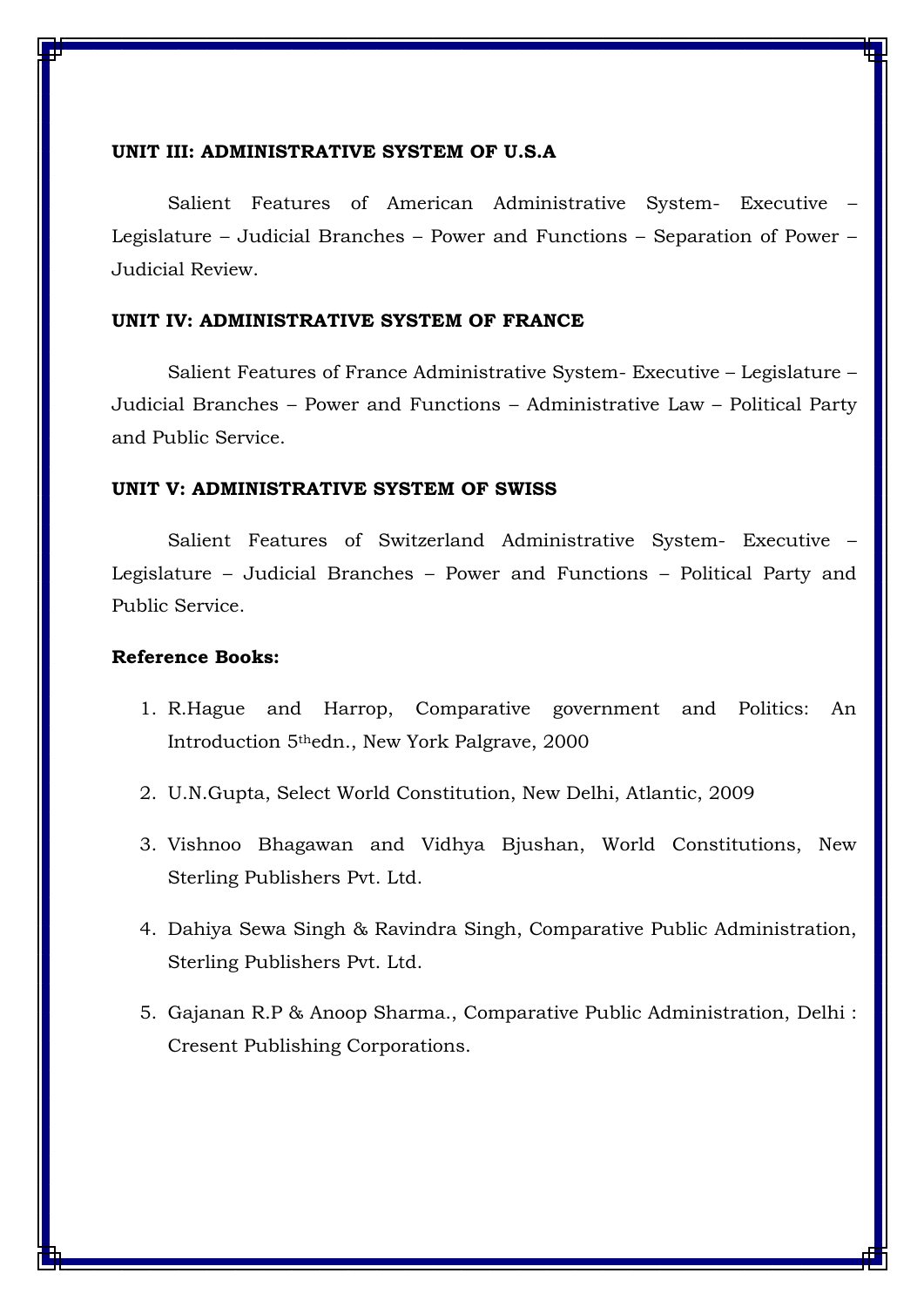### **INDIAN ADMINISTRATION**

### **COURSE OBJECTIVES:**

### **While studying students shall be able**

- *To define the evolution of Indian administration from ancient to modern period and constitutional framework*
- *To explain the composition of central governments and its functions*
- *To know about the constitutional bodies and its power and functions in Indian administration*

### **COURSE OUTCOMES:**

### **After completion the course students will be able**

- *To assess the structure of union and its executive as well state government*
- *To estimate the election commission role and CAG responsibility in India*
- *To analyse the issues and trends of Indian administration at central level and state level*

### **UNIT I: INTRODUCTION**

Evolution of Indian Administration: Ancient, Medieval and Modern Period – Constitutional Frame Work

### **UNIT II: CENTRAL ADMINISTRATIVE SYSTEM**

Central Administration: Structure of Central Government – Cabinet – Council of Minister – Central Secretariat – NITI Ayog – National Development Council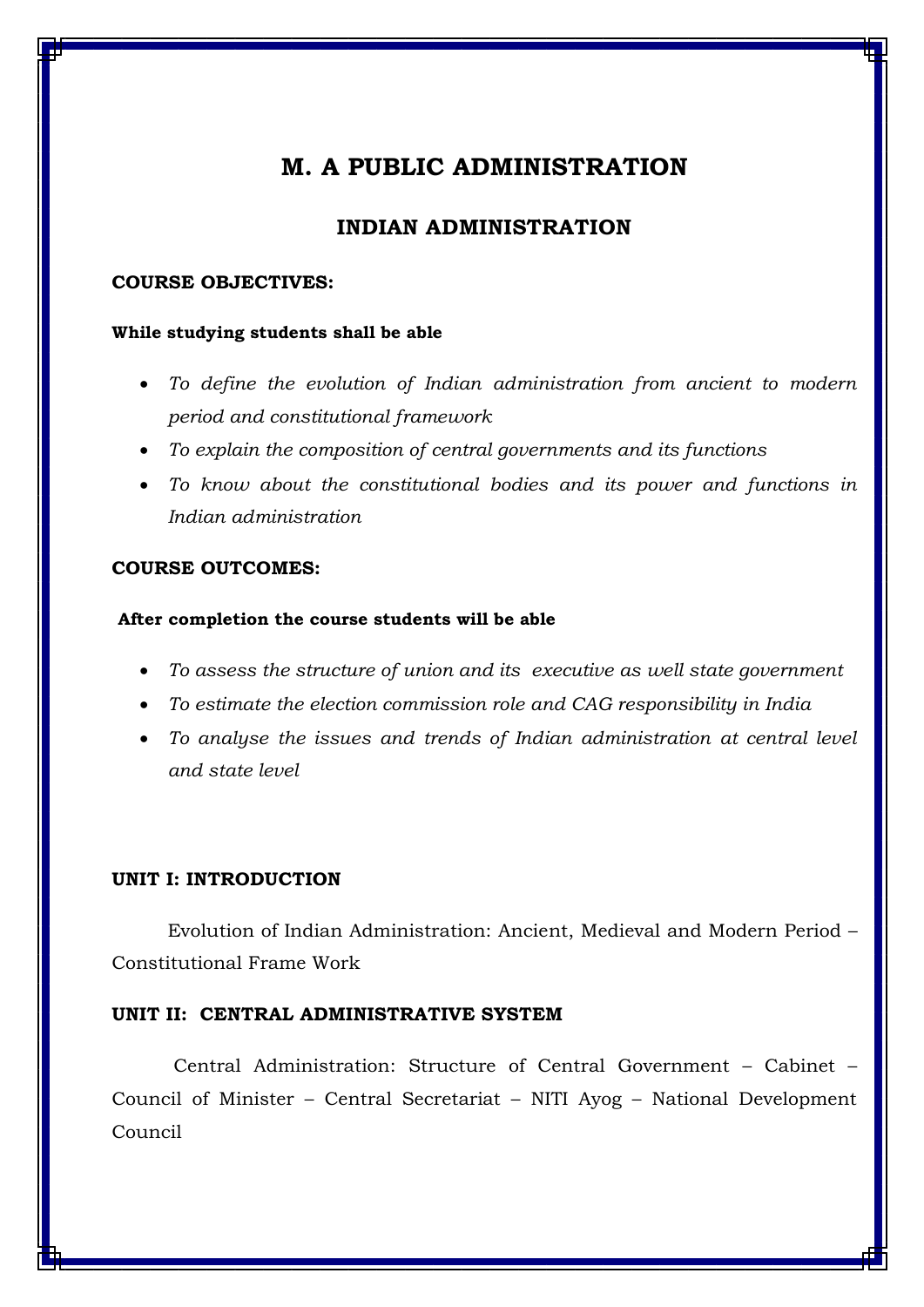### **UNIT III: STATE ADMINISTRATIVE SYSTEM**

State Administration: Structure of State Administration – Governor – Chief Minister Council of Minister – State Secretariat – Chief Secretary – State Services – District Administration – District Collector – Role and Functions

### **UNIT IV: CONSTITUTIONAL BODIES**

Constitutional Bodies: Comptroller and Auditor General – Election Commission – Finance Commission – Attorney General – Advocate General – Union Public Service Commission

### **UNIT V: TRENDS IN INDIAN ADMINISTRATION**

Minister – Secretary Relationships – Administrative Reforms – Lokpal & Lok Ayukta.

- 1. S.R.Maheswari, Indian Administration :New Delhi, :Orient Longmans, 2000
- 2. M.Laxmikanth, Public Administration, :New Delhi, McGraw Hill Education, 2011
- 3. Siuli Sarkar, Public Administration in India, New Delhi, PHI Learning PVT. Ltd 2010
- 4. Chakrabarty Bidyut, Public Administration in a Globalizing World: theories and Practices, New Delhi: Sage Publications, July 2012
- 5. Sapru R.K, Indian Administration: A Foundation of Governance, New Delhi: Sage Publications, January 2019.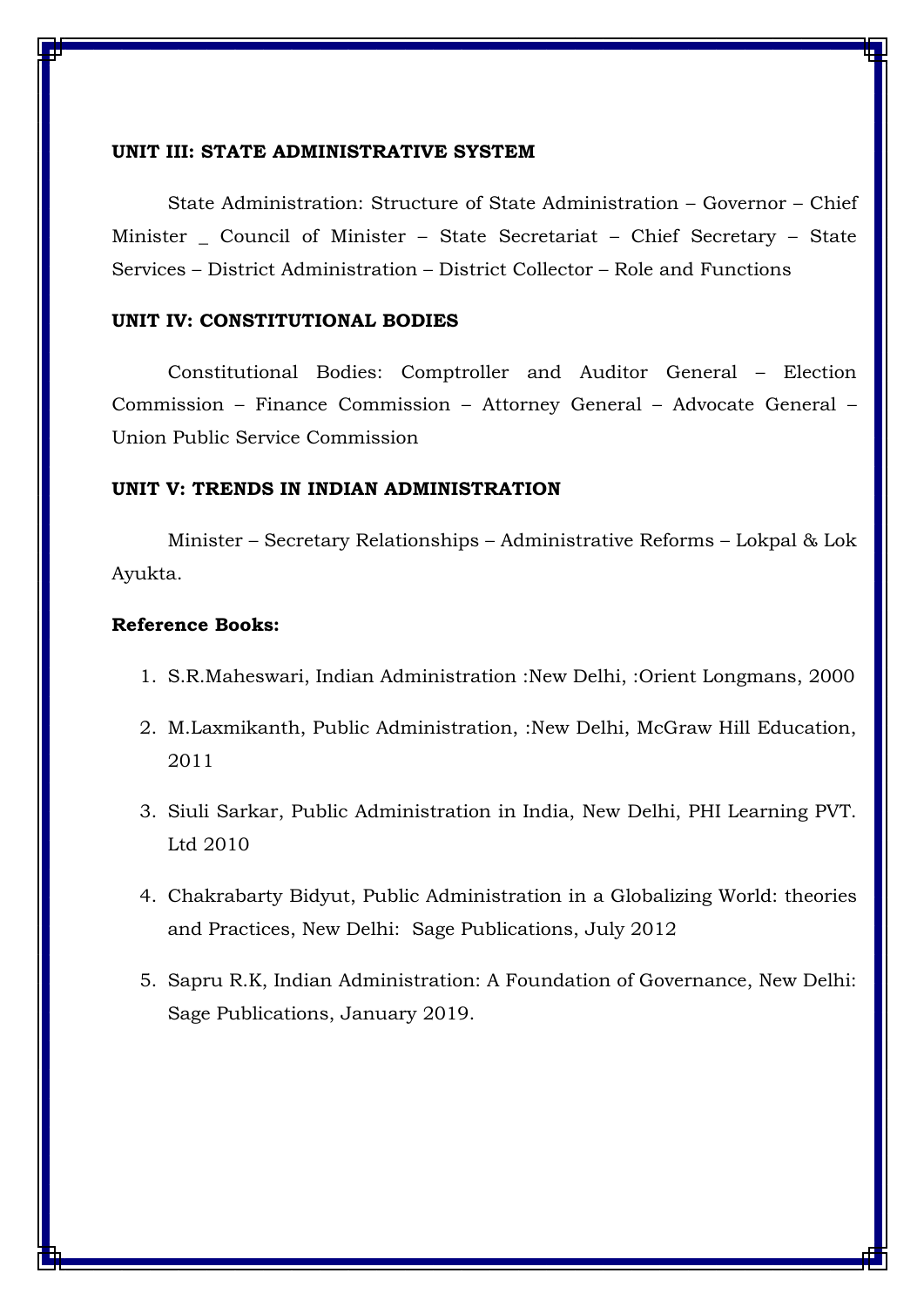### **FOREIGN POLITICAL THINKERS**

### **COURSE OBJECTIVES:**

### **While studying students shall be able**

- *To know about the eminent political thinkers in Greek and their ideologies on politics*
- *To understand the natural law theory and theory of knowledge particularly concern with roman thinkers*
- *To receive knowledge on foundation of governments and states around the world*

### **COURSE OUTCOMES:**

### **After completion the course students will be able**

- *To clearly get thoughts of Plato's idealism and Aristotle's theory of justice*
- To assess the balance of power theory and importance of separation of *powers in the organs of government*
- *To estimate the characteristics of social contract theory and their principles and components of capitalism*

### **UNIT – I: GREEK POLITICAL THINKERS**

Plato – Aristotle

### **UNIT- II: ROMAN POLITICAL THINKERS**

Thomas Aquinas – Augustine's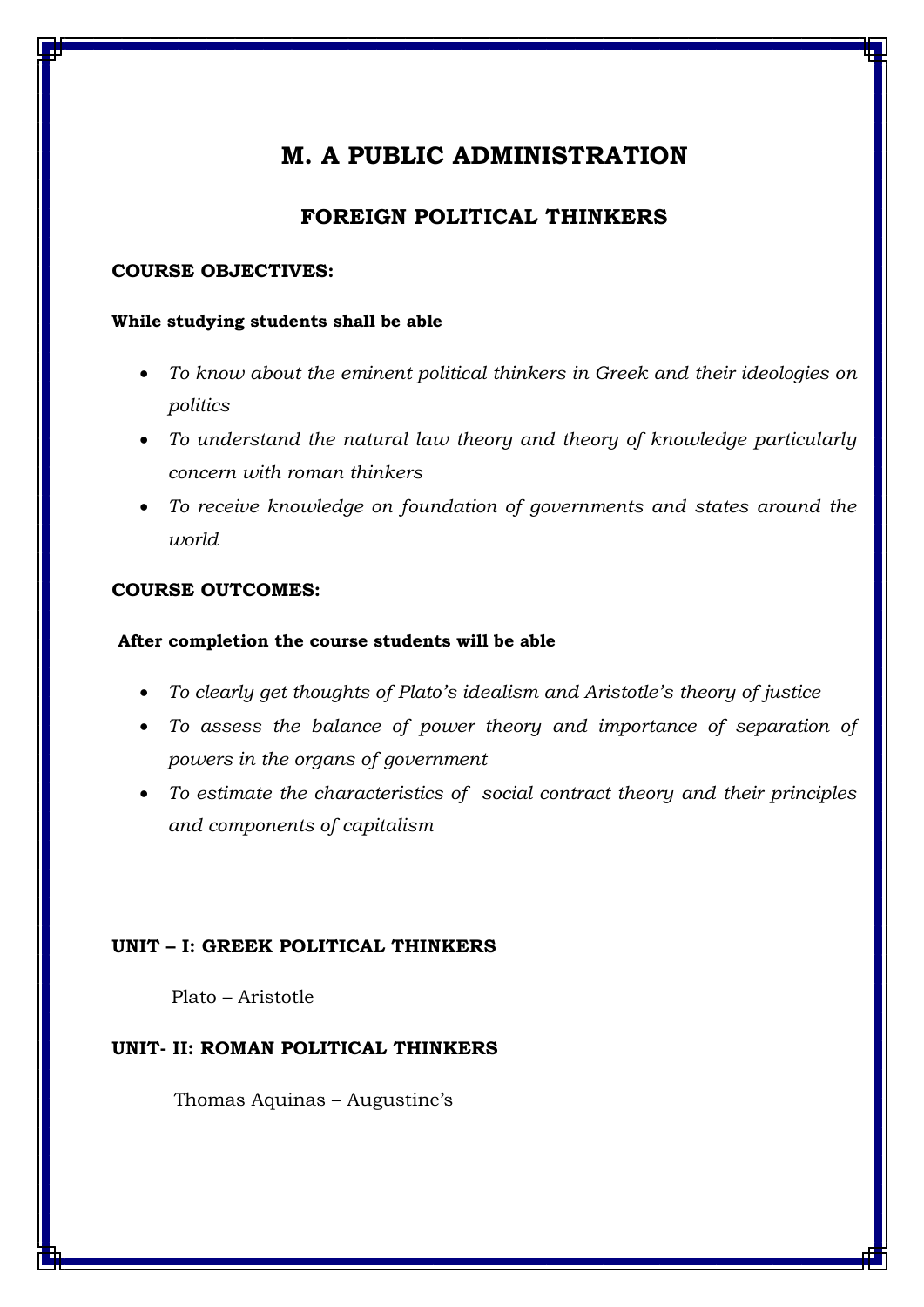### **UNIT - III: MIDEVEL POLITICAL THINKERS I**

Niccole Machiavelli – Montesquieu

### **UNIT – IV: MIDEVEL POLITICAL THINKERS II**

Thomas Hobbes – John Locke – Jacques Rousseau

### **UNIT - V: WESTERN POLITICAL THINKERS**

Jeremy Bentham – James Mill – Karl Marx

- 1. Urmila Sharma S K, Western political thought, Volume I, Atlantic Publishers, 2006
- 2. Jha, Western political thought : from Plato to Marx, Pearson education in India
- 3. V.Vekatarao, A history of Political Theories , S.Chand and Co Ltd, new Delhi, 2000
- 4. Mukherjee and ramasamy, A history of Political thought Plato to Marx, Prentice hall of India, 2002
- 5. Prem Arora and Grover, Selected Western & Western Political Thinkers, cosmos bookhieve Pvt ltd, New Delhi, 2003.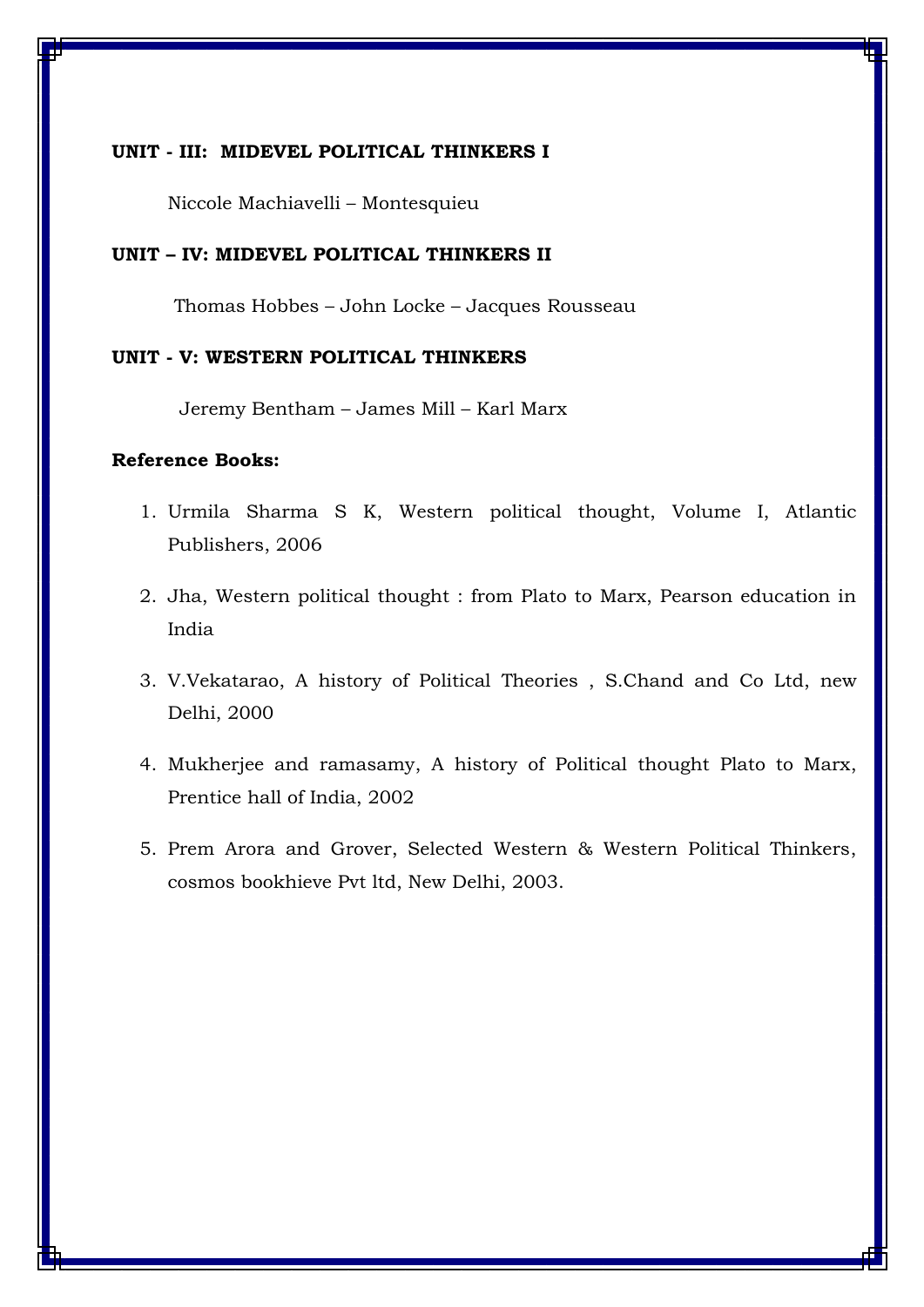### **SEMESTER II**

### **ADMINISTRATIVE THINKERS**

### **COURSE OBJECTIVES:**

### **While studying students shall be able**

- *To find out the Politics and Dichotomy theory and Wilson contribution to developed the subject Public Administration*
- *To get knowledge Webbers theory on authority and Simon decision making theory on leadership in an organisation*
- *To understand the concept of motivational theories with thoughts of Maslow, Herzberg and McGregor*

### **COURSE OUTCOMES:**

### **After completion the course students will be able**

- *To analyse the origin, growth of public administration from political science*
- *To think about the characteristics and importance of scientific management theory and Taylor's contribution to the industry*
- *To assess the Thiruvalluvar views on Administration and Ambedkar's role on Indian Administration*

### **UNIT – I: INTRODUCTION**

Woodrow Wilson – F.W.Taylor – Henry Fayol – Urwick & Gulick

### **UNIT- II: HUMAN RELATION THEORY**

M.P.Follett – Max Weber - Chester - Barnard – Herbert Simon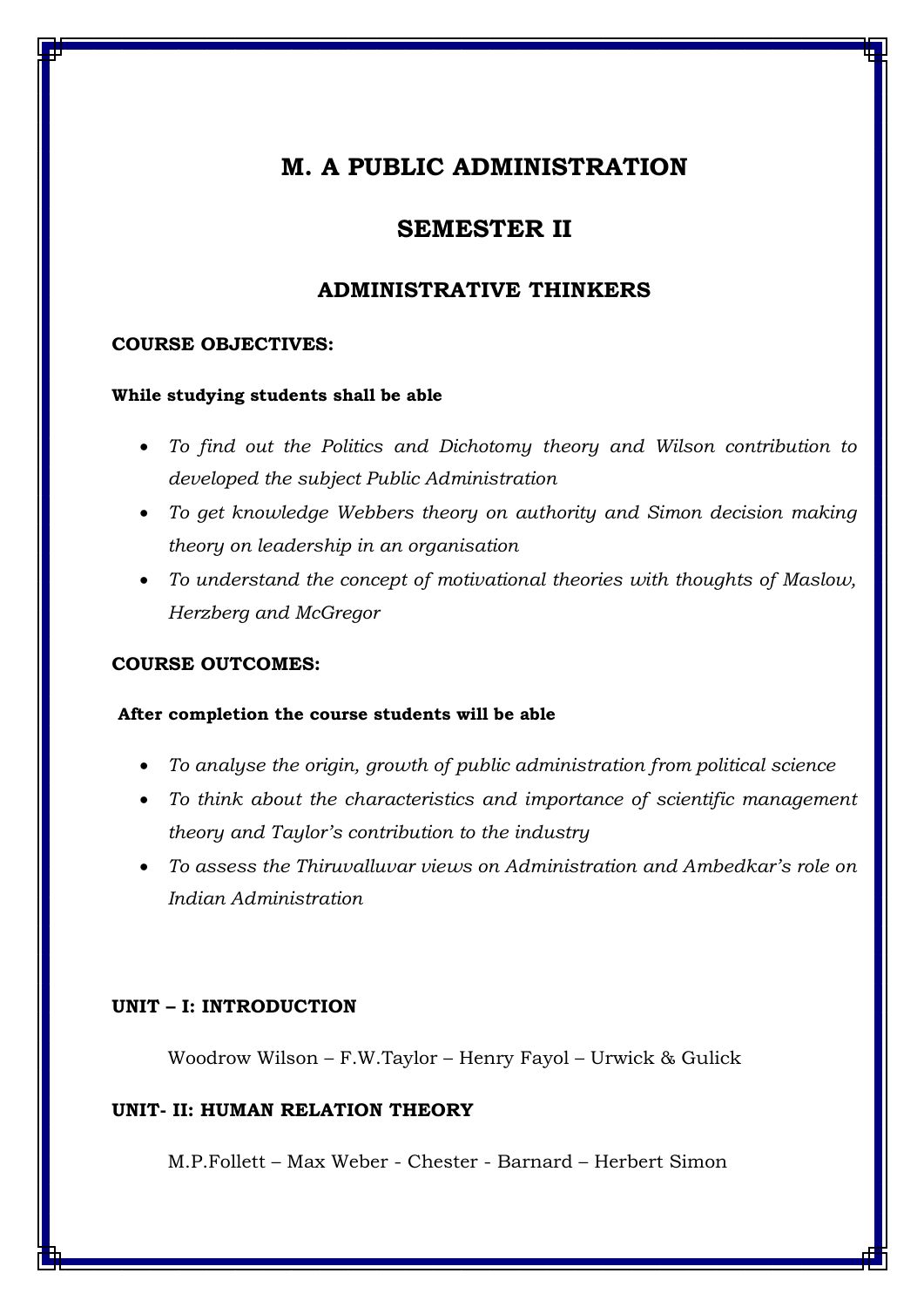### **UNIT - III: MOTIVATION THEORY**

Maslow - Herzberg – Renisis Likert

### **UNIT – IV: DEVELOPMENT THEORY**

Douglas McGregor – Fred W. Riggs – Peter Drucker

### **UNIT - V: INDIAN ADMINISTRATIVE THINKER**

Thiruvalluvar – Dr.B.R Ambedkar

- 6. Prasad, L.M, Organization Theory and Behavior, New Delhi: Sultan Chand & Sons Publications, January 2014
- 7. Prasad, Ravindra and P.Sathya Narayana, Administrative Thinkers, New Delhi: Sterling Publishers, 2018.
- 8. Anupama Puri Mahajan, Administrative Thinkers, New Delhi: Sage Publications, December 2018
- 9. Maheshwari Sriram, Administrative Thinkers, New Delhi: Lakshmi Publications, 2018
- 10. Siuli Sarkar, Public Administration in India, New Delhi: PHI Learning Publishers, November 2018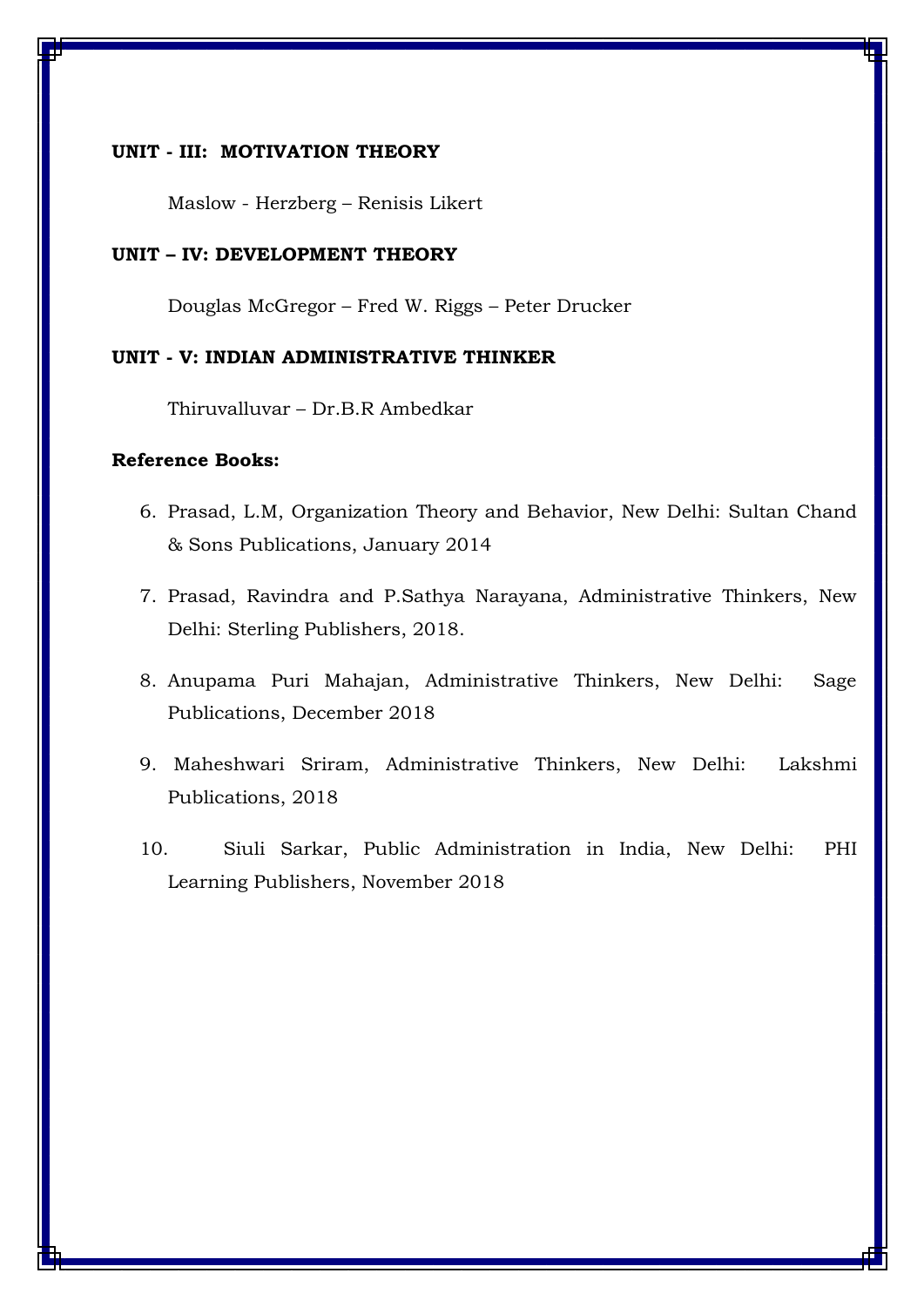### **PUBLIC POLICY ANALISIS**

### **COURSE OBJECTIVES:**

### **While studying students shall be able**

- *To describe the meaning, nature , scope and importance of Policy Science and Policy formulation*
- *To identify the Constraints in Policy Formulation and Policy Making Indices*
- *To know the role of various Agencies are involving in policy making and monitoring agencies in Public Policy*

### **COURSE OUTCOMES:**

### **After completion the course students will be able**

- *To know about the Health and Education policy, Agriculture policy, Transport, Science & Technology policy*
- *To importance of Telecom & Environment policy and to protect the nature in India*
- *To assess the way of policy evaluation techniques involved during the policy implementation*

### **UNIT I: INTORDUCTION**

Meaning, Nature, Scope and Significance – Policy Cycle – Model of Public Policy

### **UNIT II: POLICY FORMULATION**

Structure and Process – Role of various Agencies – Inter Governmental Relations – Constraints in Policy Formulation – Policy Making Indices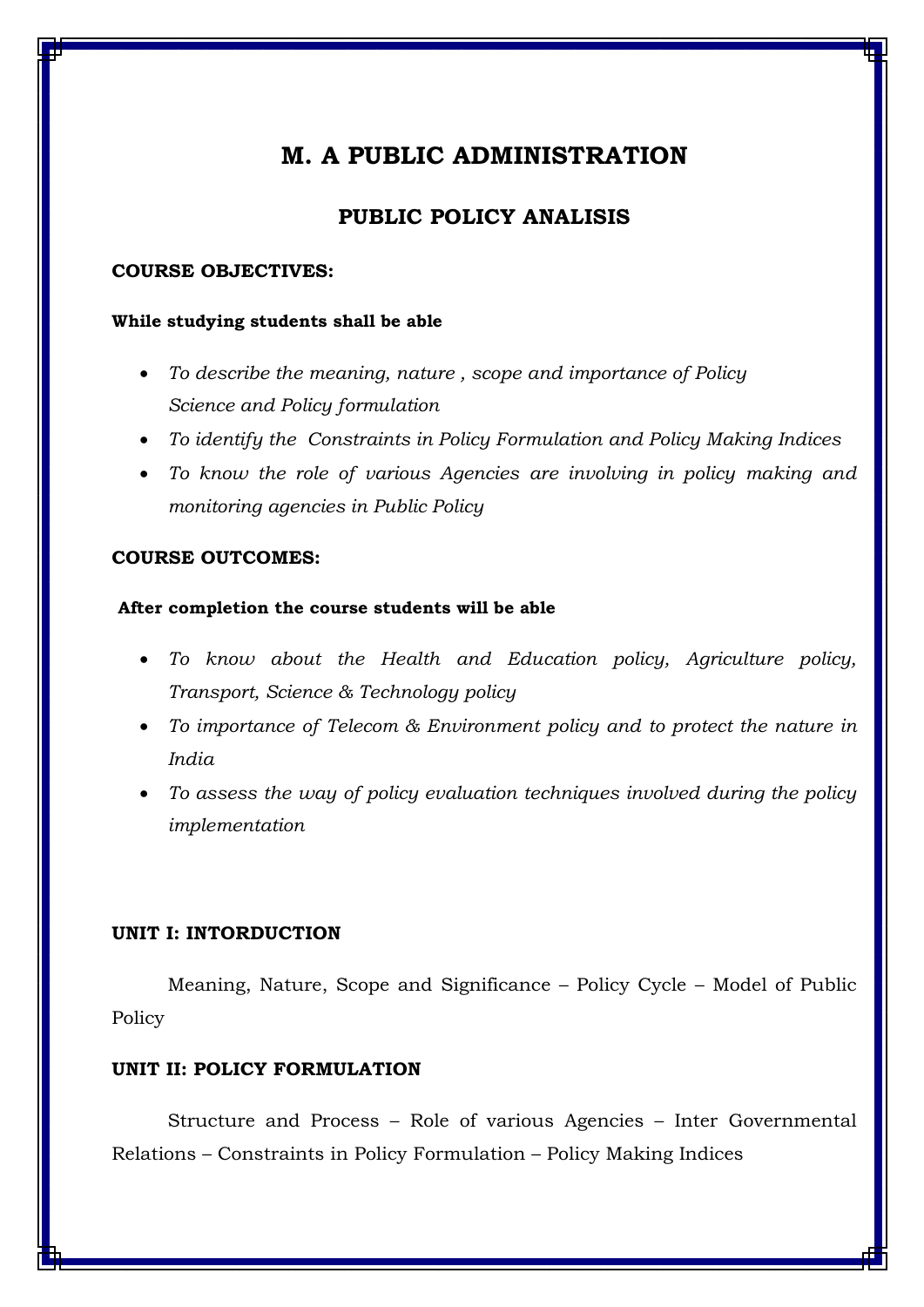### **UNIT III: POLICY IMPLEMENTATION**

System and Models – Role of various Agencies – Monitoring of Public Policy– Remedial Measures

### **UNIT IV: POLICIES IN INDIA**

Polices in India: Health and Education – Agriculture and Food – Transport – Science & Technology – Telecom & Environment

### **UNIT V: POLICY EVALUATION**

Policy Evaluation – Policy Evaluation Techniques – Social Cost benefit Analysis – Input –Output Analysis

- 1. Paul Devika., Public Policy Formulation, Implementation and Implementation in India, New Delhi, 1995
- 2. Sapru, R.K., Public Policy Formulation, Implementation and Evaluation: Sterling Publications, New Delhi, 2000.
- 3. Kuldeep Mathur, Public Policy and Politics in India, Oxford University Press in India, 2005
- 4. Stuart Nagel S, India's Development and Public Policy, New Delhi : Rout ledge Publishers, November 2017
- 5. Chakrabarty Bidyut, Public Policy, New Delhi: Sage Publications, August 2020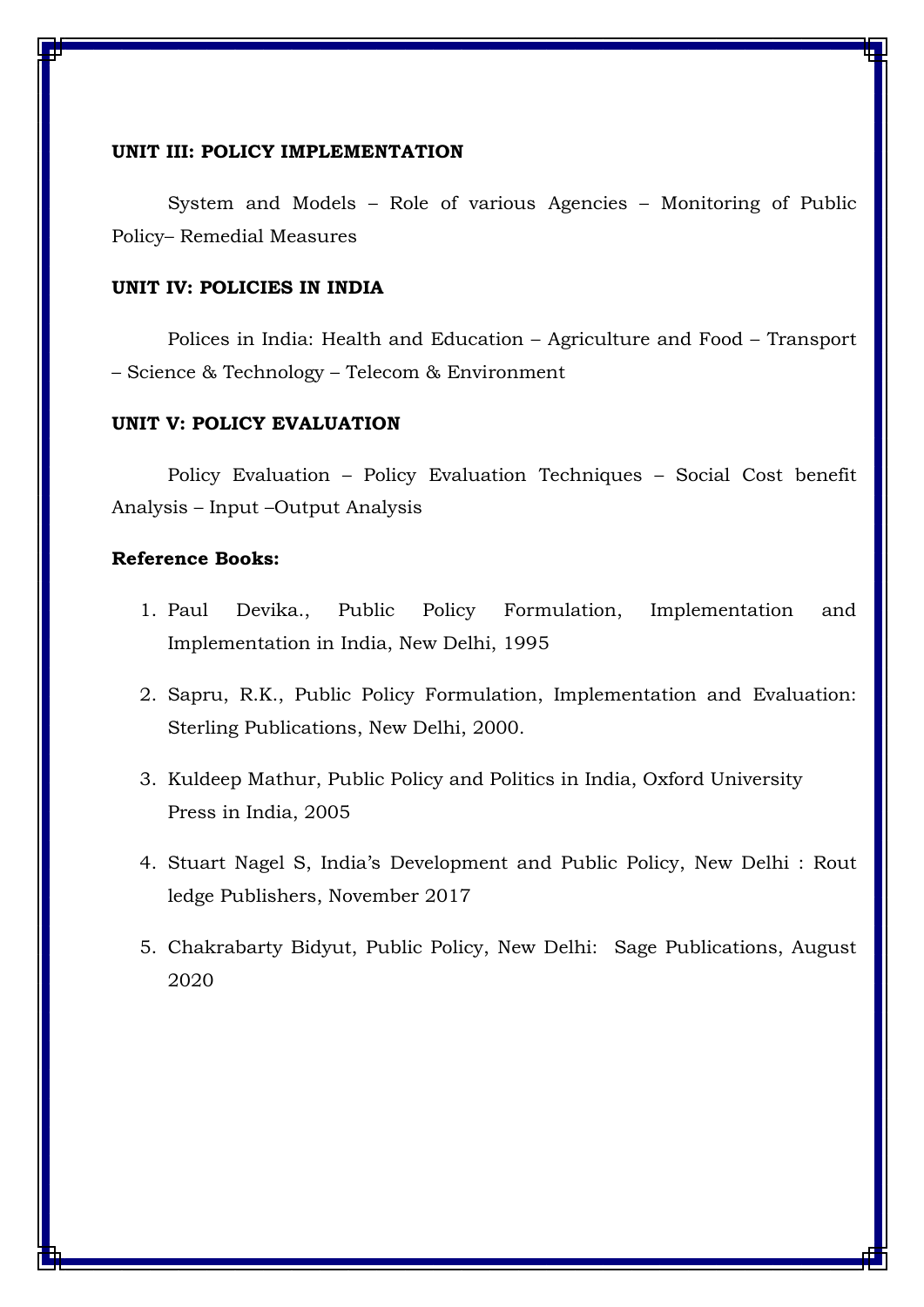### **FINANCIAL ADMINISTRATION**

### **COURSE OBJECTIVES:**

### **While studying students shall be able**

- *To listen the Nature, Scope and significance of Public Finance Administration and able to know Budget its Principles*
- *To identify the financial administrative system following by various countries like U.K,U.S.A*
- *To explain the nature Indian budgetary system , role of finance ministry and finance commission in India*

### **COURSE OUTCOMES:**

### **After completion the course students will be able**

- *To understand the concept of budget, process of budget and types of budget*
- *To describe the budget making procedure and control over public expenditure in U.K & U.S.A*
- *To evaluate the central state financial relations, tax administration and sources of local revenue*

### **UNIT I: INTRODUCTION**

Nature, Scope and significance of Public Finance Administration –Budget its Principles – Methods of Budget

### **UNIT II: FINANCIAL ADMINISTRATION IN U.K**

British Budgeting System – Procedure – Control over Public Expenditure – Accounting and Auditing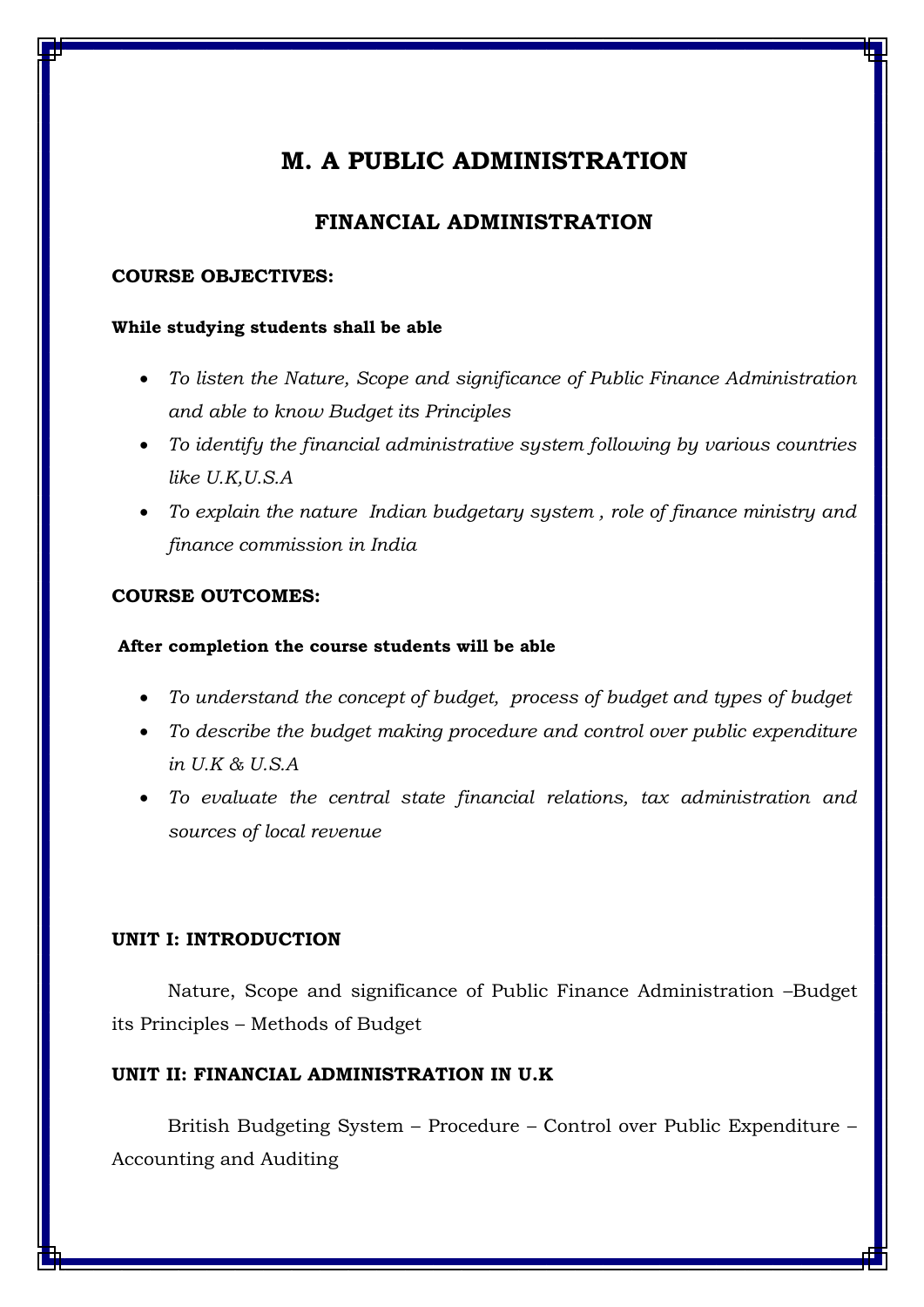### **UNIT III: FINANCIAL ADMINISTRATION IN U.S.A**

USA Budgeting System – Procedure – Control over Public Expenditure – Accounting and Auditing

### **UNIT IV: FINANCIAL SYSTEM IN INDIA**

Indian Budgeting System – Procedure – Control over Public Expenditure – Accounting and Auditing

### **UNIT V: PUBLIC FINANCE IN INDIA**

Finance Ministry – Finance Commission – Central –State Financial Relation – Tax Administration in India –Local Finances in India

- 1. Goel, S.L. 2002, Public Financial Administration, New Delhi: Deep and Deep Publications, 2002
- 2. Mukerjee, S.S, Financial Administration in India, Delhi: Surjeet Publications
- 3. Srinivasan S, International Financial Management, Delhi: Wiley India Publishers, January 2005
- 4. Sharma M.K, Financial Administration, Bangalore: Anmol Publications Pvt Ltd, 2008
- 5. Sanjeev Kumar Mahajan & Anupama Puri, Financial Administration in India, New Delhi: PHI Learning Publishers, March 2014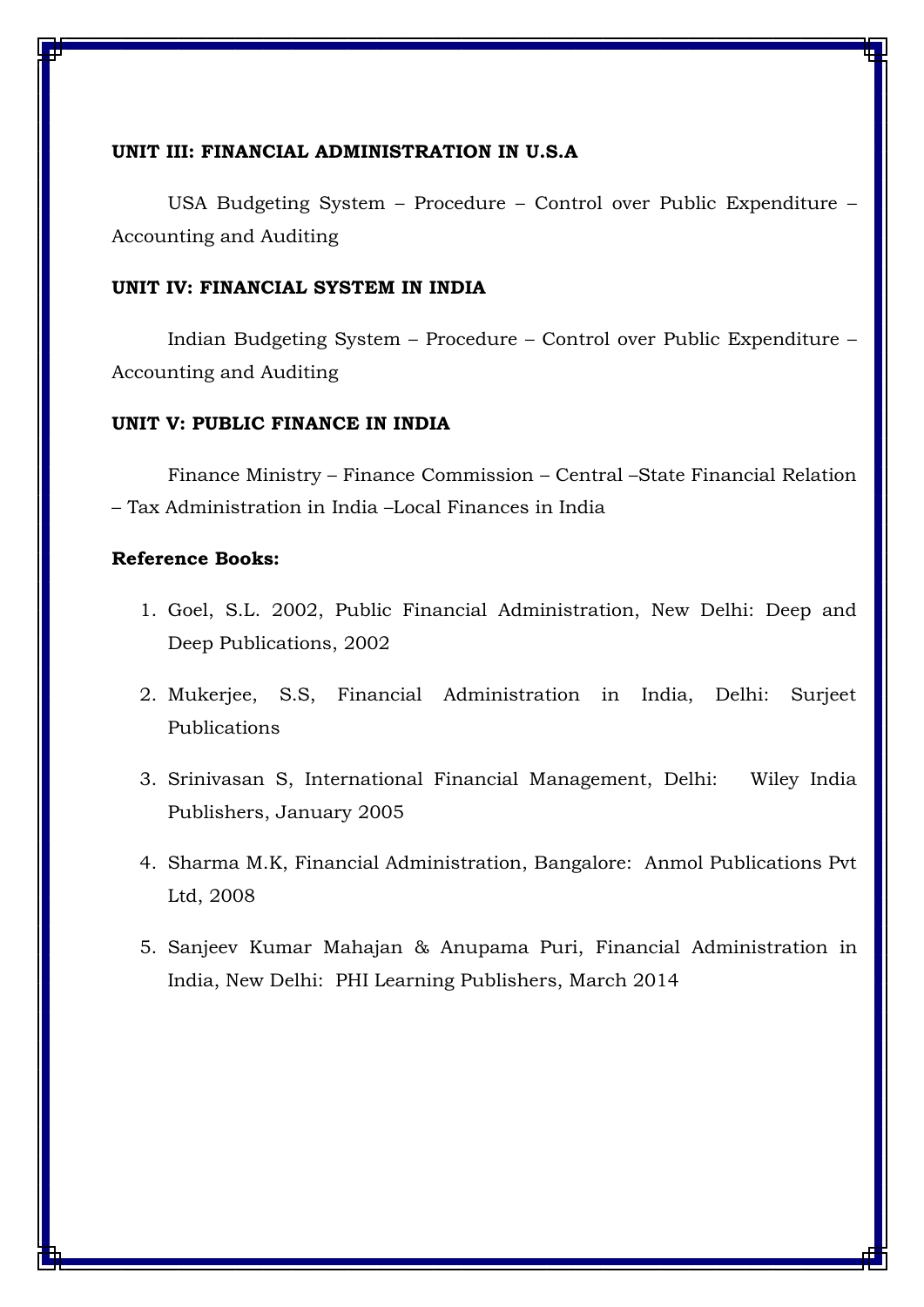### **POLICE ADMINISTRATION**

### **COURSE OBJECTIVES:**

### **While studying students shall be able**

- *To define the Nature, Scope and importance of Police Administration*
- *To discuss the central police system, Armed, unarmed and auxiliary in police administration*
- *To explain the police recruitment, training, promotions, retirement, pay and compensation and welfare activities*

### **COURSE OUTCOMES:**

### **After completion the course students will be able**

- *To evaluate the history of police administration in India and Tamil Nadu*
- *To describe structure and functions of state police organization*
- *To understanding the concept of ethics in police administration, role and responsibilities of special police agencies*

### **UNIT I: INTRODUCTION**

Nature, Scope and importance of Police Administration – Evolution of Police Administration

### **UNIT – II: POLICE ORGANISATION IN INDIA**

Central Police System – Armed - Unarmed and Auxiliary in Police Administration - State Police System – Special Police – Police Structure – Women Police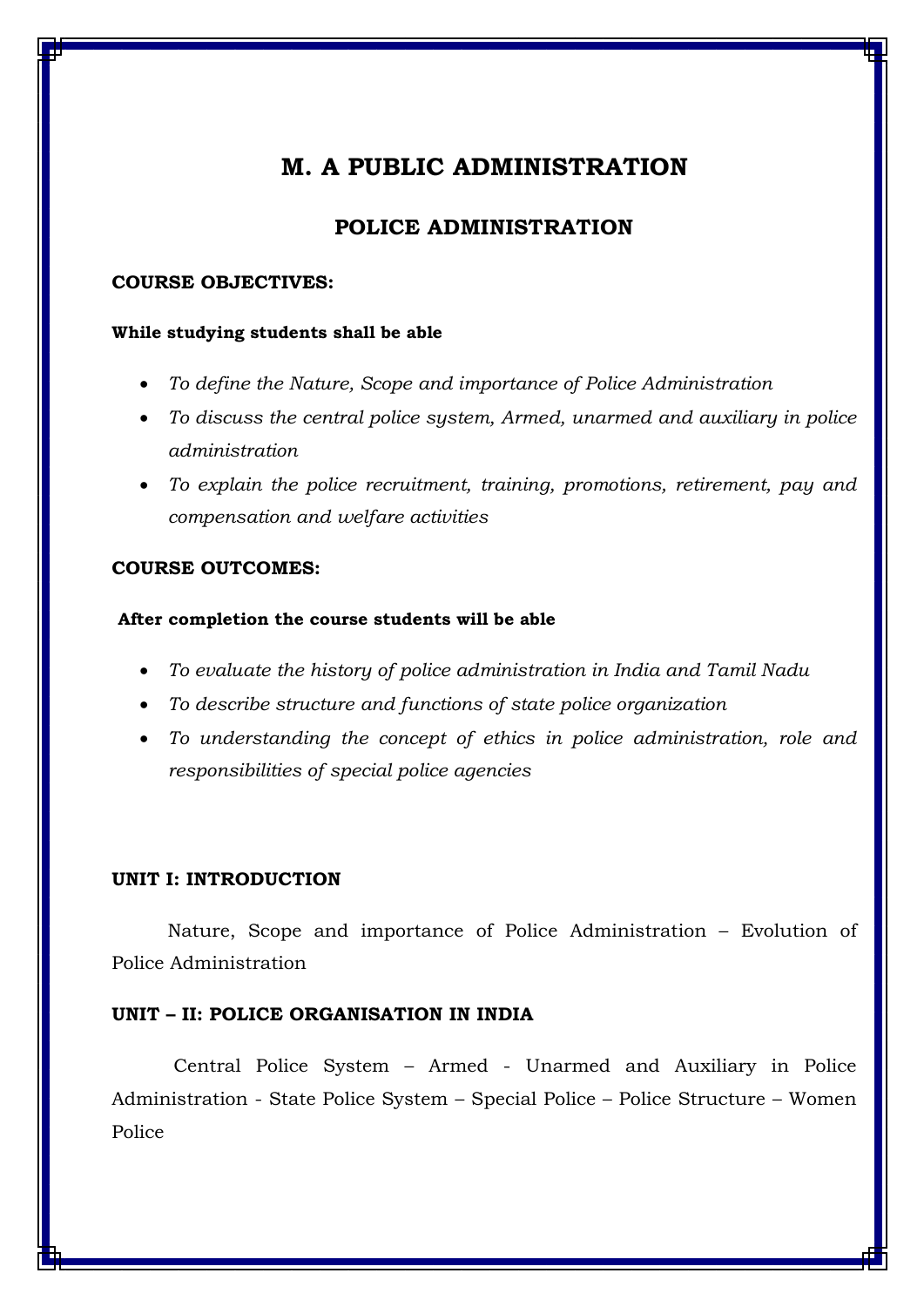### **UNIT III: POLICE PERSONNEL**

Police Classification – Recruitment – Promotion and Retirement – pay and compensations

### **UNIT IV: POLICE ETHICS**

Autonomy and Accountability – Police Ethics – Code of Conduct

### **UNIT – V: POLICE BUREAU**

Crime Records Bureau – Dog Squad – Forensic Science Laboratory – Finger Print Bureau

- 1. Venugopal Rao S., Criminal Justice, Problems and Perspectives in India, New Delhi.
- 2. Fosdick Raymond Blaine, Police Administration, Haryana, Franklin Classics Trade Press.
- 3. [Arvind Verma](https://www.amazon.in/s/ref=dp_byline_sr_book_1?ie=UTF8&field-author=Arvind+Verma&search-alias=stripbooks) , K.S. Subramanian, Understanding the Police in India, New Delhi: Lexis Nexis Publishers, Juanuray 2009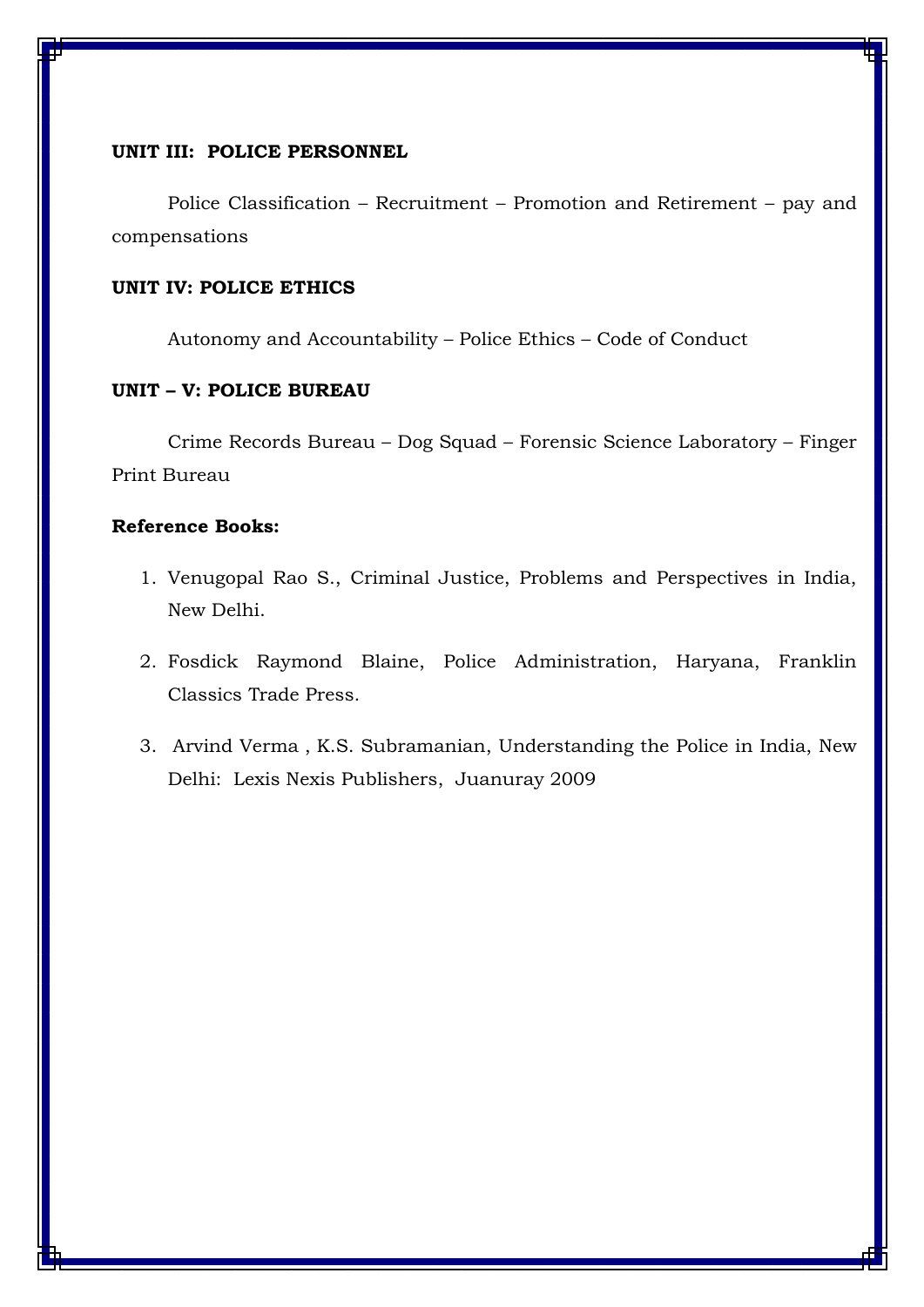### **HUMAN RIGHTS IN INDIA**

### **COURSE OBJECTIVES:**

While studying students shall be able

- *To define the origin, nature and scope of human rights education*
- *To explain the civil, political, economical and cultural rights of citizen in India*
- *To discuss about the national human rights act, national commissions for minorities, SC, ST's*

### **COURSE OUTCOMES:**

### **After completion the course students will be able**

- *To learn about the various theories on human rights, types of rights*
- *To importance of legal mechanisms like United Nations Human Rights Commission, National Human Rights Commission and SHRC*
- *To clarification on causes of religious violations, caste issues, women and child issues in India*

### **UNIT – I: INTRODUCTION**

Origin, Nature and Scope of Human Rights – Theories of Human Rights – Classifications of Human Rights – Democracy and Human Rights

### **UNIT II: CATEGORIES OF HUMAN RIGHTS**

Civil and Political Rights – Economic Relations and Human Rights – Social Relations and Human Rights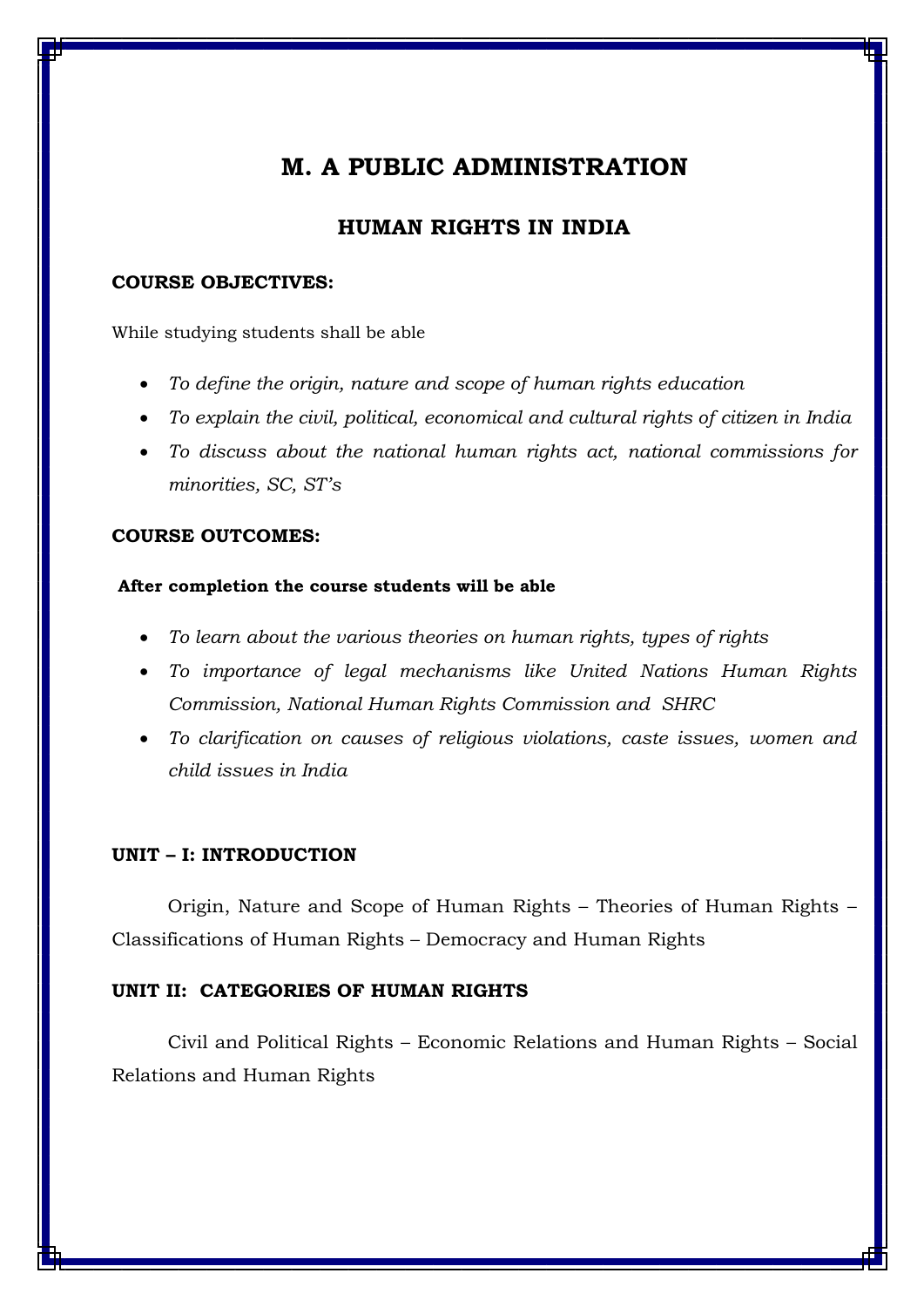#### **UNIT III: LEGAL MECHANISM**

United Nations Human Rights Commission – National Human Rights Commission – State Human Rights Commission

### **UNIT IV: COMMISSIONS IN INDIA**

National Commission for Minorities - National Commission for Scheduled Caste and Scheduled Tribes – National Commission for Women

### **UNIT V: ISSUES IN INDIA**

Religious Issues – Caste Issues – Child and Women Issues

- 1. Begum, S.Mehartai, Begum, Human Rights in India Issues of Perspectives , New Delhi, APH Publishing Corporation. 2000
- 2. Rachnakausal, Women and Human Rights in India, New Delhi, Daya Publishers, 2004
- 3. Sinha, P.C., India's Global Human Rights Obligations: A Status Report Part – I & II New Delhi: Kanishka Publishing , 2003
- 4. [Christine Forster,](https://www.google.com/search?safe=active&sa=X&biw=1600&bih=757&sxsrf=ALeKk02WbSY7a_rJEbK_y7MaDmhnTbhljw:1619337675119&q=Christine+Forster&stick=H4sIAAAAAAAAAOPgE-LVT9c3NEzLLk7Pq6jKU4Jw03Pji03ji5K1ZLKTrfST8vOz9cuLMktKUvPiy_OLsq0SS0sy8osWsQo6ZxRlFpdk5qUquOUXFZekFu1gZQQAY2uk51UAAAA&ved=2ahUKEwir7ZX39pjwAhXxILcAHVa4Ao4QmxMoATAQegQIDxAD&cshid=1619337708483450) [Jaya Sagade,](https://www.google.com/search?safe=active&sa=X&biw=1600&bih=757&sxsrf=ALeKk02WbSY7a_rJEbK_y7MaDmhnTbhljw:1619337675119&q=Jaya+Sagade&stick=H4sIAAAAAAAAAOPgE-LVT9c3NEzLLk7Pq6jKU-IBcY3yKjIKk8yTtWSyk630k_Lzs_XLizJLSlLz4svzi7KtEktLMvKLFrFyeyVWJioEJ6YnpqTuYGUEAEj6mW9OAAAA&ved=2ahUKEwir7ZX39pjwAhXxILcAHVa4Ao4QmxMoAjAQegQIDxAE&cshid=1619337708483450) Women Human Rights in India, New Delhi : Rout ledge Publishers, August 2019
- 5. Satvinder Juss, Human Rights in India, New Delhi : Rout ledge Publishers, October 2019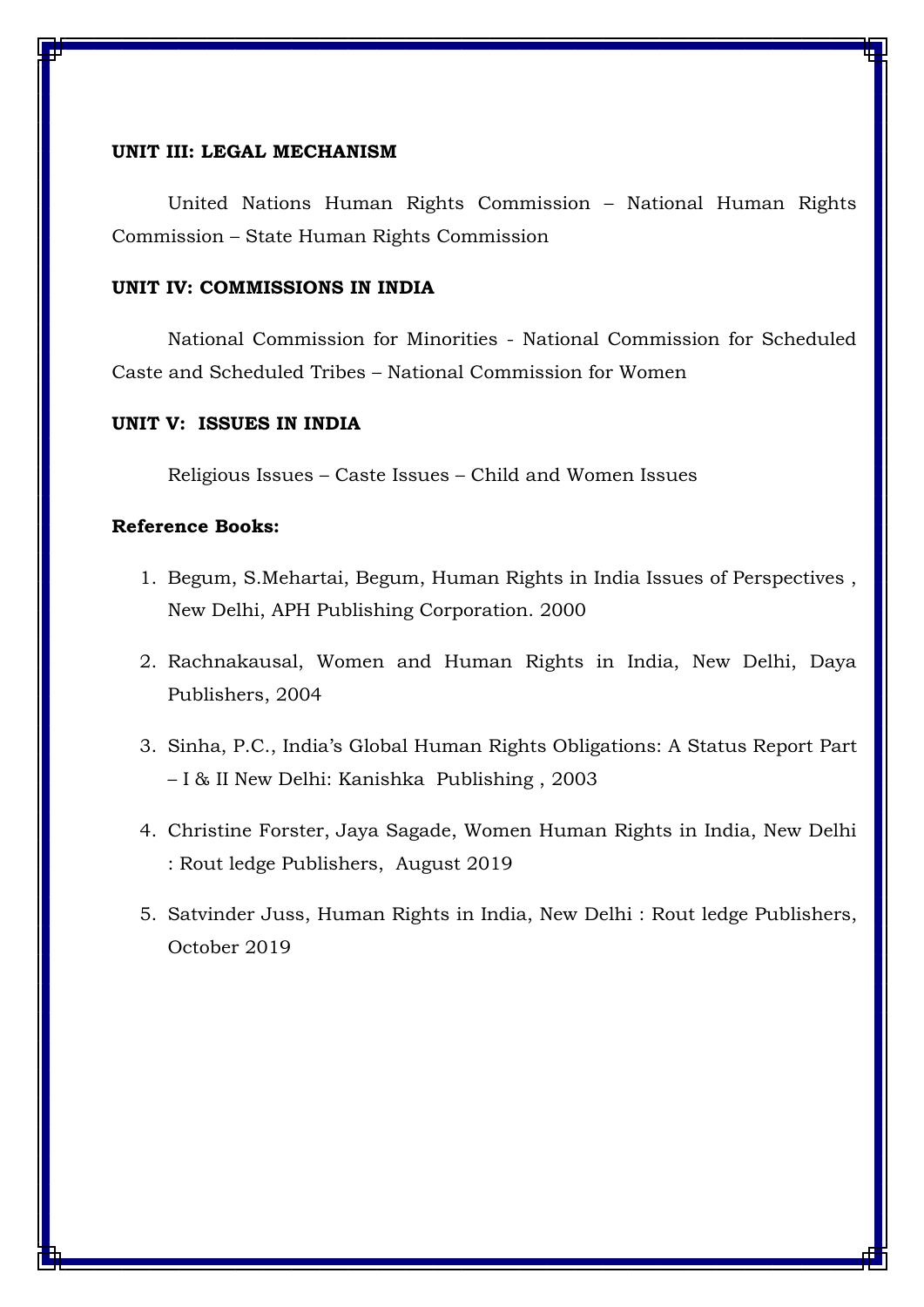### **SEMESTER III**

### **DEVELOPMENT ADMINISTRATION IN INDIA**

### **COURSE OBJECTIVES:**

While studying students shall be able

- *To define the Meaning, nature and scope of Development Administration and approaches to Development Administration*
- *To discuss the Bureaucracy and Development Administration, Development planning*
- *To analyse the Developmental Programme in Agricultural, Educational and Role of NGO's in Development Administration*

### **COURSE OUTCOMES:**

### **After completion the course students will be able**

- *To know about the peoples participation in Development Administration*
- *To understanding the concept of District Administration, role of collector in district level*
- *To discuss the role of NGO's and United Nations Organisation in Development Administration*

### **UNIT I: INTRODUCTION**

Meaning, nature and scope of Development Administration – Traditional Public Administration and Development Administration – Approaches to development Administration.

#### **UNIT II: BUREAUCRACY AND DEVELOPMENT ADMINISTRATION**

Bureaucracy and Development Administration – Development planning – Training for Development – People's Participation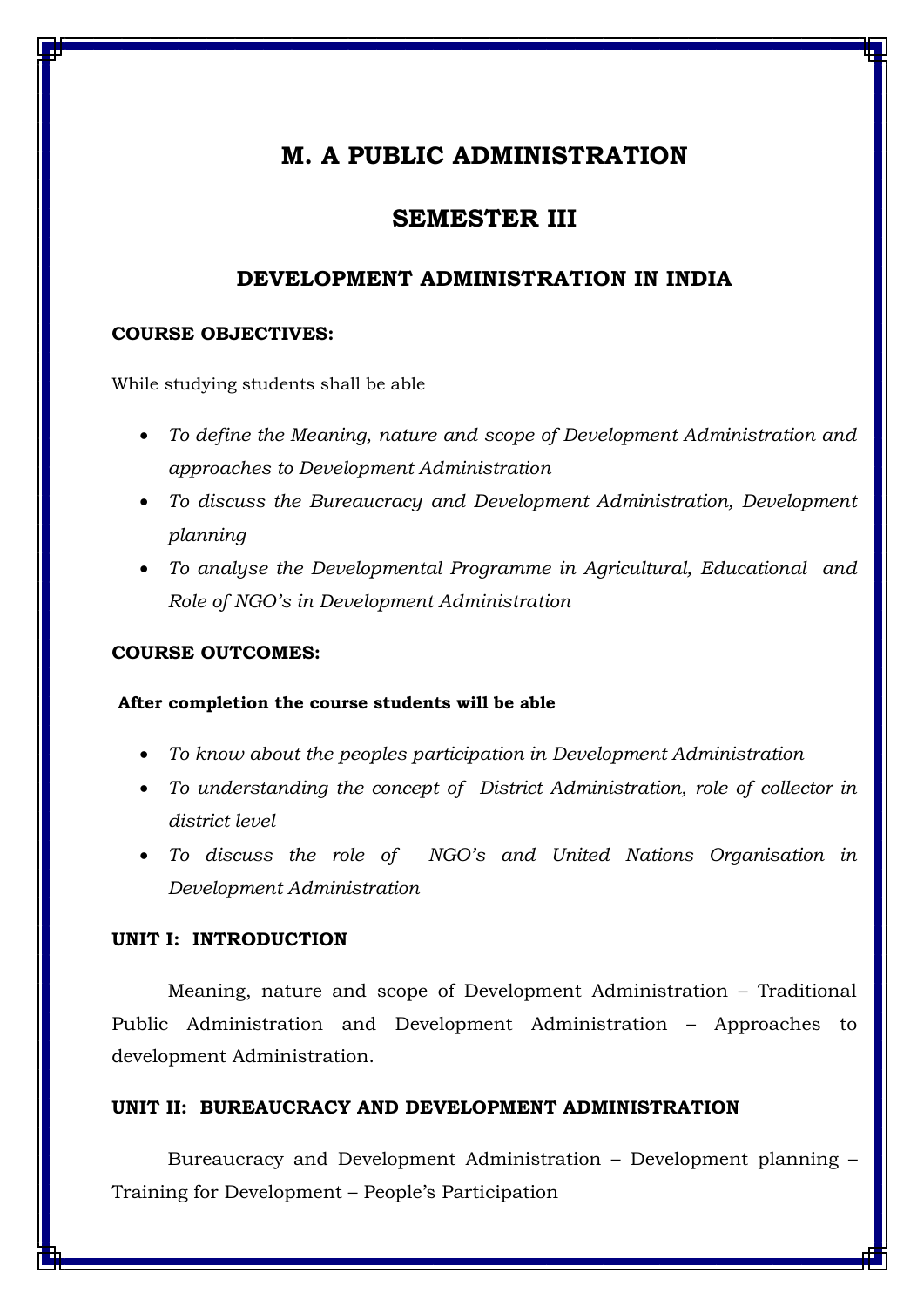### **UNIT III: DISTRICT AND PANCHAYAT ADMINISTRATION**

District Administration – Role of District Collector - Rural and Urban Development Programmes – 73rd and 74th Amendments

### **UNIT IV: AREA DEVELOPMENT PROGRAMME**

Agricultural Developmental Programme – Educational Developmental Programmes – Role of NGO's in Development Administration

### **UNIT V – INTERNATIONAL CONTEXT OF DEVELOPMENT ADMINISTRATION**

Role of UNO - IBRD – IMF

- 1. Verma S.P, and Sharma S.K., Development Administration, New Delhi : Indian Institute of Public Administration, 1984
- 2. Sapru, R.K. Developoment Administration, Sterling Publications New Delhi; 2002
- 3. Goel S.L, Development Administration : Potentialities and Prospects, Deep & Deep Publishers, New Delhi, 2009
- 4. [PALEKAR, S. A.,](https://www.phindia.com/Books/Author/OTc4ODEyMDM0NTgyOQ) Development Administration, New Delhi: PHI Learning Publishers, 2017
- 5. Sanjeev Kumar Mahajan, Development Administration, New Delhi: Sage Publications, December 2019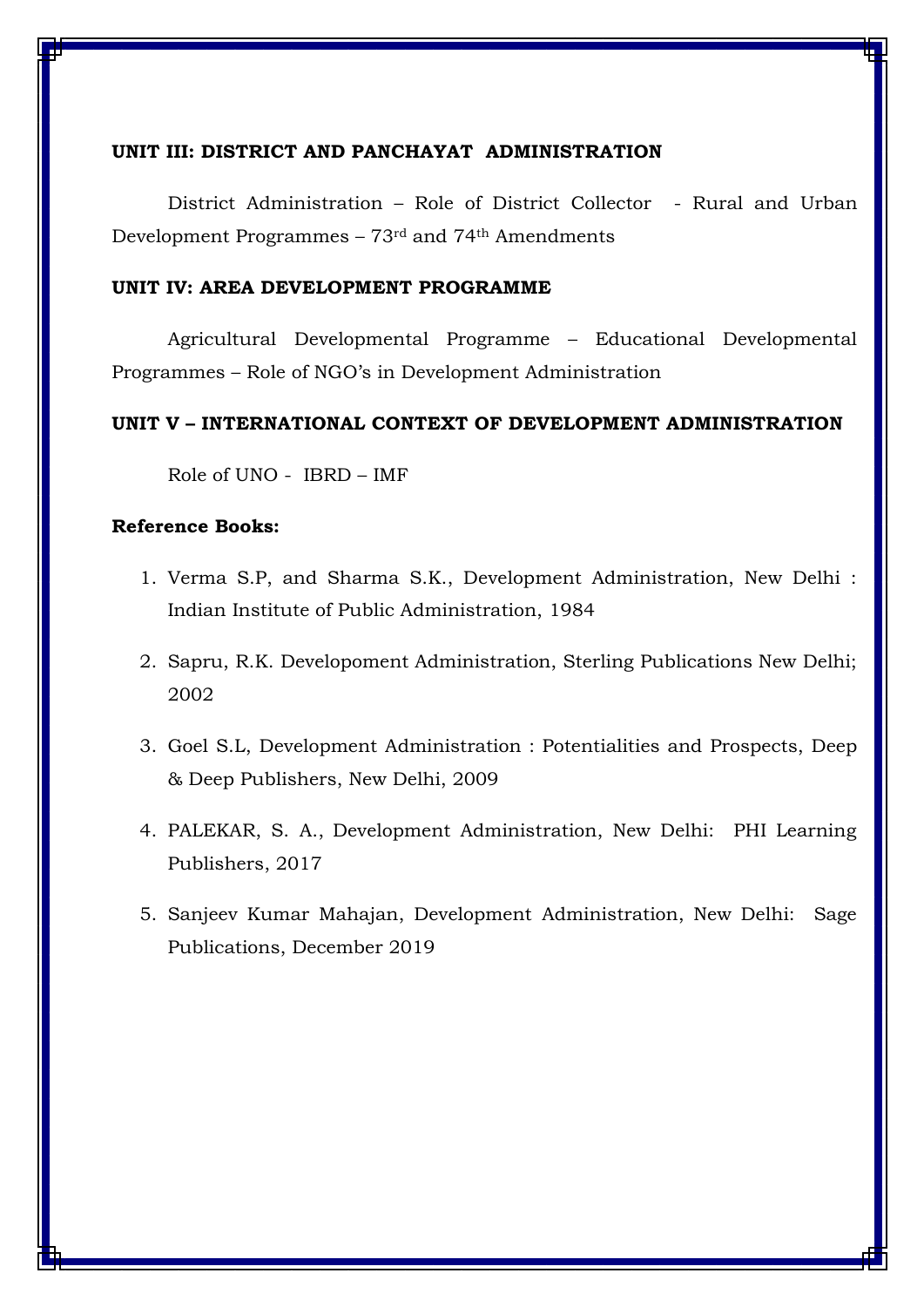### **RESEARCH METHODOLOGY**

### **COURSE OBJECTIVES:**

#### **While studying students shall be able**

- *To understand the Meaning, Nature and Objectives of Research and problems in Social Science Research*
- *To describe the Types of Social Science Research and Objectivity in Social Science Research*
- *To discuss on meaning, Types, Formulation and Qualities of hypothesis*

### **COURSE OUTCOMES:**

### **After completion the course students will be able**

- *To explain the meaning, procedure, types and tools of data collection and research report*
- *To estimate the qualities of good research in Social Science Research*
- *To analyse the data analysis like sampling, observation, survey and case study method*

### **UNIT - I: INTRODUCTION**

Meaning, Nature and Objectives of Social Research-Types of Social Science Research- Objectivity in Social Science Research

### **UNIT-II: HYPOTHESIS**

Meaning and Types of Hypothesis- Formulation of Hypothesis- Qualities of Workable Hypothesis- Difficulties in Formulation of Hypothesis- Case Study as a Method in Public Administration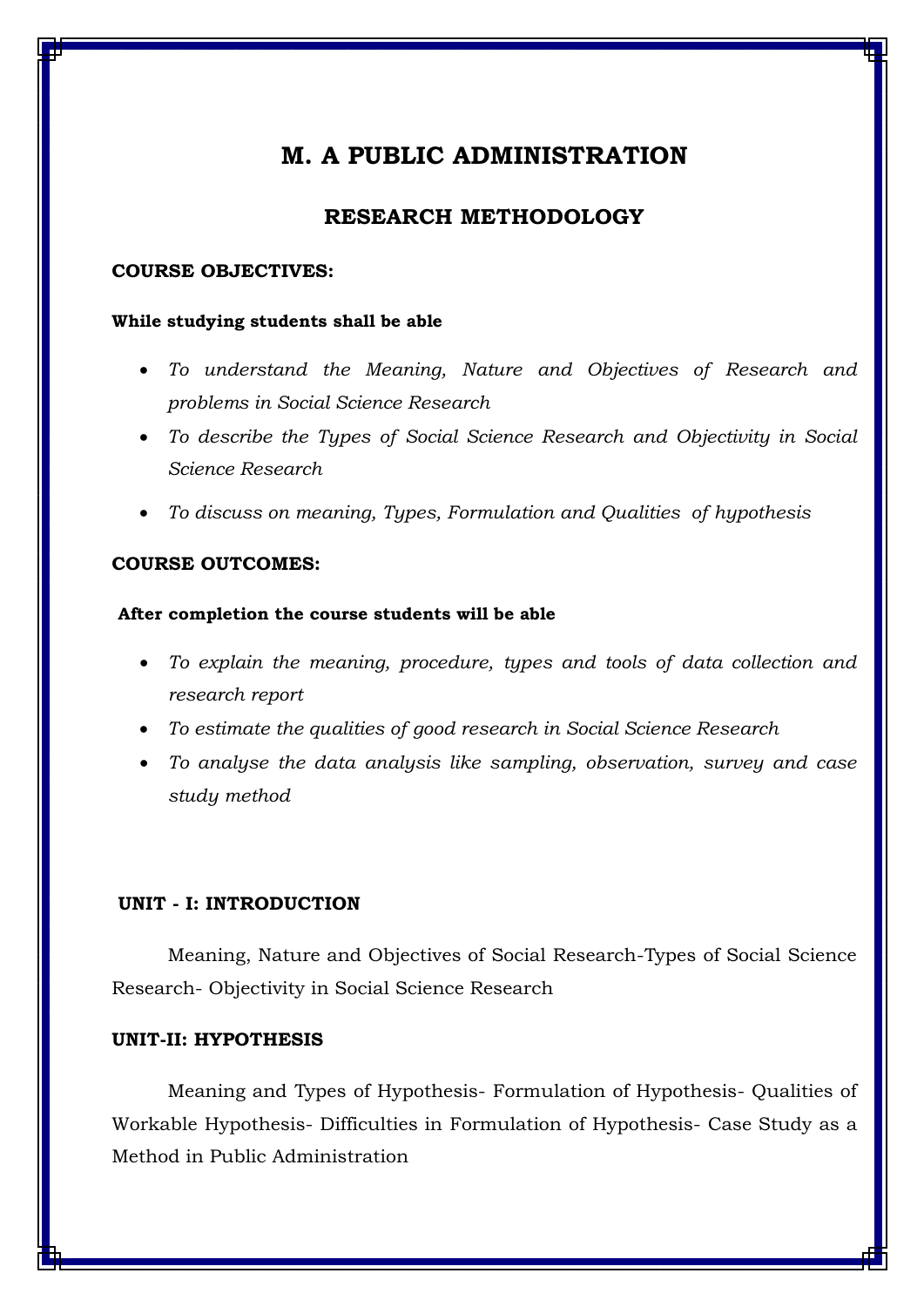### **UNIT - III: SAMPLING**

Meaning- Merits and Demerits- Types and Procedure of Sampling and Data Collection- Sources of Data Collection- Primary and Secondary- Tools of Data Collection- Observation- Interview- Questionnaire and Schedule

### **UNIT -IV: PROCESSING AND ANALYSIS OF DATA**

Editing and Coding of Data- Classification and Tabulation of Data-Measures of Central Tendency

#### **UNIT - V: REPORT WRITING**

Research Report Writing-Mean, Mode and Median- Mean Deviation and Standard Deviation Correlation

- 1. Bose, Pradep Kumar., Research Methodology, ICSSR, New Delhi
- 2. Doby.J.T., An Introduction to Social Research
- 3. Goode, W.J. and Hatt P.K. Methods of Social Research
- 4. Gosh.B.N., Social Science Research and Methods
- 5. Madge, John The Tools of Social Science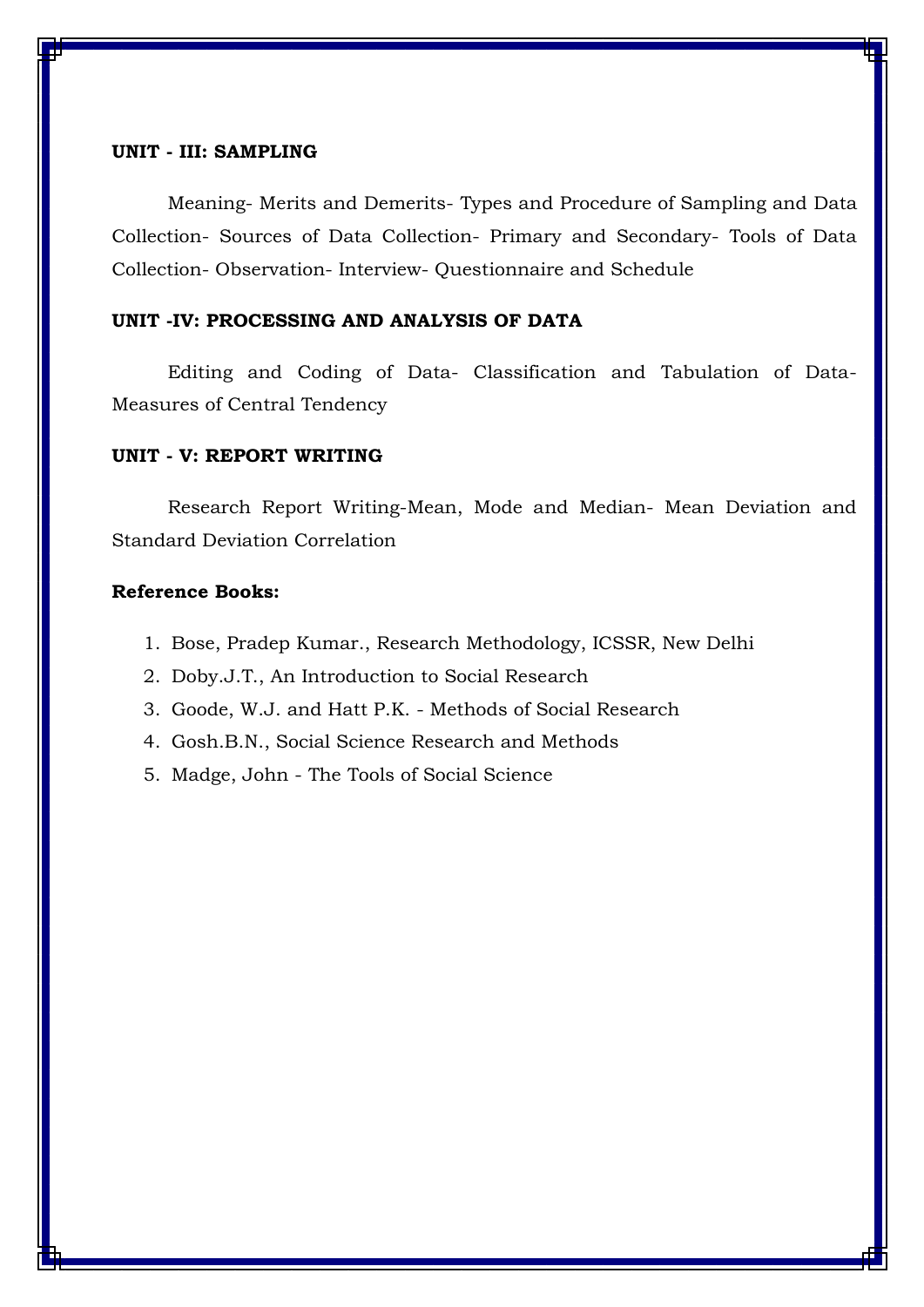### **GENERAL STUDIES FOR PUBLIC SERVICE EXAMS**

### **COURSE OBJECTIVES:**

### **While studying students shall be able**

- *To get knowledge Indus Valley Civilization, Culture and Heritage of Tamil people*
- *To reveal the emergence of national leaders and Role of Tamil Nadu leaders in freedom struggle Rajaji, VOC, Barathi*
- *To understand the status of natural resources of India*

### **COURSE OUTCOMES:**

### **After completion the course students will be able**

- *To received the knowledge on concept of India as a secular state*
- *To acquiring knowledge about structure and functions of central vigilance commission, NHRC and CAG*
- *To analyse the various Political Social Issues in India, who are all in Eminent personalities in Sports, Games and their Award*

### **UNIT –I INTRODUCTION**

Indus Valley Civilization – Guptas, Delhi Sultans, Mughals and Marathas – Age of Vijayanagaram and the Bahamanis - Culture and Heritage of Tamil people – Unity in diversity – race, colour, language, custom–India as secular state.

### **UNIT –II NATIONAL LEADERS**

Emergence of National Leaders – Gandhi, Nehru – Role of Tamil Nadu in freedom struggle Rajaji, VOC, Periyar, Kamaraj, Barathi.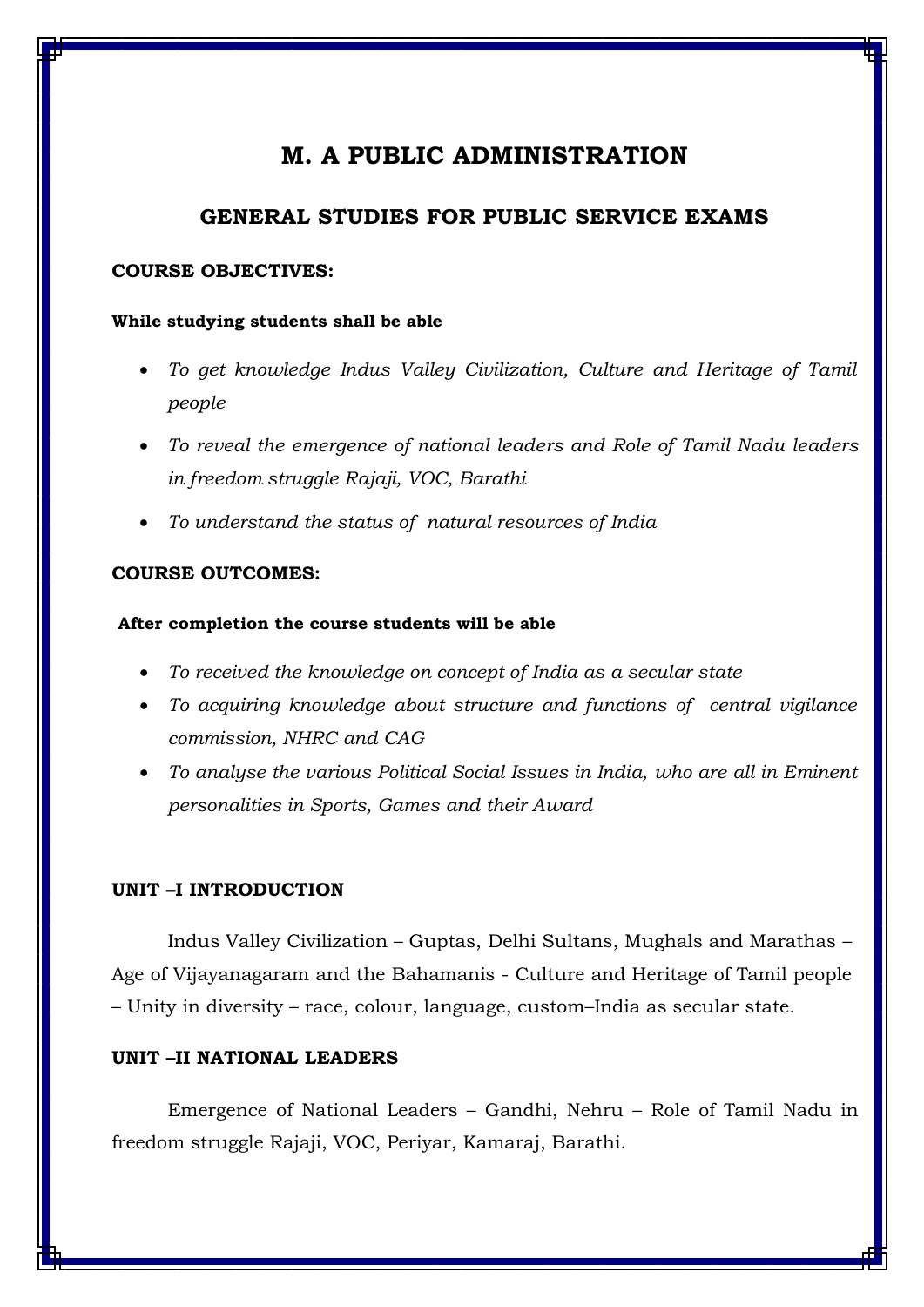#### **UNIT–III COMMISSIONS IN INDIA**

National Development Council – National Human Rights Commission– State Human Rights Commission – Central Information Commission – State Information Commission- Anti – Corruption measures - Central Vigilance Commission – Lokpal and Lokayukta – Ombudsman – Comptroller and Auditor General.

### **UNIT –IV NATURAL RESOURCES**

Water Resources – Rivers in India – Soil – Minerals and Natural Resources – Population density and distribution – Natural Calamities – Disaster Management.

### **UNIT-V CURRENT AFFAIRS**

Current Affairs – Eminent personalities – Sports and Games–Award and Honors' – Political Parties and Political Social Issues in India – Welfare oriented Government Schemes.

- 1.G.David Mandelbaum, Society in India, NewDelhi : SAGE TEXTS, 2016
- 2.PrepMate, ancient and Medieval history and Culture, New Delhi: Cenage India Publications, January 2019
- 3.Veena Das (ed), Oxford Hand book of Indian Sociology, Oxford University Press, New Delhi,2004
- 4.S.R.Maheshwari, Indian Administration, ORIENT LONGMAN PVT LTD, Hydrabad, 2003
- 5.Laxmikanth M, Public Administration, TATA McGRAW HILLS, 5th Edition, New Delhi, 2018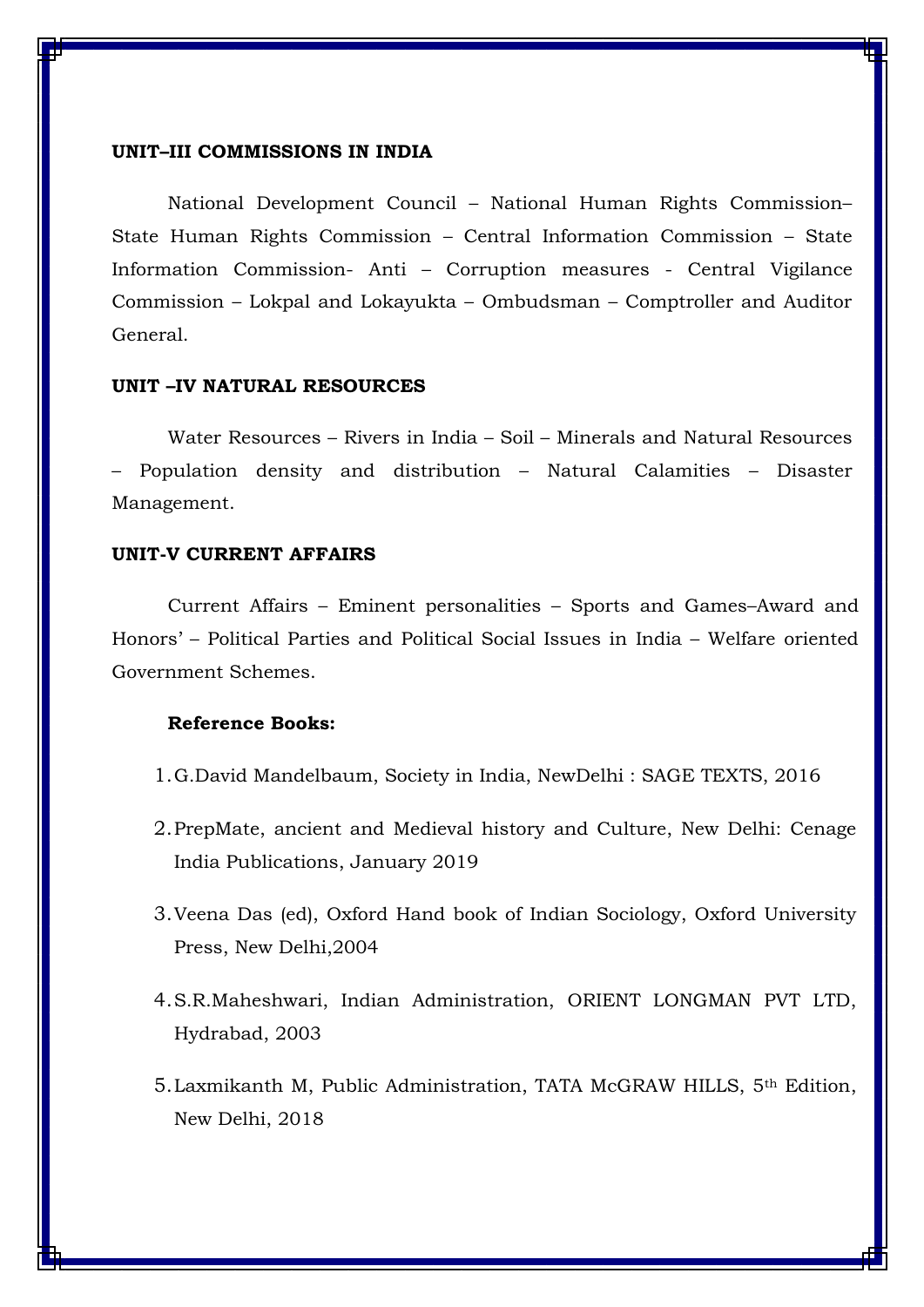### **ADMINISTRATION OF PUBLIC ENTERPRISES**

### **COURSE OBJECTIVES:**

#### **While studying students shall be able**

- *To describe the Concept and Meaning, Objectives, Characteristics and Significances of Public Enterprises*
- *To study about the various Forms of Public Enterprises: Public Corporation, Government Company and Governing Board*
- *To prepare the Personnel Management system: Recruitment, Training, Promotion, Remuneration*

### **COURSE OUTCOMES:**

#### **After completion the course students will be able**

- *To analyse the need and importance Private Enterprises*
- *To examine the importance Control over the public Enterprises in India*
- *To describe the Issues Area in Public Enterprises*

### **UNIT I: INTRODUCTION**

Public Enterprises: Concept and Meaning, Objectives, Characteristics and Significances – Public and Private Enterprises

### **UNIT II : TYPES OF PUBLIC ENTERPRISES**

Forms of Public Enterprises: Departmental Undertakings - Public Corporation - Government Company and others – Governing Board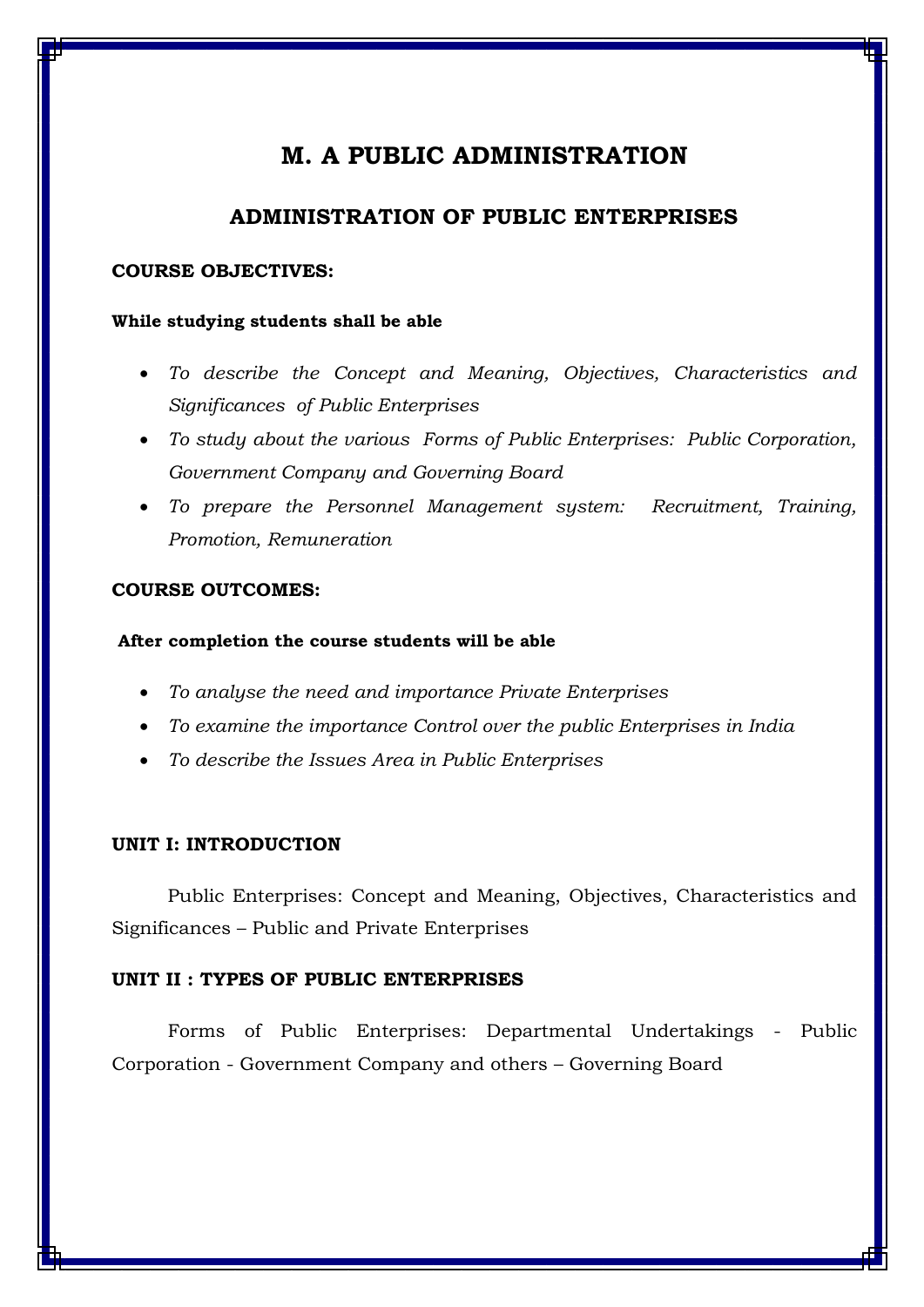#### **UNIT III: MANAGEMENT OF PUBLIC ENTERPRISES**

Personnel Management: Recruitment – Training – Promotion – Remuneration – workers participation in Management

### **UNIT IV: CONTROL OVER THE ENTERPERISES**

Control over the Public Enterprises: Parliamentary control – Ministerial control – Audit Control

#### **UNIT V – ISSUES IN PUBLIC ENTERPRISES**

Issues Area in Public Enterprises: Accountability – Autonomy – Privatization – Disinvestment – Concept of Navaratna

- 1. [Jagdish Prakash,](https://www.amazon.in/s/ref=dp_byline_sr_book_1?ie=UTF8&field-author=Dr.Jagdish+Prakash&search-alias=stripbooks) Administration Of Public Enterprises In India, Himalaya Publications in India, 2010
- 2. Laxmi Narain: Principles and Practice of Public Enterprises Management New Delhi: S.Chand & Co, New Delhi
- 3. S.N.Nana Gowda, Management of Public Enterprise in India, Rao and Raghvan publisher, New Delhi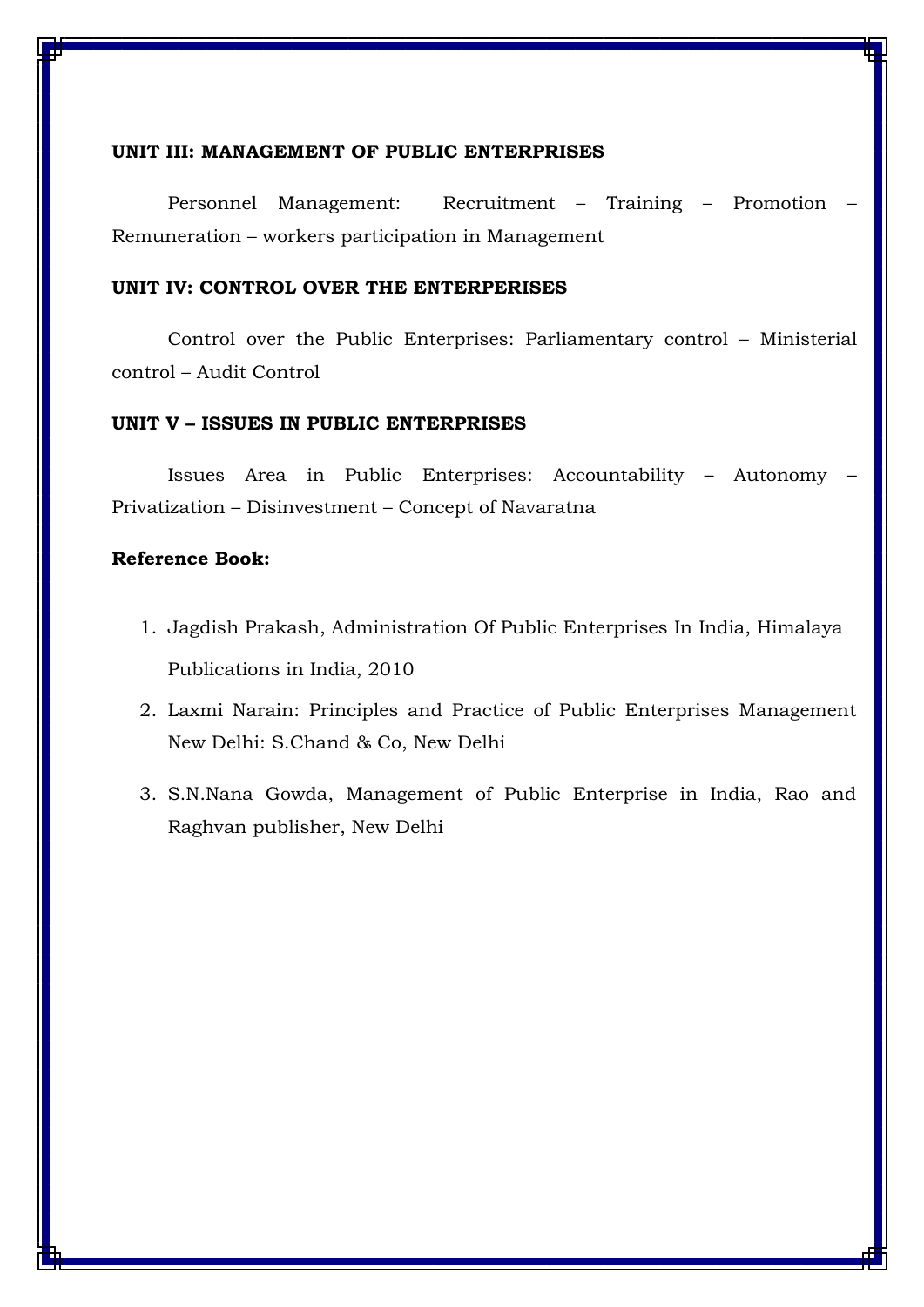### **ENVIRONMENTAL ADMINISTRATION**

### **COURSE OBJECTIVES:**

#### **While studying students shall be able**

- *To understand the meaning, nature and importance of environmental administration*
- *To evaluate the sources of pollution including soil, air and water*
- *To identify the environmental related laws and acts passed by parliament in India*

### **COURSE OUTCOMES:**

### **After completion the course students will be able**

- *To analyse the environmental degradation and India's concern on environmental protection*
- *To examine the environmental policy on pre independence and post independence*
- *To aware about the NGO's, pollution control board and movements role and responsibilities to protect environment*

### **UNIT I: INTRODUCTION**

Meaning, Nature and importance of Environmental Administration – Environmental Degradation: Nature and Dimensions - India's concern for Environment Protection.

### **UNIT II: ENVIRONMENTAL POLLUTION**

Sources and Effects of Pollution – Types of Pollution – Water Pollution - Air Pollution – Noise pollution.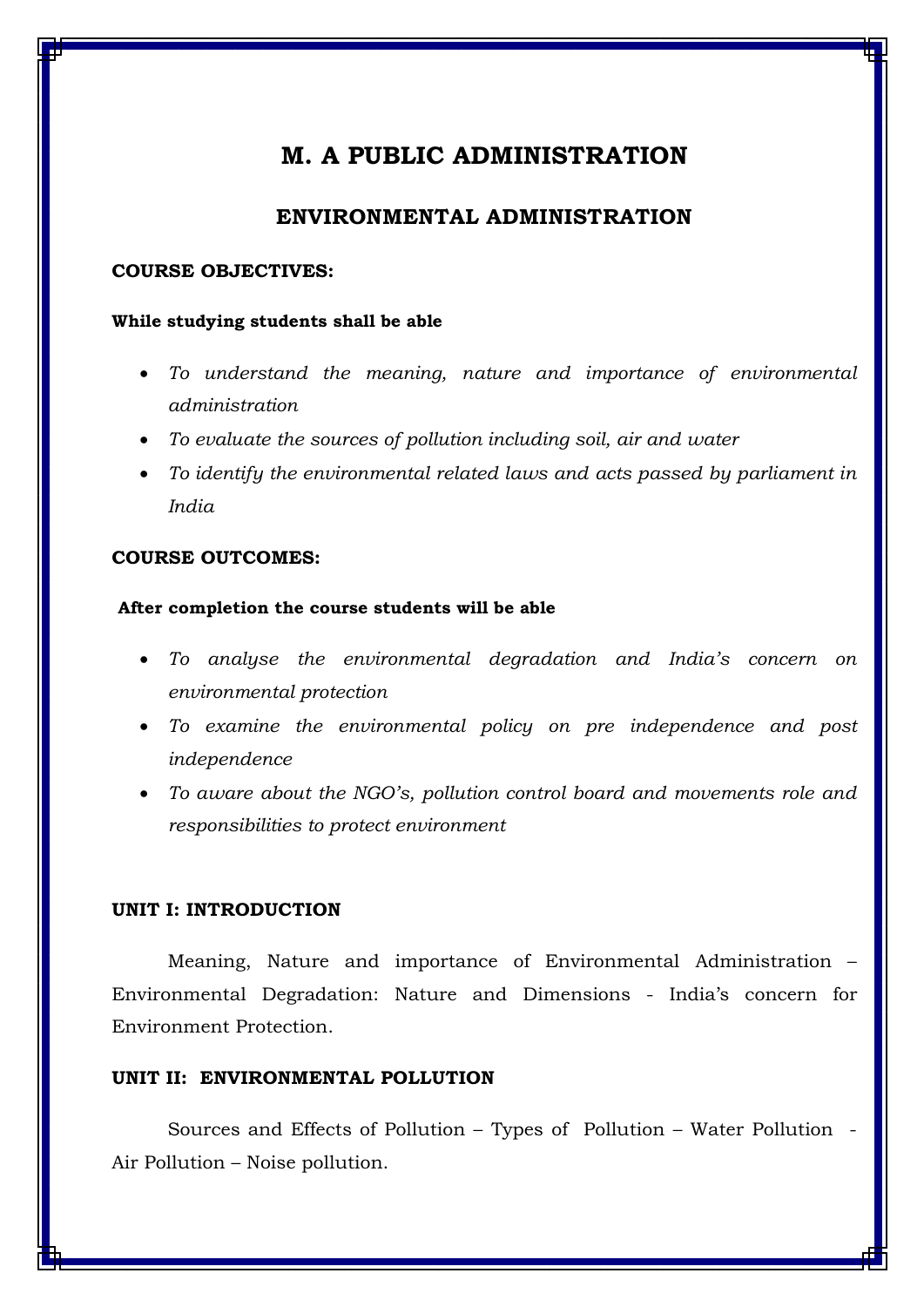#### **UNIT III: ENVIRONMENTAL POLICY**

Pre-Independence period – Post-Independence period – Environmental Information System – Evaluation of Environmental Policy.

### **UNIT IV: ENVIRONMENTAL LAW**

Constitutional aspects of Environmental law – Statutory control of Environmental Pollution.

### **UNIT V: NGO'S AND ENVIRONMENT**

Environmental Movement in India – Governmental Organization – Departments, Corporations and pollution control Boards – Non- Governmental Organization: EXNORA.

- 1. Kailash Thakur Environmental Protection Law and Policy in India, Deep and Deep Publications, New Delhi, 1999
- 2. Mishra, R.K., Environmental Management, AITBS Publishers in India, 2015
- 3. Santha Kumar S, Introduction to Environmental Law, New Delhi: Lexis Nexis Publishers, Juanuray 2008
- 4. Ajith Sankar R.N, Environmental Management, Oxford University Press, June 2015
- 5. Prakash Chand Kandpal, Environmental Governance in India: Issues and challenges, New Delhi: Sage Publications, August 2018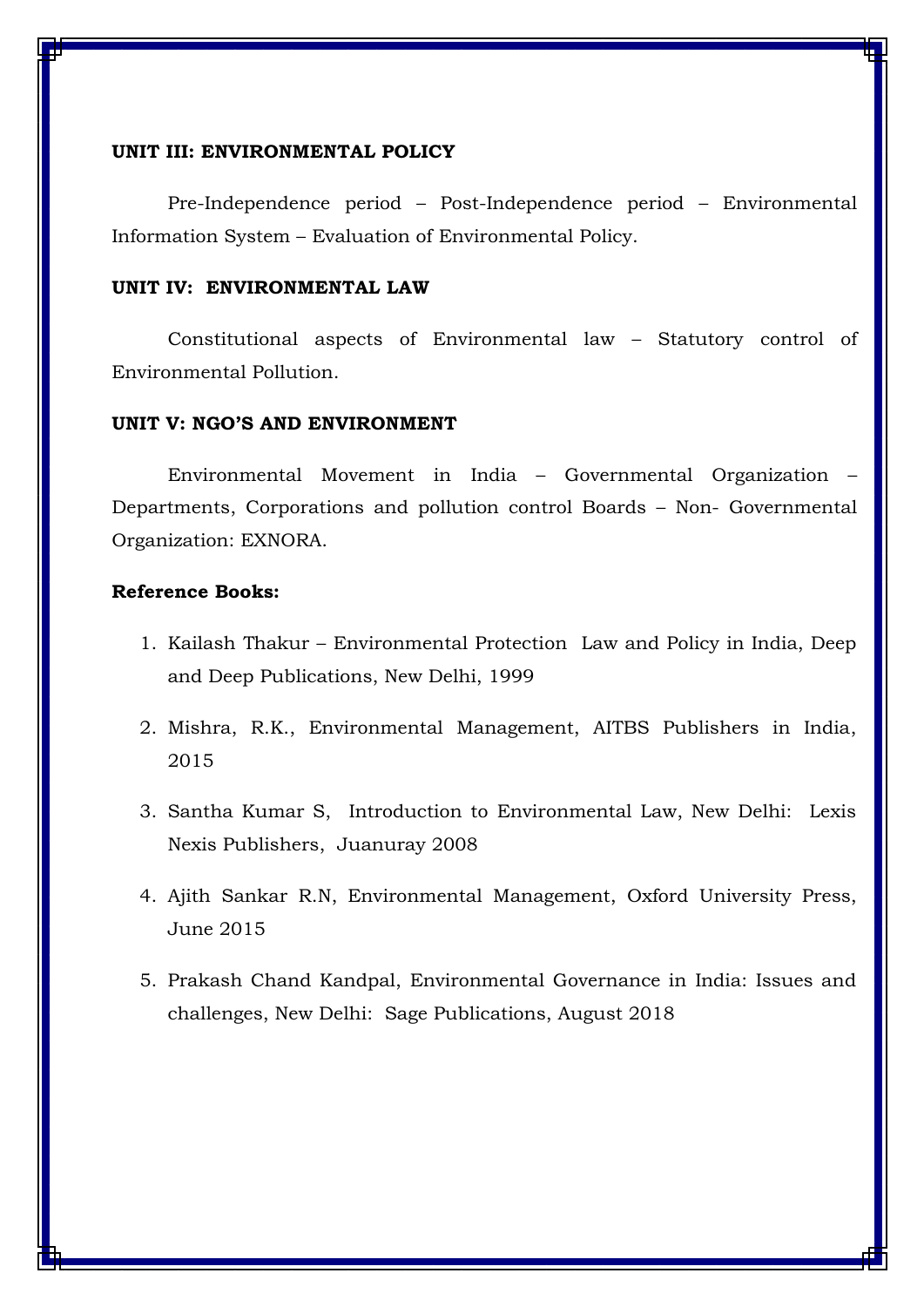### **MEDIA MANAGEMENT**

### **COURSE OBJECTIVES:**

#### **While studying students shall be able**

- *To describe the meaning, Nature, Scope and Purpose of Journalism*
- *To evaluate the Origin and development of Radio in India*
- *To analyse the concept of print media, its types and their role in maintain ethics in public*

### **COURSE OUTCOMES:**

### **After completion the course students will be able**

- *To differentiate the term print media and social media*
- *To explain the structure and functions of television management*
- *To bring out merits and demerits of social media in digital world*

### **UNIT I : INTRODUCTION**

Definition of Journalism – Nature, Scope and Purpose of Journalism – duties and Responsibilities of Journalists- Indian News Agencies

### **UNIT II: MAJOR NEWS AGENCIES**

Origin and development of Radio in India – Prasar Barti: All India Radio: Structure and Functions – Development of Private Radio - Introduction of Major Radio Channels.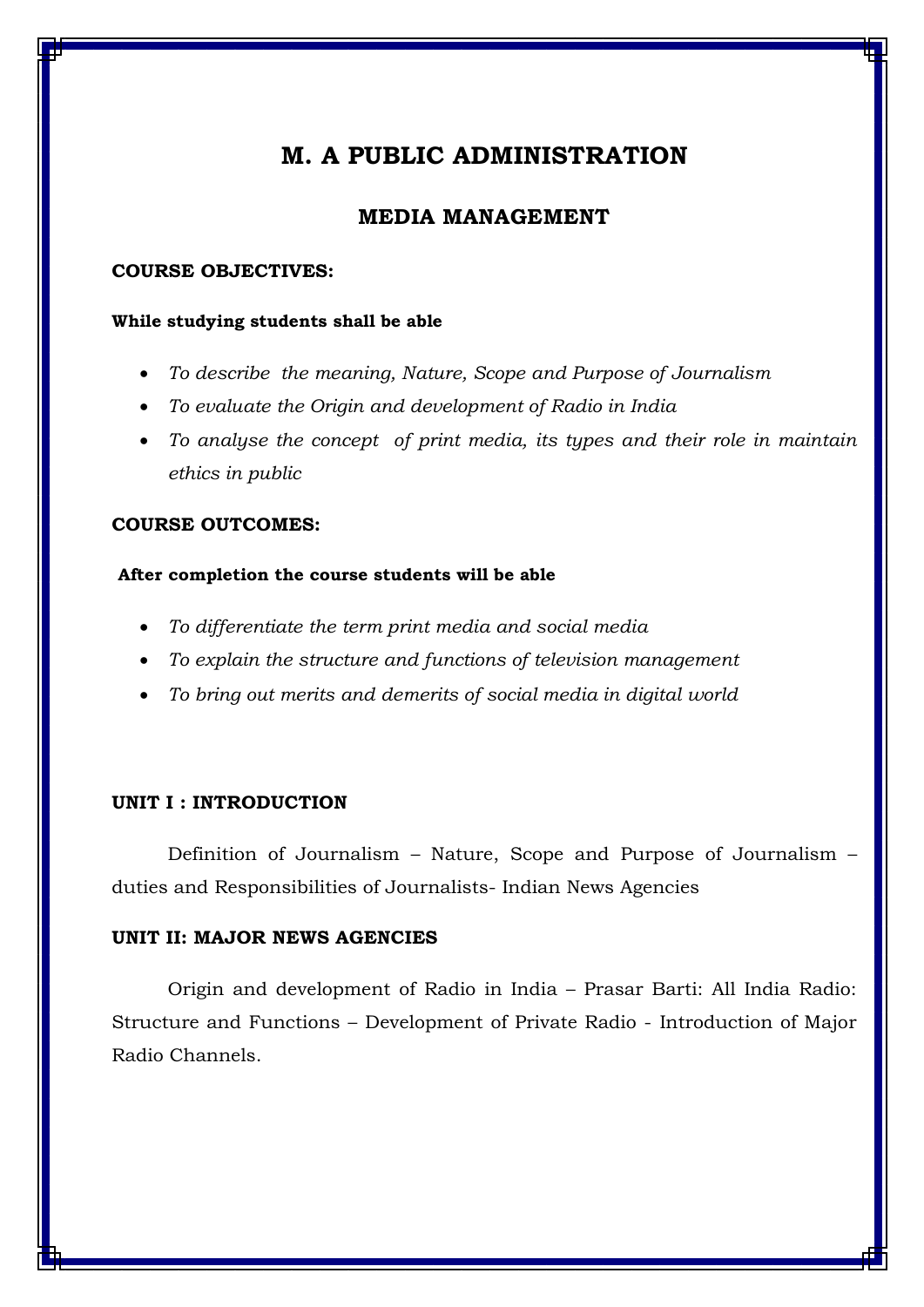### **UNIT III: TELEVISION**

Organizational Structure: DD, National Regional and Local – Educational Media: Gyan Darshan - Edu SAT -DD News – Kalvi channel – NEWS Based programs – Local Channel of Tamil Nadu.

### **UNIT IV: NEW PAPERS**

Print Media: The Hindu – Deccan Chronicle – Times of India – Tamil News Papers.

### **UNIT V : SOCIAL MEDIA**

Computer Revolution –Mobile Revolution – Role of Social Media in News: Whatsapp, Facebook, Twitter - Merits and Demerits of Social Media.

- 1. Virmani B R The Challenges of Indian Management, New Delhi: Sage Publications, 2019
- 2. Quesenberry Keith A, Social Media Strategy, Rowman & Littlefield Publishers, India
- 3. Kewal J. Kumar, Mass Communication in India, Jaico Publishing House, 1994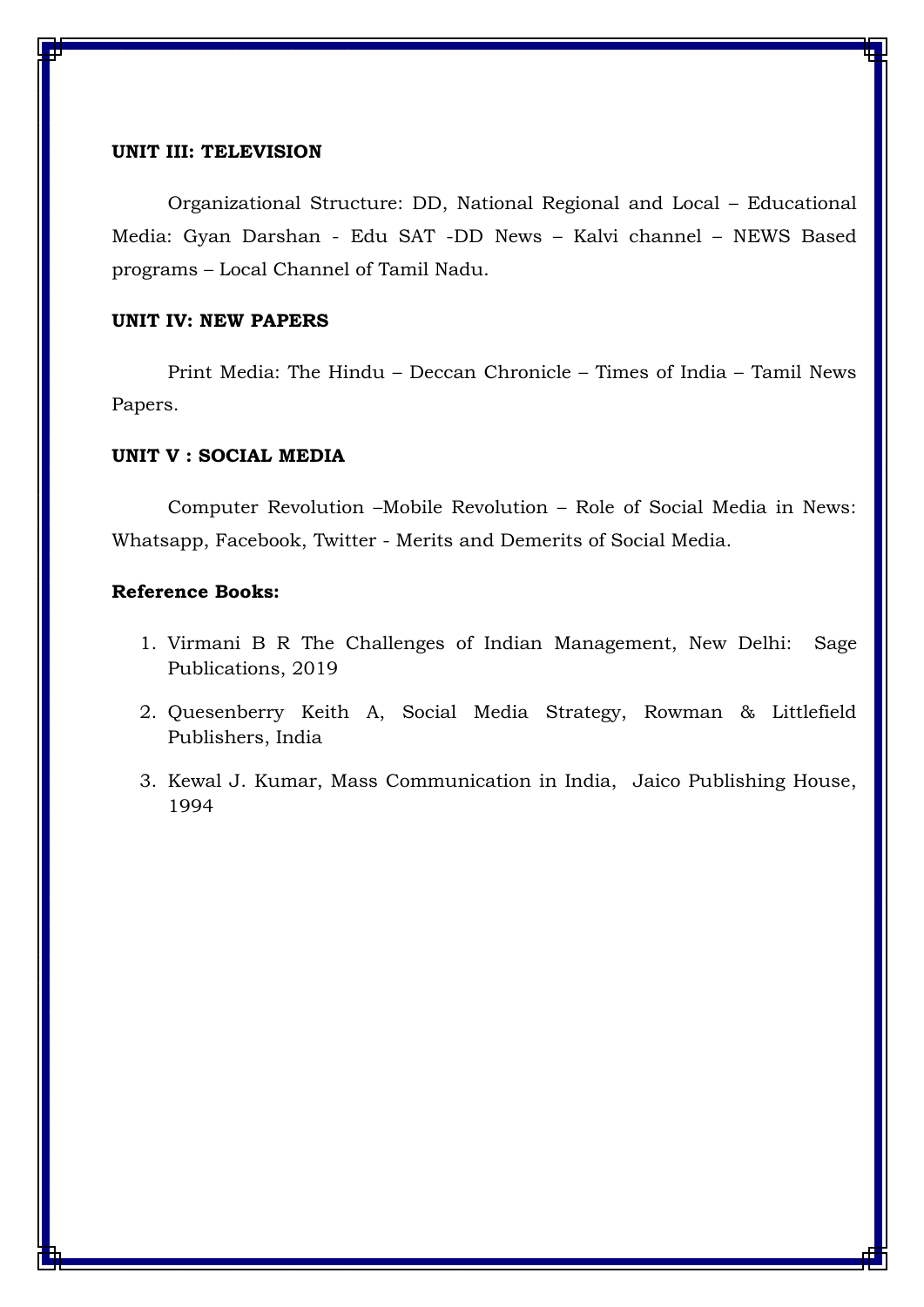### **SEMESTER IV**

### **HUMAN RESOURCE MANGEMENT**

### **COURSE OBJECTIVES:**

### **While studying students shall be able**

- *To describe the Meaning, Nature, scope and importance of Human Resource Management*
- *To study about the human resource selection, placement, training and promotion in an organisation*
- *To know about the performance appraisal method and importance of motivation and morale in management*

### **COURSE OUTCOMES:**

### **After completion the course students will be able**

- *To analyse the need and importance and human resource polices*
- *To examine the importance of collective bargaining and trade unionism*
- *To describe the types of Discipline, Principles and Procedure for Disciplinary Action on employees*

#### **UNIT I: INTRODUCTION**

Meaning, Nature, scope and importance of Human Resource Management – Human Resource Polices – Need and Importance

### **UNIT II: HUMAN RESOURCE DEVELOPMENT**

Meaning and Importance of Human Resource Planning – Recruitment – Selection and Placement – Training and Development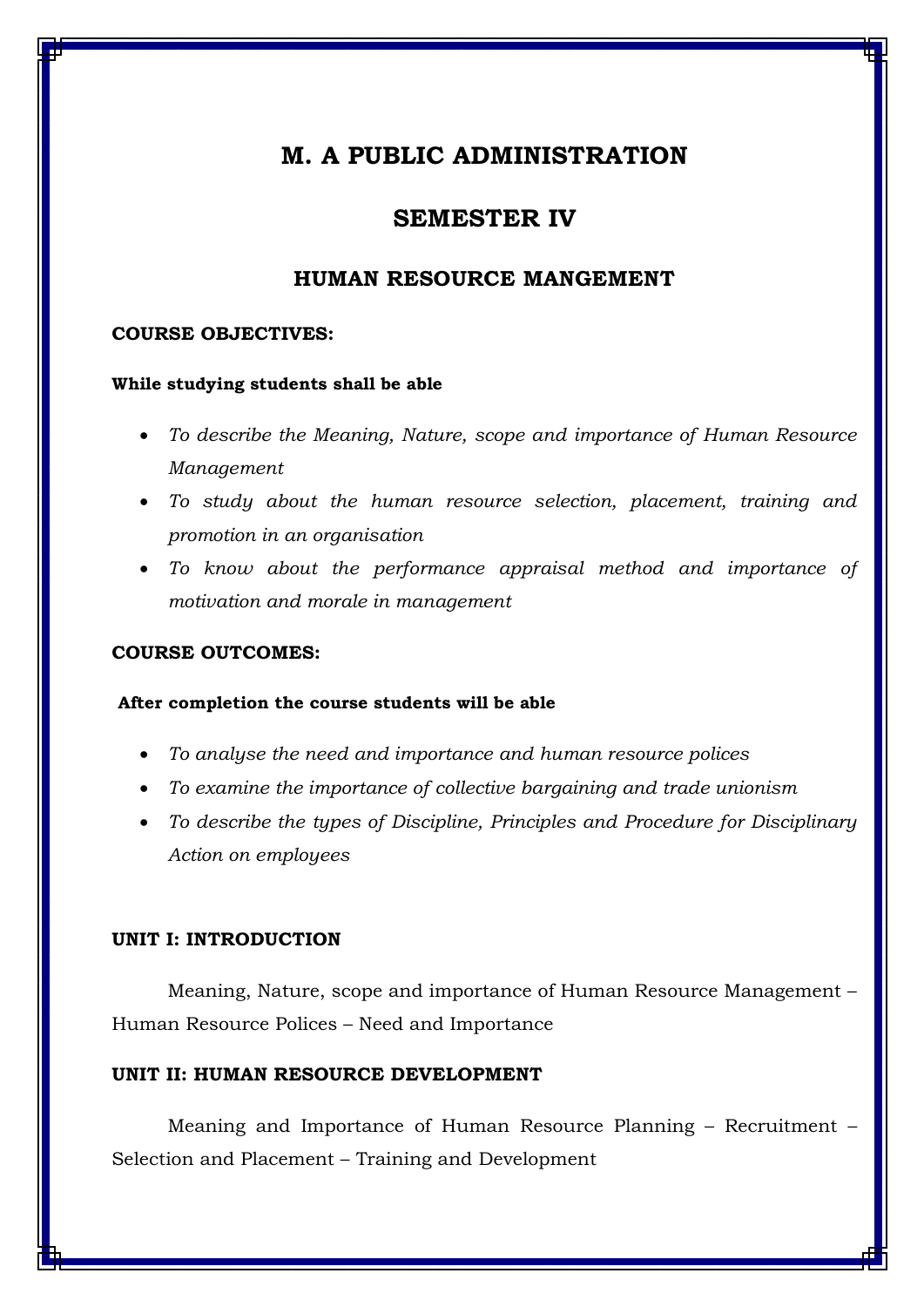### **UNIT III: PERFORNAMCE AND APPRAISAL**

Performance of Appraisal Method – challenges – Motivation and Morale

### **UNIT IV: PERSONNEL MANAGEMENT**

Role of Personnel Department in the Organization – Position Classification – job Analysis and Evaluation

### **UNIT V: REDRESSAL AND GRIEVANCE**

Types of Discipline – Principles and Procedure for Disciplinary Action – collective Bargaining – Trade Union – Human Resource Audit

- 1. Tripathi, P.C., Human Resource Development, New Delhi, Chand and Sons, 2000
- 2. Rao, Subha .P and V.S.P.Rao, Human Resource Management, New Delhi, Konark Publishers Pvt, Ltd. 1995
- 3. Chatterjee, Bahskar, Human Resource Management, New Delhi: Sterling Publishers Pvt. Ltd 1999.
- 4. [Authors:](https://www.google.co.in/search?safe=active&sa=X&hl=en&biw=1600&bih=757&sxsrf=ALeKk00v9h6dS2u_ncOLpA02Prf_taV-4w:1619342317032&q=strategic+human+resource+management:+an+indian+perspective+anuradha+sharma+authors&stick=H4sIAAAAAAAAACWMMQ7CMAwAJyQWGJgZPLNEHckz-EDlpiaJosSV4xD4Tl_aSEynu-HO19vFeDNNS3_r_Pz-HvfkrFmYk-kSVanMnSVZbBpY9tOrqqCSjw5Cy1hAqHITRzAEPWUqamH0WNY4sJHUjZzGD43aBNeAUANKRvg_6wGxZedRhAAAAA&ved=2ahUKEwjY2s2ciJnwAhXoILcAHXv5AwIQ6BMoADAaegQIIBAC) [Anuradha Sharma,](https://www.google.co.in/search?safe=active&sa=X&hl=en&biw=1600&bih=757&sxsrf=ALeKk00v9h6dS2u_ncOLpA02Prf_taV-4w:1619342317032&q=Anuradha+Sharma&stick=H4sIAAAAAAAAAOPgE-LVT9c3NEwqTyuJt6yoVOIBcY3yKtLTcktMtGSyk630k_Lzs_XLizJLSlLz4svzi7KtEktLMvKLFrHyO-aVFiWmZCQqBGckFuUm7mBlBADVQ_qOUgAAAA&ved=2ahUKEwjY2s2ciJnwAhXoILcAHXv5AwIQmxMoATAaegQIIBAD) [Aradhana Khandekar,](https://www.google.co.in/search?safe=active&sa=X&hl=en&biw=1600&bih=757&sxsrf=ALeKk00v9h6dS2u_ncOLpA02Prf_taV-4w:1619342317032&q=Aradhana+Khandekar&stick=H4sIAAAAAAAAAOPgE-LVT9c3NEwqTyuJt6yoVOIBc40rLS1z0ou1ZLKTrfST8vOz9cuLMktKUvPiy_OLsq0SS0sy8osWsQo5FiWmZCTmJSp4A8mU1OzEoh2sjAAqu_TpVQAAAA&ved=2ahUKEwjY2s2ciJnwAhXoILcAHXv5AwIQmxMoAjAaegQIIBAE) New Delhi: Sage Publications, Strategic Human Resource Management: An Indian Perspective, October 2006
- 5. [V.S.P. Rao,](https://www.amazon.in/s/ref=dp_byline_sr_book_1?ie=UTF8&field-author=V.S.P.+Rao&search-alias=stripbooks) Taxmann's Human Resource Management, 2nd Edition, New Delhi: Taxmann publications pvt. Ltd, August 2020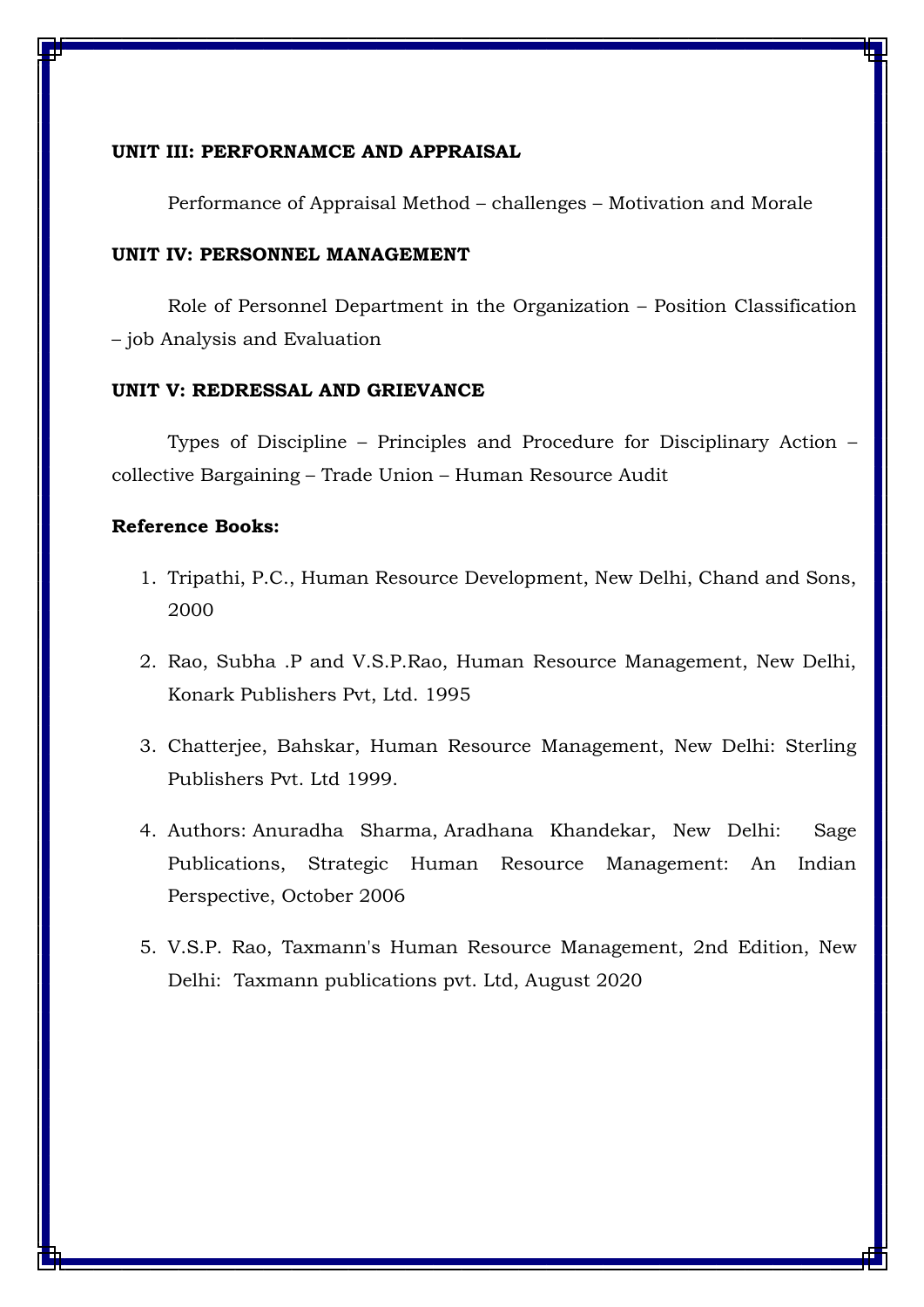### **ADMINISTRATIVE LAW**

#### **COURSE OBJECTIVES:**

#### **While studying students shall be able**

- *To describe the Meaning, Nature and Scope of Administrative Law*
- *To know the growth of administrative law in the world*
- *To analyse the concept of delegated legislation, its types and control over delegated legislation*

### **COURSE OUTCOMES:**

### **After completion the course students will be able**

- *To differentiate the constitutional law with Administrative Law*
- *To explain the executive and legislative control over Administrative Law*
- *To bring out the judiciary control over Administrative Law and the concept Lokpal, Lokayuktha*

### **UNIT I: INTRODUCTION**

Meaning, Nature and Scope of Administrative Law – Constitutional Law and Administrative Law- Growth of Administrative Law

### **UNIT II: EXECUTIVE CONTROL**

Classification of Administrative Actions – Government Liability

### **UNIT III – LEGISTLATIVE CONTROL**

Delegated Legislation – Types of Delegated legislation- Control over the Delegated Legislation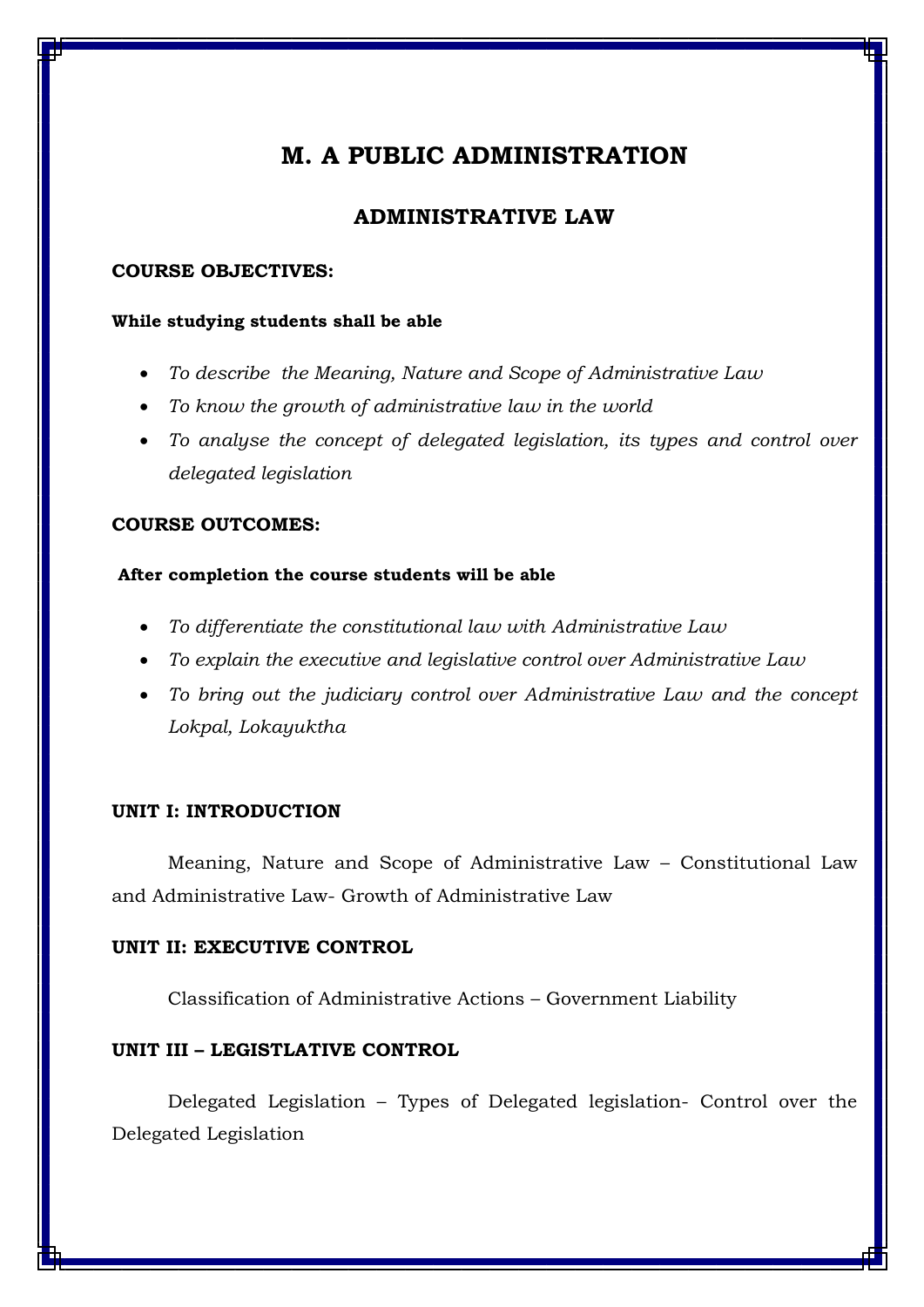### **UNIT IV \_ JUDICIARY CONTROL**

Judicial and Quasi –Judicial Functions – Administrative Tribunals – Judicial Remedies

### **UNIT V – CONTROL OVER ADMINISTRATION**

Government Control over Public Authorities – Statutory Inquires – Ombudsman – Lok Pal – LokAyukta.

- 1. C K Thakker, Administrative Law, Eastern Book Company, 2012
- 2. [Manoj Sharma,](https://www.google.co.in/search?tbo=p&tbm=bks&q=inauthor:%22Manoj+Sharma%22) Indian Administrative Law, Anmol Publications Pvt. Limited, 2004
- 3. Takwani,C.K, Lecturers on Administrative Law, Eastern Book Company, Lucknow, 2001
- 4. Durga Das Basu Administrative Law, Prentice Hall of India Pvt. Ltd New Delhi.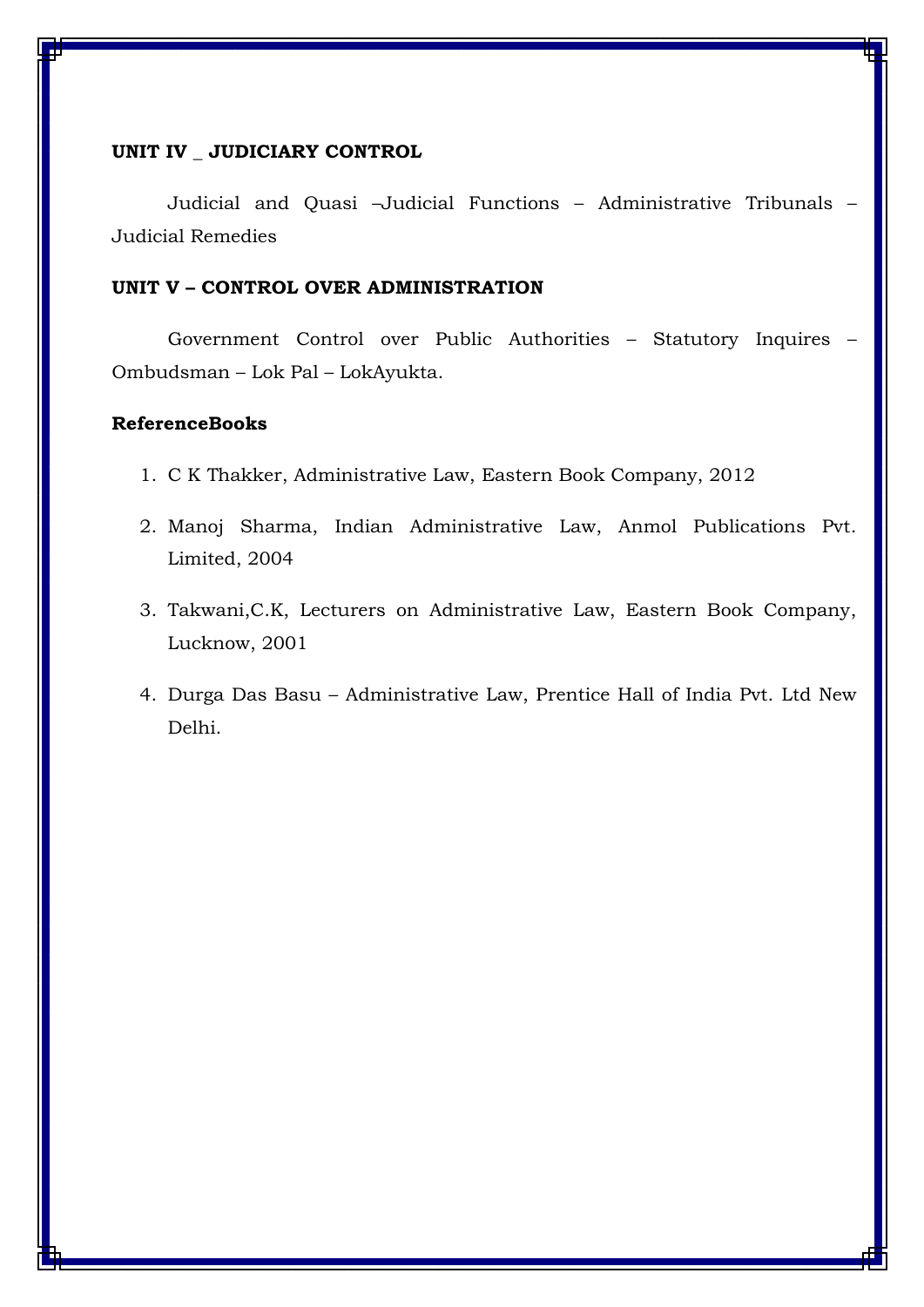### **SOCIAL WELFARE ADMINISTRATION IN INDIA**

### **COURSE OBJECTIVES:**

#### **While studying students shall be able**

- *To identify the Meaning Nature, Scope and Significance of Social Welfare Administration*
- *To explain the Social Welfare Administration t centre and state level*
- *To understand the Community Development Programme and Social Welfare in Child and Women, Health and Family Welfare and Disabled in India*

### **COURSE OUTCOMES:**

### **After completion the course students will be able**

- *To estimate the Evolution of Social Welfare Administration and related theories*
- *To find out the problems in social welfare programmes in India*
- *To describe the activities of Social Welfare Agencies and* Social Welfare board

### **UNIT- I: INTRODUCTION**

Meaning Nature, Scope and Significance of Social Welfare Administration-Evolution of Social Welfare Administration- Theoretical Basis of Social Welfare Administration- Social Work and Social Welfare Administration

### **UNIT- II: ADMINISTRATION OF SOCIAL WELFARE**

Central Social Welfare Board- State Social Welfare Board- Role of Voluntary Organizations and Non- Governmental Organizations in Social Welfare-Panchayat Raj in the sphere of Social Welfare.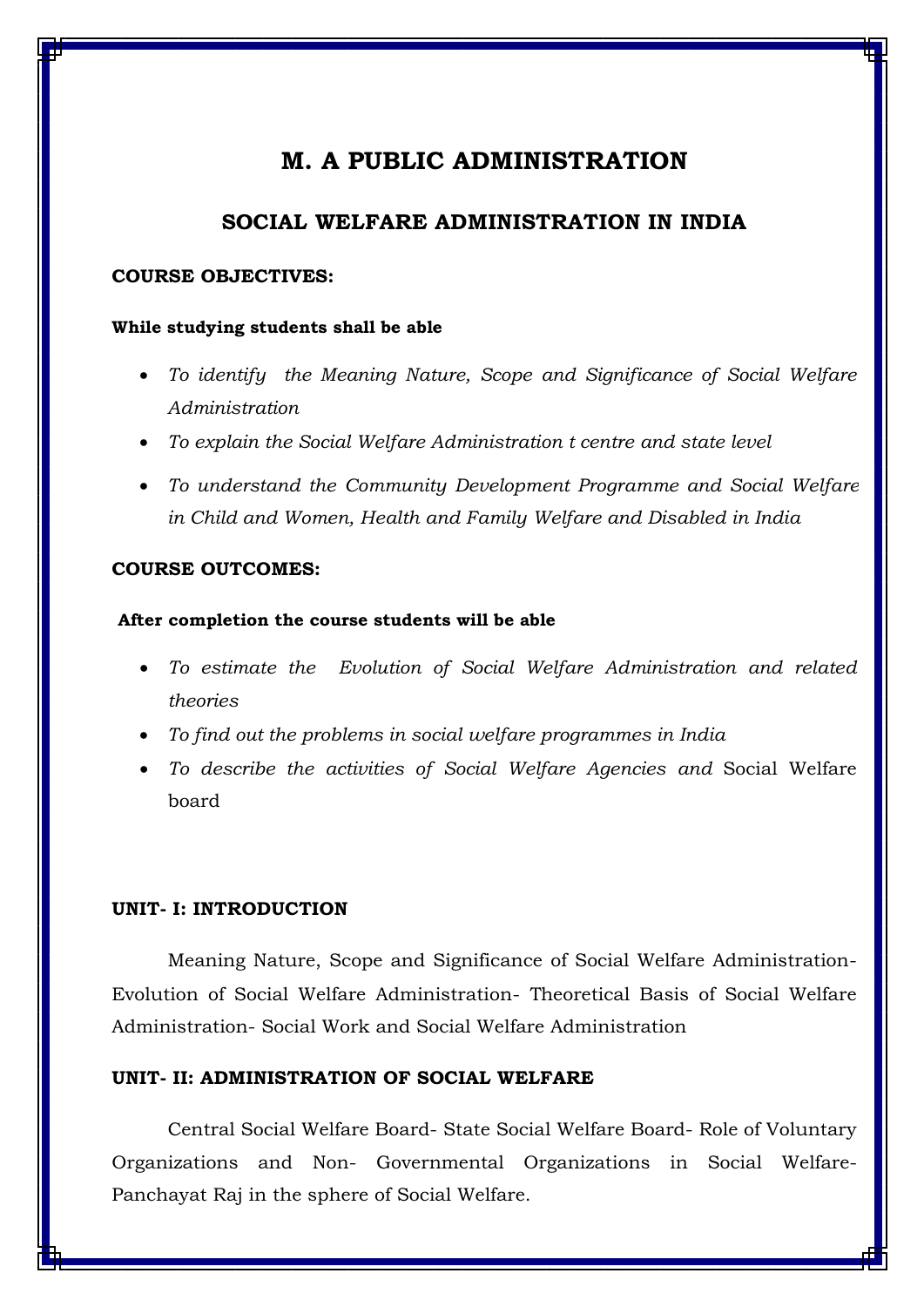### **UNIT- III: SOCIAL WELFARE POLICIES**

Social Planning and Social Policy- Formulation and Implementation of Social Policy- Social Welfare and Five year Plans in India,

### **UNIT- IV: SOCIAL WELFARE PROGRAMMES**

Community Development Programme and Social Welfare in India-Child and Women Development in India- Health and Family Planning in India-Welfare of Disabled in India- Social Welfare Scheme for Weaker Sections in India.

### **UNIT- V: DEVELOPMENT OF SOCIAL WELFARE**

Social Defense and Social Welfare- The Civil Service and Social Welfare — Public Relation Activities and Social Welfare Agencies.

- 1. Annual Report of Ministry of Social Justice and Empowerment, Government of India.
- 2. Chaudhary, D.P. A. Hand Book of Social Welfare
- 3. Choudry, Paul., (2000) Social Welfare Administration, Delhi: Atma Ram and Sons.
- 4. Goel, S.L. and R.L.Jain , Social Welfare Administration Voll and II, New Delhi: Deep and Deep.
- 5. Jacob,K.K (1989) Policy in India, Udaipur: Himalaya' Publications.